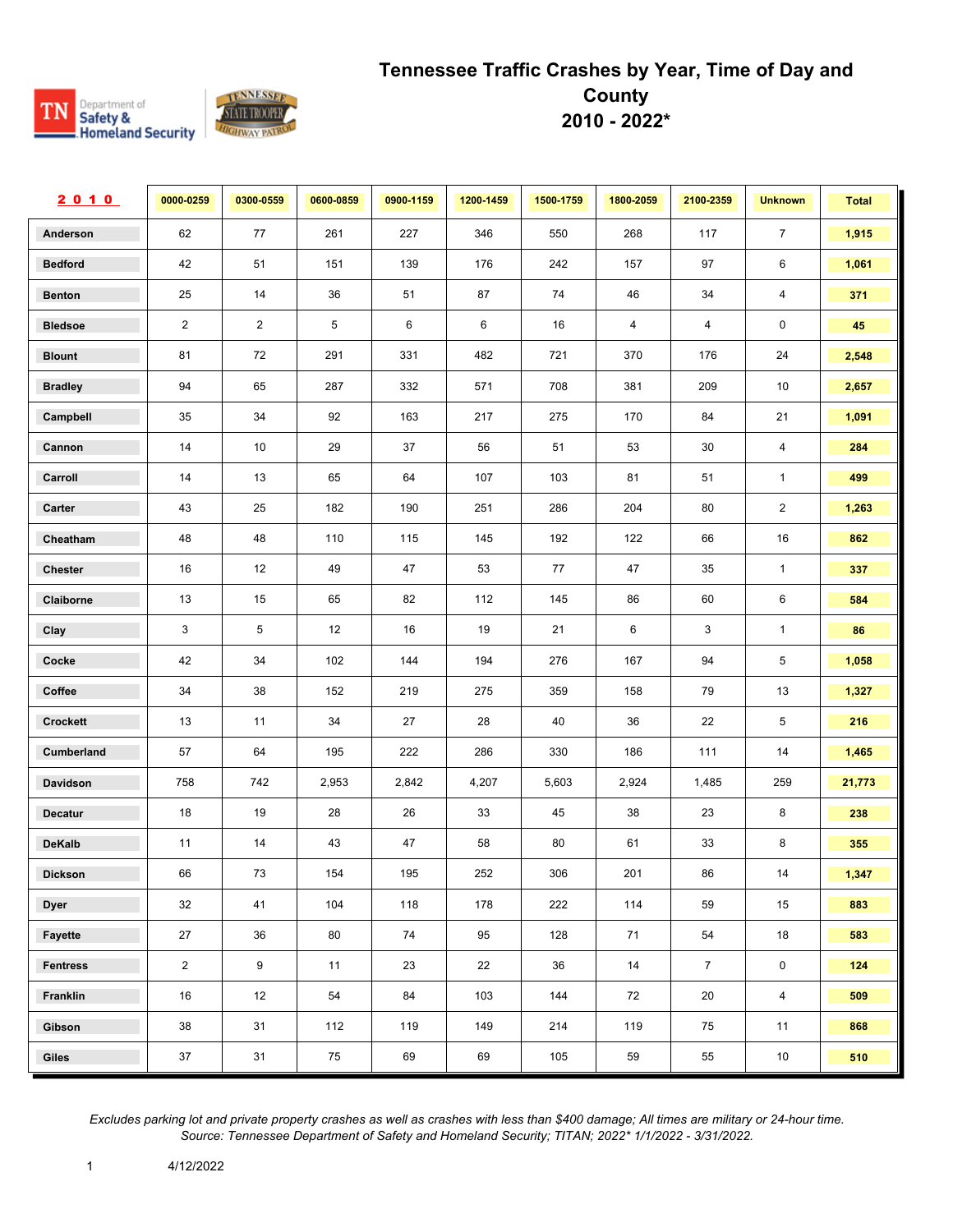

|                  | 0000-0259      | 0300-0559      | 0600-0859      | 0900-1159      | 1200-1459 | 1500-1759 | 1800-2059 | 2100-2359    | <b>Unknown</b> | <b>Total</b> |
|------------------|----------------|----------------|----------------|----------------|-----------|-----------|-----------|--------------|----------------|--------------|
| Grainger         | 18             | 15             | 39             | 43             | 63        | 77        | 64        | 32           | 3              | 354          |
| Greene           | 68             | 73             | 259            | 260            | 371       | 537       | 279       | 160          | 20             | 2,027        |
| Grundy           | 15             | 14             | 32             | 28             | 44        | 57        | 45        | 28           | $\overline{c}$ | 265          |
| Hamblen          | 57             | 38             | 174            | 240            | 339       | 467       | 235       | 126          | 11             | 1,687        |
| Hamilton         | 360            | 332            | 1,191          | 1,309          | 2,073     | 2,749     | 1,433     | 746          | 82             | 10,275       |
| Hancock          | 3              | $\overline{2}$ | 13             | 8              | 21        | 25        | 19        | 8            | $\sqrt{5}$     | 104          |
| Hardeman         | 22             | 20             | 42             | 61             | 63        | 89        | 55        | 30           | $\overline{c}$ | 384          |
| Hardin           | 30             | 29             | 94             | 129            | 128       | 168       | 86        | 63           | 8              | 735          |
| <b>Hawkins</b>   | 41             | 31             | 118            | 143            | 176       | 245       | 160       | 98           | 9              | 1,021        |
| Haywood          | 24             | 33             | 55             | 58             | 76        | 87        | 66        | 40           | 14             | 453          |
| Henderson        | 38             | 44             | 106            | 113            | 156       | 176       | 120       | 68           | 10             | 831          |
| Henry            | 16             | 15             | 55             | 82             | 98        | 133       | 73        | 39           | $\mathbf{1}$   | 512          |
| Hickman          | 17             | 32             | 72             | 62             | 101       | 121       | 72        | 37           | 11             | 525          |
| Houston          | 8              | 6              | 12             | 13             | 19        | $27\,$    | 16        | 11           | $\overline{2}$ | 114          |
| <b>Humphreys</b> | 28             | 20             | 38             | 42             | 74        | 101       | 58        | 36           | $\mathbf{1}$   | 398          |
| Jackson          | 11             | 14             | 28             | 36             | 38        | 48        | 34        | 18           | 4              | 231          |
| Jefferson        | 58             | 51             | 131            | 146            | 199       | 275       | 137       | 112          | 12             | 1,121        |
| Johnson          | 14             | 11             | 42             | 52             | 56        | 66        | 73        | 36           | 5              | 355          |
| Knox             | 432            | 336            | 1,450          | 1,598          | 2,528     | 3,341     | 1,728     | 796          | 45             | 12,254       |
| Lake             | $\mathbf{1}$   | 0              | $\overline{2}$ | $\overline{2}$ | 4         | 6         | 3         | $\mathbf{1}$ | $\pmb{0}$      | 19           |
| Lauderdale       | 10             | 15             | 45             | 42             | 49        | 73        | 44        | 27           | 8              | 313          |
| Lawrence         | 33             | 33             | 121            | 127            | 142       | 183       | 121       | 81           | 5              | 846          |
| Lewis            | $\overline{7}$ | $\mathbf{3}$   | 34             | 32             | 48        | 46        | 33        | 19           | $\mathbf{1}$   | 223          |
| Lincoln          | 39             | 24             | 100            | 109            | 145       | 188       | 100       | 69           | 8              | 782          |
| Loudon           | 43             | 45             | 135            | 178            | 234       | 322       | 185       | 104          | 10             | 1,256        |
| Macon            | 12             | 11             | 36             | 55             | 67        | 105       | 52        | 39           | 8              | 385          |
| Madison          | 138            | 112            | 413            | 455            | 661       | 884       | 405       | 225          | 28             | 3,321        |
| <b>Marion</b>    | 32             | 34             | 62             | 99             | 137       | 177       | 82        | 51           | 6              | 680          |
| <b>Marshall</b>  | 33             | 32             | 80             | 75             | 118       | 156       | 97        | 63           | $\,$ 5 $\,$    | 659          |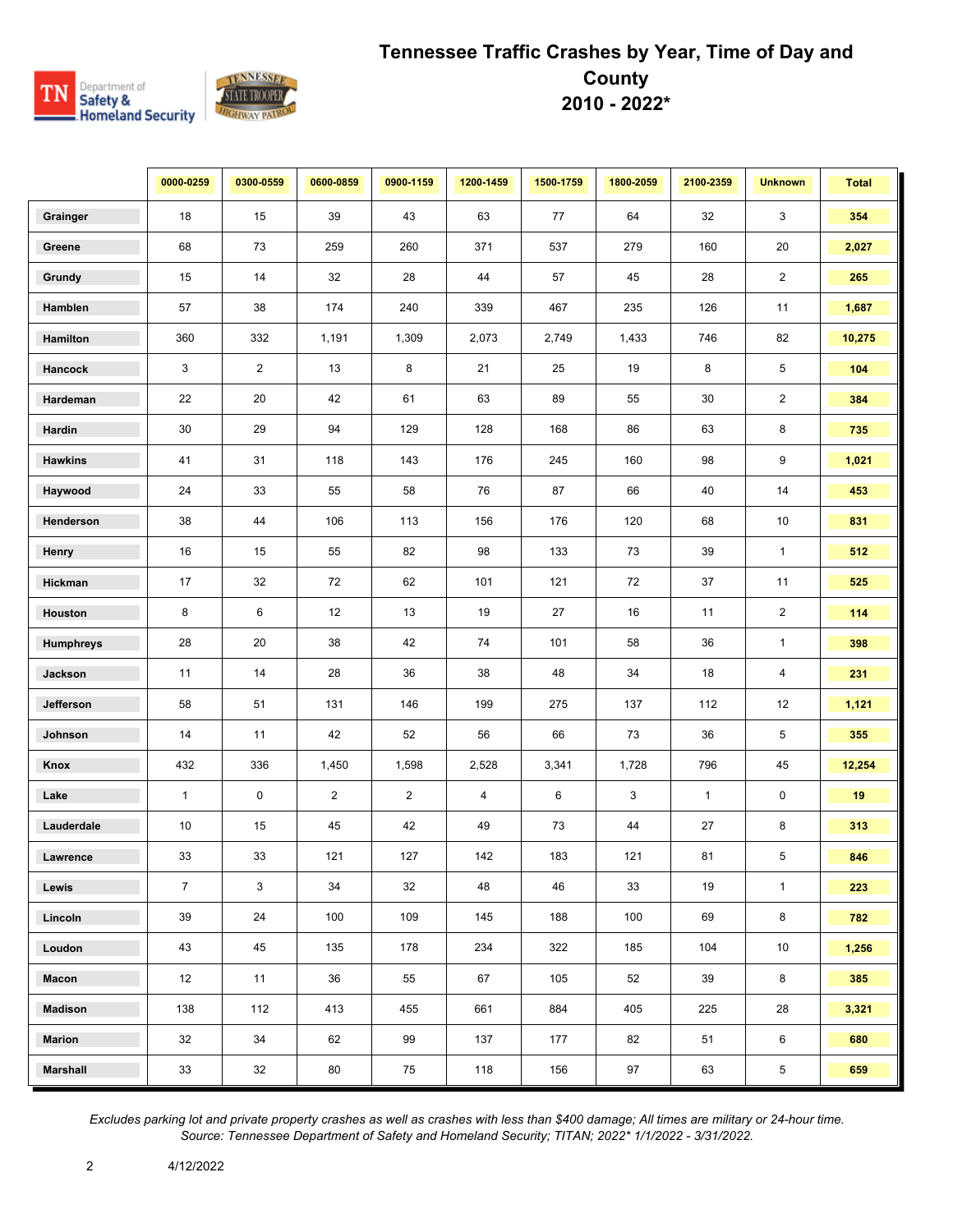

|                  | 0000-0259      | 0300-0559      | 0600-0859 | 0900-1159 | 1200-1459 | 1500-1759 | 1800-2059 | 2100-2359 | <b>Unknown</b>          | <b>Total</b> |
|------------------|----------------|----------------|-----------|-----------|-----------|-----------|-----------|-----------|-------------------------|--------------|
| <b>Maury</b>     | 89             | 81             | 309       | 227       | 363       | 511       | 320       | 165       | 23                      | 2,088        |
| <b>McMinn</b>    | 60             | 54             | 160       | 190       | 289       | 299       | 195       | 143       | 4                       | 1,394        |
| <b>McNairy</b>   | 26             | 27             | 69        | 71        | 87        | 119       | 80        | 42        | 5                       | 526          |
| <b>Meigs</b>     | 5              | 5              | 22        | 17        | 20        | 32        | 38        | 19        | 6                       | 164          |
| Monroe           | 25             | 33             | 96        | 118       | 206       | 219       | 137       | 74        | 6                       | 914          |
| Montgomery       | 194            | 183            | 439       | 561       | 812       | 1,124     | 590       | 306       | $30\,$                  | 4,239        |
| Moore            | 5              | 6              | 22        | 14        | 10        | 18        | 18        | 14        | $\mathbf{1}$            | 108          |
| Morgan           | 20             | 23             | 45        | 47        | 67        | 95        | 60        | 50        | 4                       | 411          |
| Obion            | 17             | 29             | 70        | 96        | 123       | 164       | 92        | 53        | $\overline{7}$          | 651          |
| Overton          | 17             | 21             | 69        | 83        | 92        | 125       | 51        | 28        | 3                       | 489          |
| Perry            | 11             | 8              | 30        | 24        | 24        | 38        | 27        | 24        | $\overline{\mathbf{4}}$ | 190          |
| <b>Pickett</b>   | 5              | $\overline{2}$ | 10        | 14        | 15        | 11        | 11        | 4         | $\mathbf{1}$            | $\bf 73$     |
| Polk             | 14             | 6              | 34        | 39        | 61        | 75        | 34        | 25        | $\pmb{0}$               | 288          |
| Putnam           | 65             | 76             | 239       | 306       | 469       | 554       | 293       | 164       | 19                      | 2,185        |
| Rhea             | 16             | 19             | 54        | 44        | 76        | 98        | 54        | 26        | $\mathbf{1}$            | 388          |
| Roane            | 42             | 45             | 137       | 158       | 211       | 285       | 173       | 91        | 12                      | 1,154        |
| Robertson        | 66             | 85             | 218       | 176       | 242       | 314       | 220       | 148       | 12                      | 1,481        |
| Rutherford       | 260            | 223            | 920       | 837       | 1,424     | 1,980     | 1,055     | 472       | 39                      | 7,210        |
| <b>Scott</b>     | $\overline{7}$ | 5              | 22        | 17        | 24        | 22        | 23        | 11        | 3                       | 134          |
| Sequatchie       | 12             | 11             | 26        | 32        | 47        | 79        | 25        | 26        | $\mathbf{1}$            | 259          |
| Sevier           | 97             | 51             | 270       | 444       | 650       | 818       | 444       | 245       | 25                      | 3,044        |
| Shelby           | 1,188          | 1,044          | 3,651     | 3,476     | 5,394     | 6,726     | 3,529     | 2,044     | 312                     | 27,364       |
| Smith            | 21             | 38             | 82        | 71        | 99        | 91        | 74        | 52        | 20                      | 548          |
| <b>Stewart</b>   | 10             | 14             | 28        | 28        | 31        | 47        | 31        | 28        | 5                       | 222          |
| Sullivan         | 128            | 111            | 440       | 517       | 799       | 1,002     | 585       | 287       | 56                      | 3,925        |
| <b>Sumner</b>    | 133            | 99             | 427       | 342       | 618       | 773       | 499       | 245       | 32                      | 3,168        |
| <b>Tipton</b>    | 49             | 41             | 123       | 120       | 153       | 234       | 145       | 84        | $\overline{4}$          | 953          |
| <b>Trousdale</b> | 11             | 13             | 29        | 18        | 34        | 50        | 43        | 29        | $\mathbf{1}$            | 228          |
| Unicoi           | 19             | $16\,$         | 48        | 46        | 71        | 80        | 40        | 26        | $\mathbf{1}$            | 347          |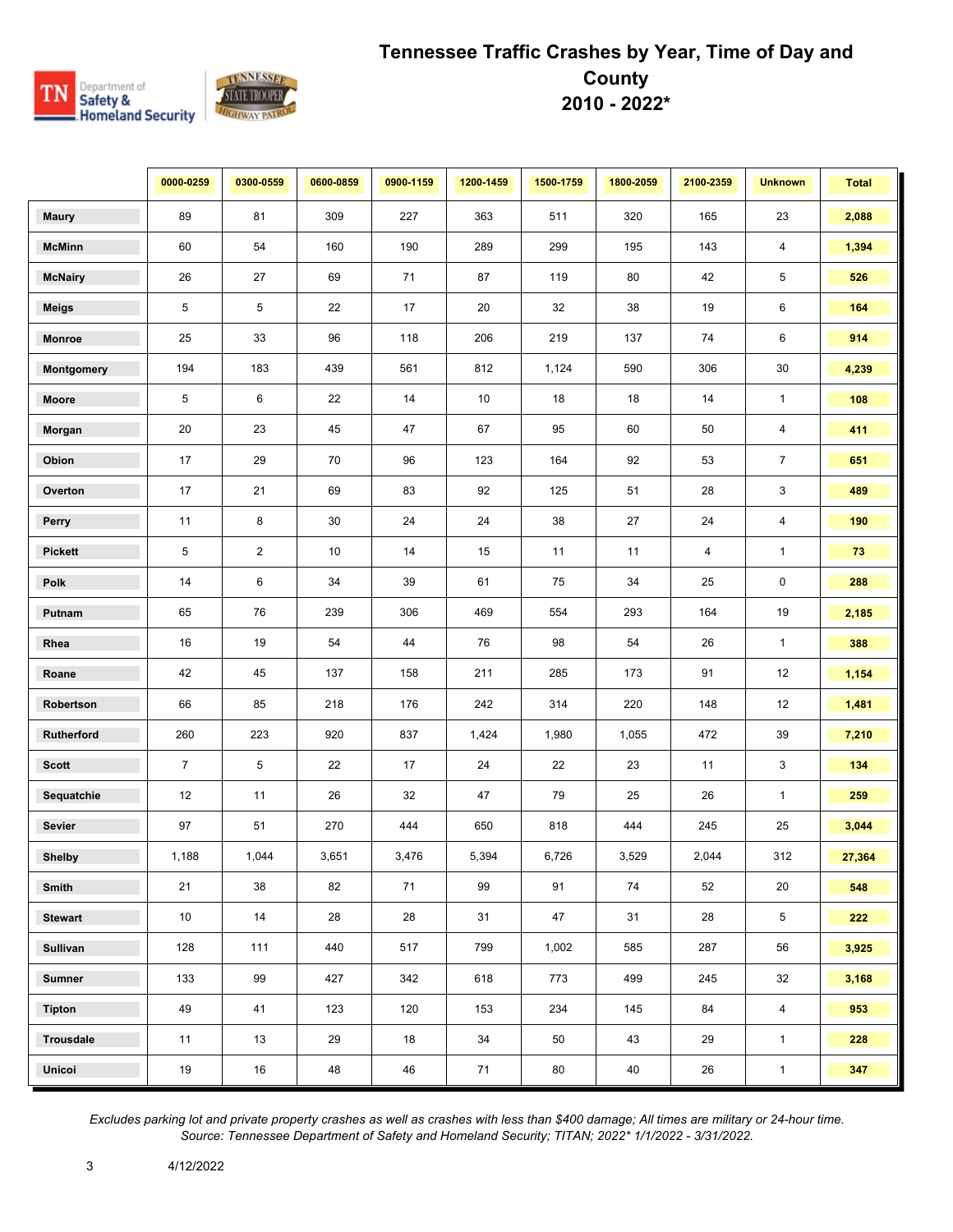

|                   | 0000-0259 | 0300-0559 | 0600-0859 | 0900-1159 | 1200-1459 | 1500-1759 | 1800-2059 | 2100-2359 | <b>Unknown</b> | <b>Total</b> |
|-------------------|-----------|-----------|-----------|-----------|-----------|-----------|-----------|-----------|----------------|--------------|
| <b>Union</b>      | 5         | 4         | 38        | 37        | 41        | 51        | 33        | 21        | 2              | 232          |
| VanBuren          | 5         | 15        | 18        | 16        | 20        | 32        | 23        | 17        | 3              | 149          |
| Warren            | 25        | 33        | 110       | 114       | 164       | 231       | 164       | 81        | 3              | 925          |
| Washington        | 131       | 107       | 453       | 527       | 736       | 1,026     | 497       | 256       | 37             | 3,770        |
| Wayne             | 16        | 13        | 30        | 47        | 42        | 54        | 44        | 40        | $\overline{4}$ | 290          |
| Weakley           | 33        | 15        | 63        | 57        | 110       | 138       | 64        | 37        | 5              | 522          |
| White             | 10        | 10        | 59        | 72        | 95        | 108       | 70        | 40        | $\mathbf{1}$   | 465          |
| Williamson        | 147       | 105       | 543       | 422       | 598       | 937       | 465       | 225       | 113            | 3,555        |
| Wilson            | 102       | 87        | 363       | 285       | 497       | 713       | 382       | 198       | 30             | 2,657        |
| <b>Total 2010</b> | 6,337     | 5,781     | 20,477    | 21,316    | 31,619    | 41,551    | 22,718    | 12,252    | 1,648          | 163,699      |

*Excludes parking lot and private property crashes as well as crashes with less than \$400 damage; All times are military or 24-hour time. Source: Tennessee Department of Safety and Homeland Security; TITAN; 2022\* 1/1/2022 - 3/31/2022.*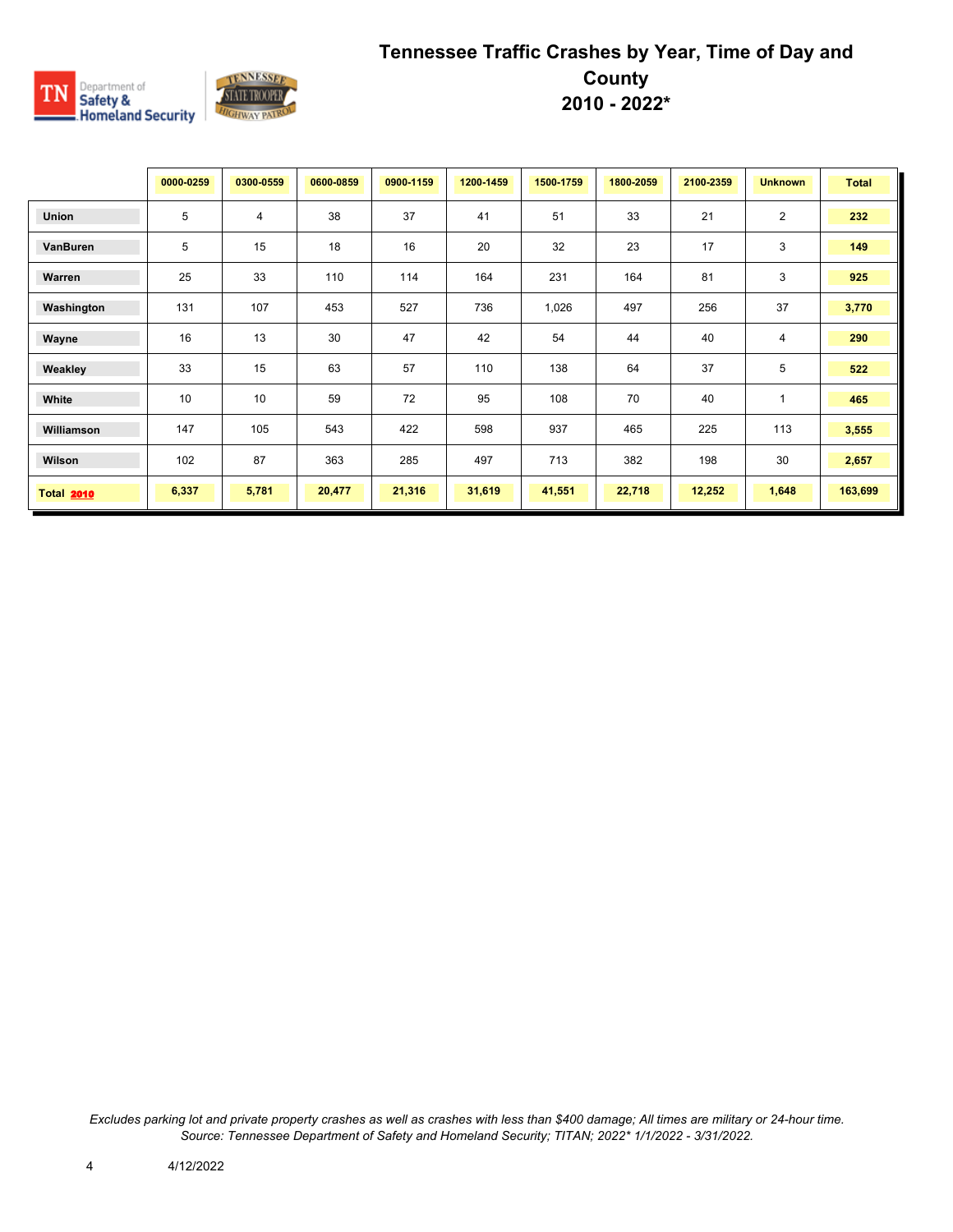

| 2011            | 0000-0259      | 0300-0559      | 0600-0859 | 0900-1159 | 1200-1459 | 1500-1759 | 1800-2059 | 2100-2359 | <b>Unknown</b> | <b>Total</b> |
|-----------------|----------------|----------------|-----------|-----------|-----------|-----------|-----------|-----------|----------------|--------------|
| Anderson        | 61             | 53             | 214       | 210       | 355       | 506       | 249       | 137       | 20             | 1,805        |
| <b>Bedford</b>  | 26             | 30             | 139       | 134       | 198       | 250       | 129       | 74        | 33             | 1,013        |
| <b>Benton</b>   | 18             | 13             | 42        | 43        | 54        | 60        | 32        | 27        | 15             | 304          |
| <b>Bledsoe</b>  | $\overline{2}$ | $\mathbf{1}$   | 13        | 14        | 18        | 15        | 16        | 6         | $\mathbf 0$    | 85           |
| <b>Blount</b>   | 98             | 108            | 413       | 400       | 676       | 920       | 451       | 190       | 51             | 3,307        |
| <b>Bradley</b>  | 79             | 67             | 317       | 341       | 600       | 739       | 394       | 216       | 60             | 2,813        |
| Campbell        | 29             | 31             | 101       | 132       | 197       | 224       | 141       | 92        | 34             | 981          |
| Cannon          | 13             | 12             | 26        | 26        | 33        | 34        | 34        | 25        | 17             | 220          |
| Carroll         | 13             | 22             | 68        | 67        | 92        | 104       | 58        | 30        | 17             | 471          |
| Carter          | 43             | 46             | 136       | 157       | 240       | 296       | 176       | 96        | 15             | 1,205        |
| Cheatham        | 39             | 50             | 127       | 86        | 131       | 181       | 121       | 67        | 40             | 842          |
| <b>Chester</b>  | 13             | 13             | 40        | 37        | 38        | 64        | 45        | 42        | 48             | 340          |
| Claiborne       | 13             | 12             | 47        | 70        | 110       | 147       | 75        | 36        | 17             | 527          |
| Clay            | 13             | 4              | 9         | 11        | 24        | 23        | 11        | 12        | 10             | 117          |
| Cocke           | 35             | 41             | 117       | 142       | 184       | 200       | 184       | 88        | $\overline{7}$ | 998          |
| Coffee          | 41             | 41             | 158       | 174       | 241       | 317       | 161       | 98        | 55             | 1,286        |
| Crockett        | 9              | 5              | 31        | 23        | 33        | 44        | 20        | 23        | 36             | 224          |
| Cumberland      | 70             | 64             | 176       | 217       | 300       | 330       | 170       | 89        | 55             | 1,471        |
| Davidson        | 850            | 766            | 3,055     | 3,044     | 3,968     | 5,659     | 2,735     | 1,442     | 220            | 21,739       |
| <b>Decatur</b>  | 15             | 10             | 25        | 37        | 41        | 40        | 37        | 19        | $\overline{7}$ | 231          |
| <b>DeKalb</b>   | 16             | 16             | 38        | 59        | 82        | 86        | 60        | 34        | 11             | 402          |
| <b>Dickson</b>  | 68             | 73             | 151       | 157       | 216       | 283       | 161       | 118       | 95             | 1,322        |
| <b>Dyer</b>     | 25             | 32             | 100       | 118       | 164       | 198       | 93        | 44        | 67             | 841          |
| Fayette         | 24             | 25             | 62        | 50        | 86        | 120       | 71        | 42        | 70             | 550          |
| <b>Fentress</b> | 10             | 11             | 31        | 31        | 43        | 57        | 33        | 19        | $\mathbf{1}$   | 236          |
| Franklin        | 28             | 24             | 101       | 117       | 132       | 178       | 103       | 58        | 28             | 769          |
| Gibson          | 35             | 38             | 104       | 119       | 116       | 202       | 104       | 69        | 39             | 826          |
| Giles           | 50             | 28             | 98        | 90        | 125       | 153       | 105       | 83        | 17             | 749          |
| Grainger        | 15             | $\overline{5}$ | $30\,$    | 49        | 50        | 97        | 37        | 36        | 19             | 338          |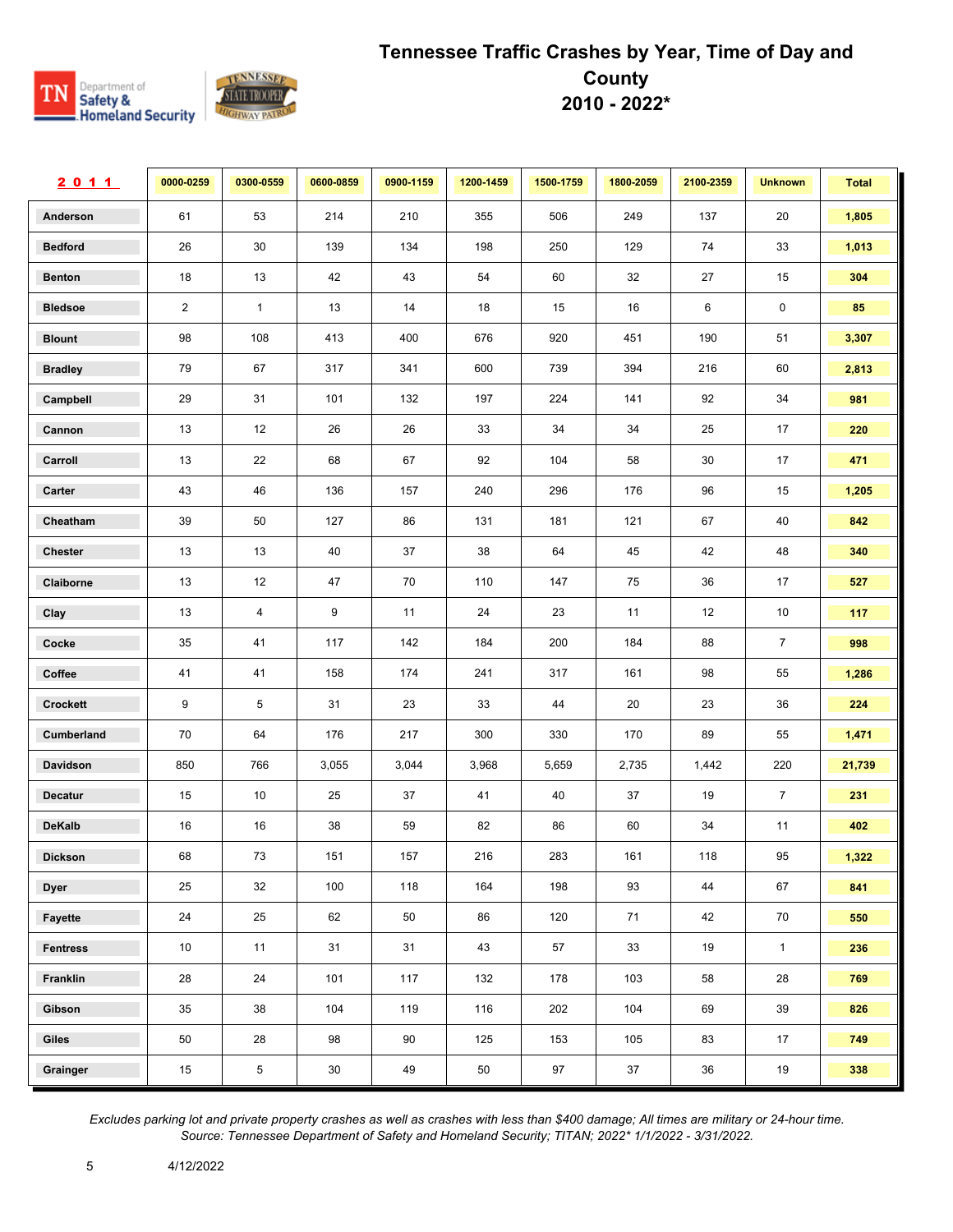

|                  | 0000-0259      | 0300-0559      | 0600-0859 | 0900-1159      | 1200-1459 | 1500-1759 | 1800-2059 | 2100-2359 | <b>Unknown</b> | <b>Total</b> |
|------------------|----------------|----------------|-----------|----------------|-----------|-----------|-----------|-----------|----------------|--------------|
| Greene           | 66             | 64             | 195       | 229            | 351       | 451       | 238       | 170       | 37             | 1,801        |
| Grundy           | 10             | $\overline{7}$ | 37        | 33             | 39        | 58        | 35        | 26        | 11             | 256          |
| Hamblen          | 34             | 42             | 199       | 201            | 298       | 425       | 177       | 91        | $\overline{7}$ | 1,474        |
| Hamilton         | 350            | 265            | 1,243     | 1,274          | 2,161     | 2,747     | 1,523     | 739       | 595            | 10,897       |
| Hancock          | 2              | $\mathbf{1}$   | 12        | 12             | 29        | 22        | 18        | 15        | $\mathbf{1}$   | 112          |
| Hardeman         | 25             | 14             | 48        | 46             | 64        | 67        | 42        | 42        | 10             | 358          |
| Hardin           | 26             | 22             | 96        | 96             | 115       | 153       | 100       | 51        | 11             | 670          |
| <b>Hawkins</b>   | 41             | 39             | 116       | 120            | 187       | 249       | 162       | 104       | 38             | 1,056        |
| Haywood          | 23             | 24             | 67        | 58             | 98        | 103       | 67        | 38        | 56             | 534          |
| Henderson        | 31             | 64             | 90        | 107            | 156       | 185       | 98        | 76        | 13             | 820          |
| Henry            | 19             | 17             | 59        | 66             | 103       | 123       | 45        | 28        | $\mathbf{1}$   | 461          |
| Hickman          | 23             | 31             | 68        | 58             | 82        | 107       | 82        | 41        | 15             | 507          |
| Houston          | $\overline{7}$ | $\overline{7}$ | 14        | 19             | 31        | 36        | 11        | 14        | 12             | 151          |
| <b>Humphreys</b> | 18             | 16             | 54        | 55             | 69        | 99        | 58        | 37        | 9              | 415          |
| Jackson          | 13             | 8              | 26        | 17             | 34        | 37        | 38        | 20        | $\overline{7}$ | 200          |
| Jefferson        | 53             | 29             | 149       | 141            | 198       | 235       | 157       | 92        | 21             | 1,075        |
| Johnson          | 25             | 20             | 54        | 54             | 62        | 78        | 75        | 42        | 12             | 422          |
| Knox             | 482            | 321            | 1,517     | 1,559          | 2,454     | 3,398     | 1,632     | 861       | 272            | 12,496       |
| Lake             | 0              | $\overline{2}$ | 6         | $\overline{4}$ | 11        | 8         | 5         | 6         | $\overline{2}$ | 44           |
| Lauderdale       | 19             | 16             | 58        | 43             | 58        | 80        | 41        | 32        | 27             | 374          |
| Lawrence         | 36             | 37             | 104       | 123            | 147       | 188       | 110       | 70        | 4              | 819          |
| Lewis            | 4              | 6              | 26        | 34             | 44        | 50        | 19        | 14        | $\overline{7}$ | 204          |
| Lincoln          | 25             | 31             | 103       | 121            | 140       | 169       | 95        | 72        | 16             | 772          |
| Loudon           | 35             | 53             | 153       | 166            | 248       | 324       | 187       | 106       | 62             | 1,334        |
| Macon            | 16             | 26             | 58        | 44             | 73        | 95        | 59        | 39        | 25             | 435          |
| <b>Madison</b>   | 107            | 115            | 389       | 443            | 714       | 850       | 397       | 237       | 114            | 3,366        |
| <b>Marion</b>    | 32             | 34             | 73        | 86             | 127       | 151       | 75        | 50        | 27             | 655          |
| <b>Marshall</b>  | 30             | 21             | 73        | 70             | 110       | 135       | 91        | 70        | 5              | 605          |
| <b>Maury</b>     | 120            | 94             | 287       | 274            | 354       | 462       | 292       | 195       | 71             | 2,149        |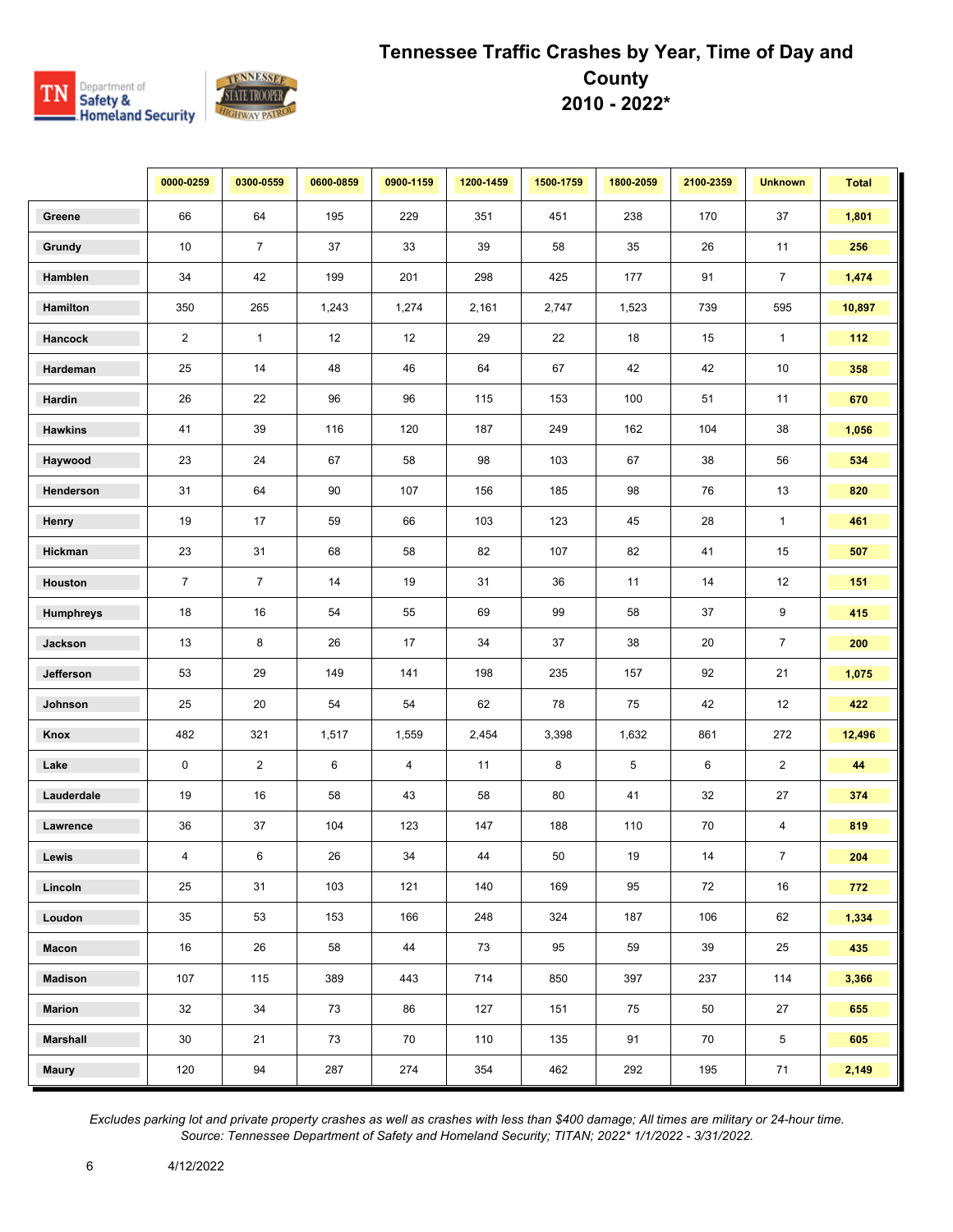

|                  | 0000-0259      | 0300-0559       | 0600-0859 | 0900-1159 | 1200-1459 | 1500-1759 | 1800-2059 | 2100-2359      | <b>Unknown</b> | <b>Total</b> |
|------------------|----------------|-----------------|-----------|-----------|-----------|-----------|-----------|----------------|----------------|--------------|
| <b>McMinn</b>    | 58             | 59              | 160       | 173       | 253       | 275       | 186       | 118            | 30             | 1,312        |
| <b>McNairy</b>   | 20             | 21              | 53        | 57        | 92        | 107       | 65        | 54             | 33             | 502          |
| <b>Meigs</b>     | $\overline{2}$ | 17              | 16        | 20        | 24        | 31        | 22        | 10             | 5              | 147          |
| <b>Monroe</b>    | 23             | 32              | 89        | 115       | 148       | 230       | 100       | 60             | $\overline{7}$ | 804          |
| Montgomery       | 177            | 232             | 617       | 734       | 1,100     | 1,359     | 737       | 375            | 89             | 5,420        |
| Moore            | $\mathbf{1}$   | $\overline{4}$  | 15        | 14        | 10        | 39        | 12        | $\overline{7}$ | 5              | 107          |
| Morgan           | 16             | 19              | 41        | 30        | 54        | 80        | 51        | 40             | 9              | 340          |
| Obion            | 27             | 30              | 85        | 98        | 148       | 163       | 99        | 49             | 11             | 710          |
| Overton          | 14             | 6               | 60        | 61        | 88        | 86        | 50        | 28             | $30\,$         | 423          |
| Perry            | 11             | 11              | 16        | 15        | 18        | 25        | 27        | 19             | 4              | 146          |
| <b>Pickett</b>   | 3              | $\mathbf{1}$    | 12        | 8         | 6         | 9         | 5         | 8              | $\pmb{0}$      | 52           |
| Polk             | 11             | 9               | 15        | 32        | 46        | 55        | 51        | 28             | 3              | 250          |
| Putnam           | 81             | 68              | 304       | 303       | 528       | 650       | 280       | 164            | 61             | 2,439        |
| Rhea             | 15             | 12              | 48        | 38        | 74        | 102       | 49        | 37             | 23             | 398          |
| Roane            | 28             | 31              | 112       | 129       | 231       | 288       | 137       | 84             | 16             | 1,056        |
| Robertson        | 71             | 94              | 226       | 169       | 255       | 325       | 217       | 104            | 52             | 1,513        |
| Rutherford       | 275            | 223             | 1,047     | 904       | 1,430     | 1,988     | 1,103     | 466            | 85             | 7,521        |
| <b>Scott</b>     | $\overline{2}$ | $5\phantom{.0}$ | 13        | 22        | 31        | 62        | 27        | 19             | $\overline{2}$ | 183          |
| Sequatchie       | 15             | 17              | 35        | 32        | 49        | 64        | 39        | 14             | 4              | 269          |
| Sevier           | 92             | 66              | 303       | 459       | 595       | 854       | 400       | 226            | 63             | 3,058        |
| <b>Shelby</b>    | 1,199          | 1,095           | 3,839     | 3,587     | 5,593     | 7,193     | 3,707     | 2,248          | 593            | 29,054       |
| Smith            | 26             | 25              | 70        | 68        | 108       | 105       | 75        | 34             | 20             | 531          |
| <b>Stewart</b>   | 12             | $\overline{7}$  | 29        | 16        | 40        | 44        | 33        | 20             | 10             | 211          |
| <b>Sullivan</b>  | 136            | 123             | 404       | 483       | 842       | 1,033     | 620       | 329            | 70             | 4,040        |
| <b>Sumner</b>    | 99             | 89              | 489       | 417       | 607       | 816       | 466       | 219            | 65             | 3,267        |
| <b>Tipton</b>    | 35             | 37              | 128       | 141       | 182       | 229       | 169       | 93             | 41             | 1,055        |
| <b>Trousdale</b> | 15             | 9               | 25        | 19        | 27        | 42        | 29        | 25             | $\mathbf 0$    | 191          |
| Unicoi           | 15             | 15              | 36        | 38        | 53        | 68        | 47        | 34             | 3              | 309          |
| Union            | 6              | $\overline{5}$  | 26        | 28        | 39        | 66        | 42        | 24             | 10             | 246          |

*Excludes parking lot and private property crashes as well as crashes with less than \$400 damage; All times are military or 24-hour time. Source: Tennessee Department of Safety and Homeland Security; TITAN; 2022\* 1/1/2022 - 3/31/2022.*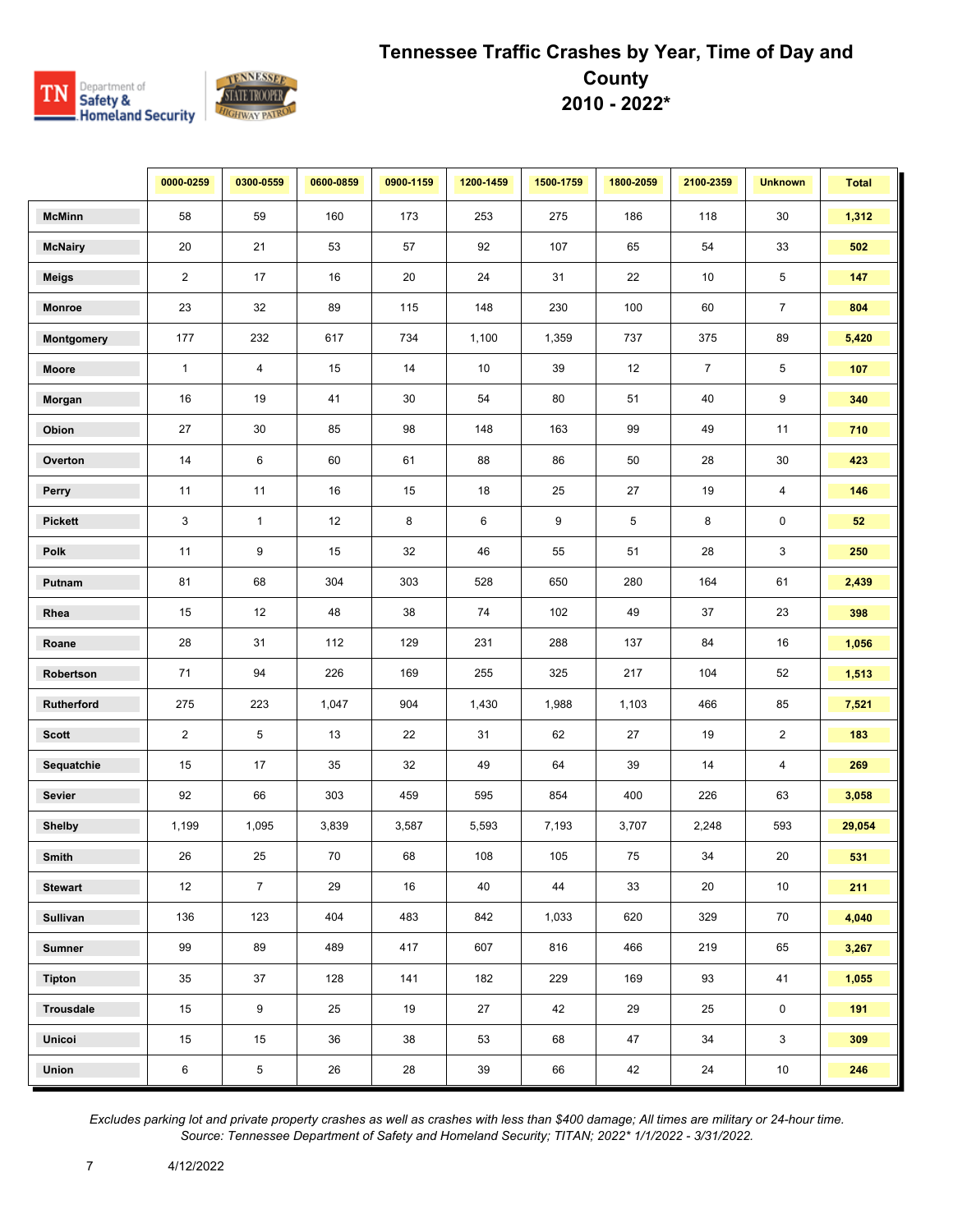

|                   | 0000-0259      | 0300-0559 | 0600-0859 | 0900-1159 | 1200-1459 | 1500-1759 | 1800-2059 | 2100-2359 | <b>Unknown</b> | <b>Total</b> |
|-------------------|----------------|-----------|-----------|-----------|-----------|-----------|-----------|-----------|----------------|--------------|
| VanBuren          | $\overline{7}$ | 8         | 21        | 14        | 13        | 29        | 11        | 14        | $\overline{2}$ | 119          |
| Warren            | 23             | 40        | 125       | 135       | 166       | 201       | 134       | 80        | 4              | 908          |
| Washington        | 124            | 120       | 429       | 467       | 753       | 1,009     | 540       | 273       | 52             | 3,767        |
| Wayne             | 21             | 18        | 27        | 25        | 39        | 39        | 45        | 44        | 5              | 263          |
| Weakley           | 22             | 28        | 71        | 62        | 130       | 107       | 75        | 48        | 12             | 555          |
| White             | 26             | 15        | 63        | 60        | 96        | 110       | 57        | 40        | 29             | 496          |
| Williamson        | 111            | 109       | 649       | 465       | 589       | 855       | 440       | 226       | 191            | 3,635        |
| Wilson            | 102            | 107       | 400       | 312       | 472       | 631       | 324       | 190       | 57             | 2,595        |
| <b>Total 2011</b> | 6,344          | 5,874     | 21,441    | 21,458    | 32,033    | 41,981    | 22,406    | 12,541    | 4,288          | 168,366      |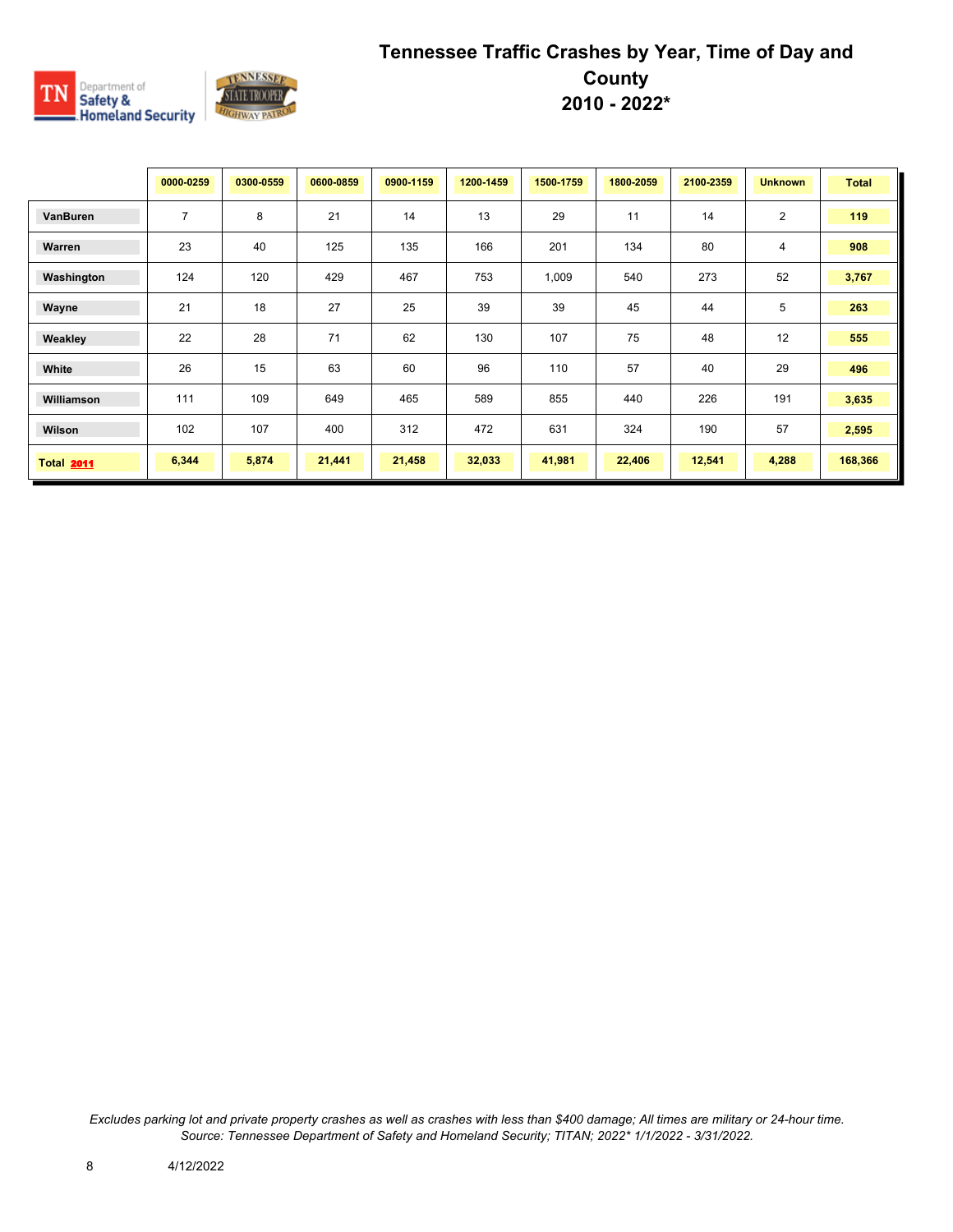

| 2012            | 0000-0259    | 0300-0559      | 0600-0859 | 0900-1159 | 1200-1459 | 1500-1759 | 1800-2059 | 2100-2359      | <b>Unknown</b> | <b>Total</b> |
|-----------------|--------------|----------------|-----------|-----------|-----------|-----------|-----------|----------------|----------------|--------------|
| Anderson        | 66           | 45             | 238       | 223       | 356       | 480       | 243       | 127            | 20             | 1,798        |
| <b>Bedford</b>  | 26           | 28             | 140       | 127       | 157       | 239       | 141       | 73             | 56             | 987          |
| <b>Benton</b>   | 15           | $14\,$         | 38        | 44        | 59        | 75        | 38        | 28             | 8              | 319          |
| <b>Bledsoe</b>  | $\mathbf{3}$ | $\mathbf{1}$   | 8         | 19        | 12        | 24        | 11        | $\overline{7}$ | $\mathbf{1}$   | ${\bf 86}$   |
| <b>Blount</b>   | 95           | 85             | 386       | 407       | 684       | 860       | 455       | 211            | 48             | 3,231        |
| <b>Bradley</b>  | 98           | 75             | 380       | 393       | 551       | 819       | 385       | 210            | 110            | 3,021        |
| Campbell        | 44           | 39             | 88        | 137       | 214       | 265       | 131       | 72             | 23             | 1,013        |
| Cannon          | 12           | 12             | 35        | 32        | 48        | 46        | 36        | 13             | 15             | 249          |
| Carroll         | 20           | 23             | 47        | 48        | 63        | 121       | 61        | 33             | 23             | 439          |
| Carter          | 47           | 37             | 125       | 159       | 252       | 310       | 170       | 109            | 13             | 1,222        |
| Cheatham        | 41           | 31             | 124       | 83        | 128       | 201       | 127       | 60             | 47             | 842          |
| Chester         | 17           | 16             | 40        | 41        | 54        | 62        | 40        | 32             | 33             | 335          |
| Claiborne       | 11           | $\overline{7}$ | 37        | 73        | 91        | 113       | 60        | 23             | 46             | 461          |
| Clay            | 6            | $\overline{7}$ | 15        | 14        | 19        | 24        | 20        | 8              | $\overline{7}$ | 120          |
| Cocke           | 54           | 33             | 89        | 117       | 198       | 239       | 147       | 102            | 27             | 1,006        |
| Coffee          | 45           | 41             | 168       | 186       | 271       | 288       | 152       | 89             | 107            | 1,347        |
| Crockett        | 8            | 8              | 22        | 19        | 32        | 42        | 29        | 15             | 22             | 197          |
| Cumberland      | 54           | 70             | 166       | 196       | 285       | 332       | 174       | 107            | 76             | 1,460        |
| Davidson        | 919          | 748            | 3,367     | 2,880     | 4,055     | 6,012     | 3,006     | 1,527          | 192            | 22,706       |
| Decatur         | 16           | 15             | 31        | 32        | 40        | 71        | 33        | 38             | $\overline{7}$ | 283          |
| <b>DeKalb</b>   | 9            | 10             | 33        | 33        | 66        | 83        | 58        | 32             | 21             | 345          |
| <b>Dickson</b>  | 60           | 68             | 172       | 128       | 225       | 273       | 175       | 96             | 100            | 1,297        |
| <b>Dyer</b>     | 32           | 24             | 100       | 125       | 142       | 196       | 85        | 44             | 33             | 781          |
| Fayette         | 20           | 18             | 64        | 55        | 70        | 99        | 57        | 43             | 85             | 511          |
| <b>Fentress</b> | $\sqrt{5}$   | 13             | 39        | 50        | 58        | 54        | 42        | 27             | $\mathbf{3}$   | 291          |
| Franklin        | 20           | 26             | 86        | 102       | 118       | 168       | 88        | 62             | 37             | 707          |
| Gibson          | 46           | 30             | 100       | 96        | 125       | 195       | 123       | 72             | 66             | 853          |
| Giles           | 46           | 43             | 90        | 104       | 153       | 162       | 127       | 73             | 22             | 820          |
| Grainger        | $\bf 8$      | 15             | 53        | 47        | 71        | 84        | 46        | 29             | 13             | 366          |

*Excludes parking lot and private property crashes as well as crashes with less than \$400 damage; All times are military or 24-hour time. Source: Tennessee Department of Safety and Homeland Security; TITAN; 2022\* 1/1/2022 - 3/31/2022.*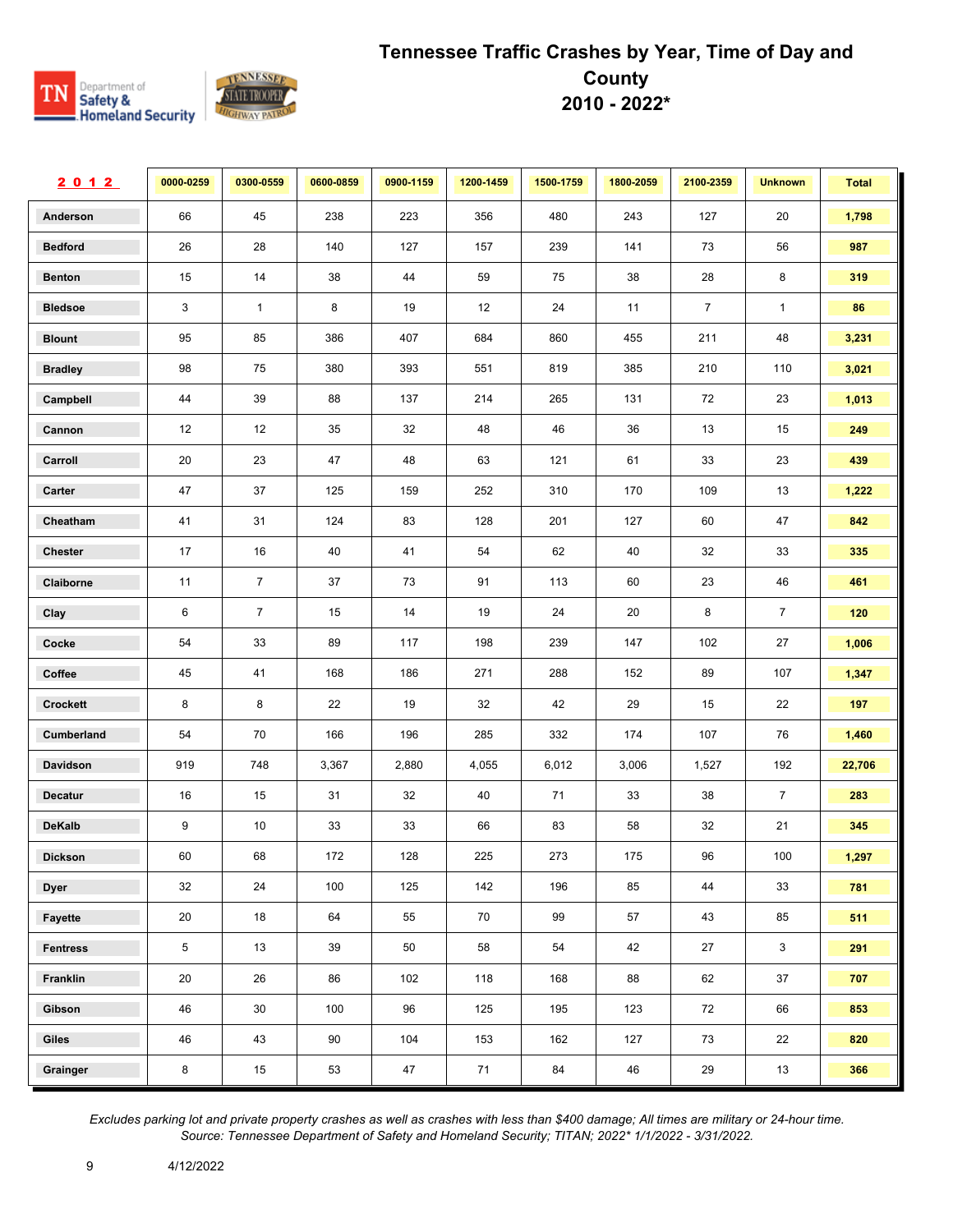

|                  | 0000-0259 | 0300-0559      | 0600-0859      | 0900-1159 | 1200-1459 | 1500-1759        | 1800-2059      | 2100-2359      | <b>Unknown</b> | <b>Total</b> |
|------------------|-----------|----------------|----------------|-----------|-----------|------------------|----------------|----------------|----------------|--------------|
| Greene           | 59        | 51             | 205            | 239       | 370       | 462              | 260            | 142            | 84             | 1,872        |
| Grundy           | 21        | 17             | 40             | 26        | 41        | 56               | 37             | 23             | 11             | 272          |
| Hamblen          | 37        | 40             | 162            | 227       | 304       | 431              | 205            | 103            | 48             | 1,557        |
| Hamilton         | 442       | 312            | 1,528          | 1,558     | 2,342     | 3,224            | 1,579          | 754            | 1,108          | 12,847       |
| Hancock          | 4         | $\overline{2}$ | 6              | 14        | 21        | 19               | 22             | 17             | $\overline{7}$ | 112          |
| Hardeman         | 14        | 16             | 55             | 35        | 58        | 57               | 50             | 40             | 27             | 352          |
| Hardin           | 37        | 33             | 72             | 89        | 113       | 149              | 101            | 62             | 17             | 673          |
| <b>Hawkins</b>   | 46        | 29             | 123            | 116       | 166       | 229              | 136            | 98             | 65             | 1,008        |
| Haywood          | 26        | 27             | 65             | 56        | 62        | 79               | 46             | 38             | 27             | 426          |
| Henderson        | 37        | 35             | 101            | 93        | 135       | 178              | 125            | 60             | $\overline{7}$ | 771          |
| Henry            | 23        | 14             | 44             | 75        | 100       | 95               | 53             | 40             | 13             | 457          |
| Hickman          | 14        | 28             | 77             | 40        | 70        | 109              | 76             | 41             | 13             | 468          |
| Houston          | 5         | 6              | 11             | 15        | 21        | 31               | 9              | 14             | 9              | 121          |
| <b>Humphreys</b> | 20        | 24             | 37             | 50        | 79        | 72               | 60             | 27             | 13             | 382          |
| Jackson          | 11        | 5              | $22\,$         | 31        | 20        | 35               | 23             | 20             | 4              | 171          |
| Jefferson        | 45        | 44             | 135            | 127       | 209       | 238              | 158            | 98             | 4              | 1,058        |
| Johnson          | 12        | 18             | 49             | 41        | 65        | 90               | 62             | 48             | 10             | 395          |
| Knox             | 411       | 288            | 1,544          | 1,659     | 2,542     | 3,420            | 1,721          | 840            | 294            | 12,719       |
| Lake             | 3         | 0              | $\overline{7}$ | 9         | 8         | $\boldsymbol{9}$ | $\overline{7}$ | $\overline{7}$ | $\mathbf{1}$   | 51           |
| Lauderdale       | 19        | 13             | 44             | 33        | 52        | 75               | 72             | 54             | 30             | 392          |
| Lawrence         | 42        | 31             | 122            | 114       | 146       | 182              | 130            | 72             | 6              | 845          |
| Lewis            | 11        | 9              | 21             | 20        | 38        | 46               | 16             | 17             | 1              | 179          |
| Lincoln          | 38        | 37             | 95             | 84        | 141       | 185              | 112            | 81             | 17             | 790          |
| Loudon           | 30        | 52             | 165            | 173       | 234       | 296              | 167            | 75             | 52             | 1,244        |
| Macon            | 9         | 14             | 71             | 72        | 81        | 89               | 52             | 35             | 19             | 442          |
| <b>Madison</b>   | 122       | 69             | 370            | 447       | 671       | 849              | 473            | 256            | 128            | 3,385        |
| <b>Marion</b>    | 37        | 37             | 69             | 102       | 104       | 150              | 75             | 47             | 20             | 641          |
| <b>Marshall</b>  | 33        | 49             | 73             | 78        | 101       | 134              | 83             | 45             | 12             | 608          |
| <b>Maury</b>     | 95        | 109            | 307            | 297       | 404       | 503              | 334            | 188            | 64             | 2,301        |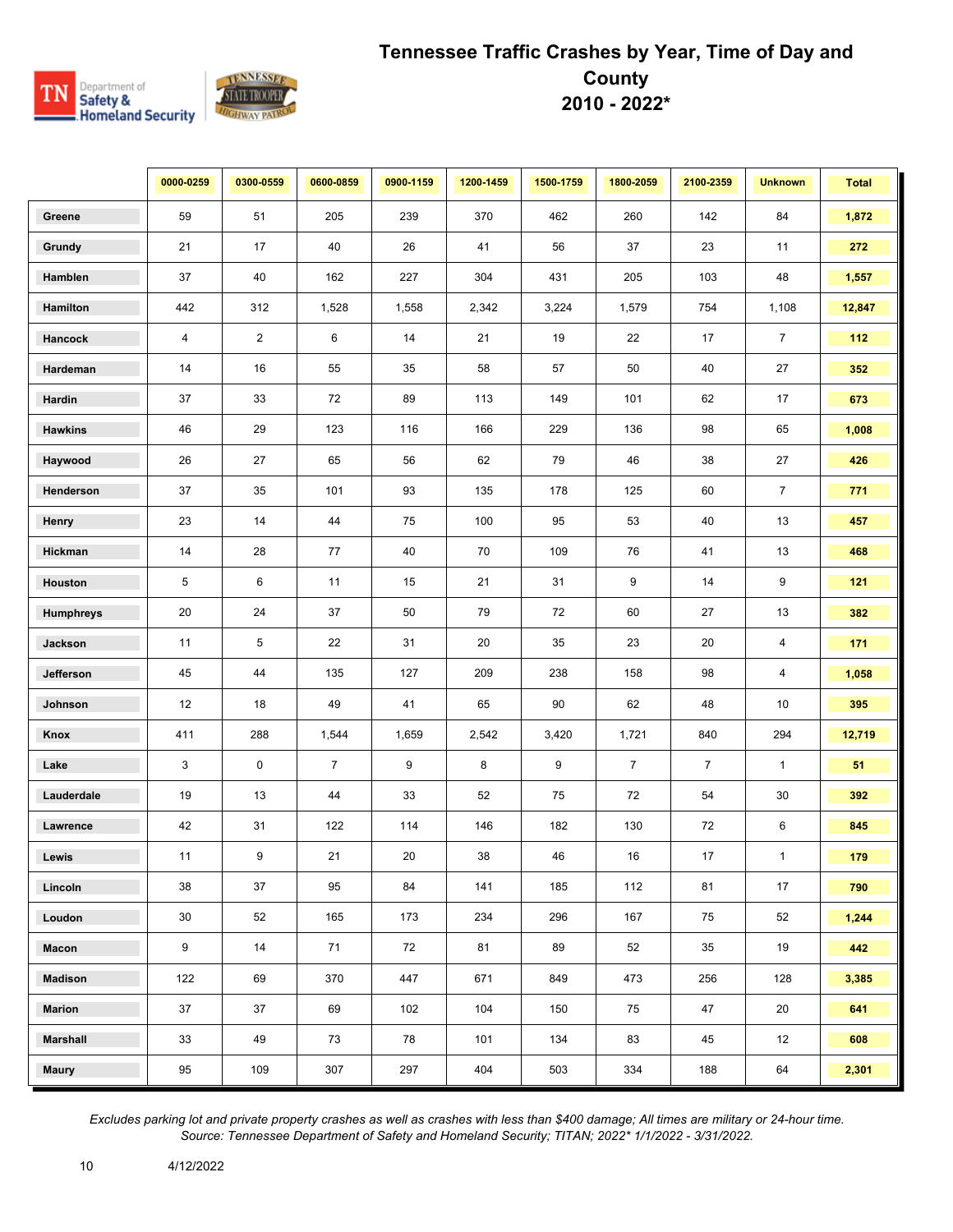

|                  | 0000-0259      | 0300-0559      | 0600-0859 | 0900-1159 | 1200-1459 | 1500-1759 | 1800-2059 | 2100-2359      | <b>Unknown</b> | <b>Total</b> |
|------------------|----------------|----------------|-----------|-----------|-----------|-----------|-----------|----------------|----------------|--------------|
| <b>McMinn</b>    | 52             | 66             | 189       | 180       | 259       | 329       | 202       | 114            | 87             | 1,478        |
| <b>McNairy</b>   | 24             | 23             | 67        | 67        | 76        | 107       | 84        | 66             | 17             | 531          |
| <b>Meigs</b>     | $\overline{7}$ | $\overline{7}$ | 25        | 15        | 32        | 34        | 16        | 9              | 8              | 153          |
| <b>Monroe</b>    | 29             | 32             | 115       | 128       | 172       | 215       | 119       | 58             | 40             | 908          |
| Montgomery       | 170            | 203            | 564       | 619       | 965       | 1,419     | 713       | 352            | 76             | 5,081        |
| Moore            | 6              | 6              | 15        | 11        | 17        | 19        | 11        | 6              | 5              | 96           |
| Morgan           | $\overline{7}$ | 13             | 29        | 35        | 42        | 53        | 46        | 36             | $\overline{2}$ | 263          |
| Obion            | 25             | 17             | 91        | 81        | 97        | 132       | 89        | 50             | 25             | 607          |
| Overton          | 11             | 12             | 65        | 61        | 87        | 82        | 45        | 45             | 46             | 454          |
| Perry            | $\overline{7}$ | 14             | 22        | 14        | 20        | 23        | 15        | 14             | 6              | 135          |
| <b>Pickett</b>   | $\overline{2}$ | 3              | 13        | 8         | 14        | 17        | 8         | 8              | $\mathbf{1}$   | 74           |
| Polk             | 5              | $\overline{7}$ | 22        | 39        | 46        | 61        | 37        | 22             | 10             | 249          |
| Putnam           | 56             | 56             | 264       | 367       | 532       | 587       | 256       | 115            | 102            | 2,335        |
| Rhea             | 20             | 19             | 58        | 53        | 71        | 109       | 70        | 48             | 53             | 501          |
| Roane            | 52             | 34             | 129       | 176       | 230       | 280       | 178       | 99             | 26             | 1,204        |
| Robertson        | 73             | 89             | 226       | 168       | 255       | 348       | 226       | 131            | 59             | 1,575        |
| Rutherford       | 206            | 251            | 1,153     | 1,031     | 1,541     | 2,192     | 1,116     | 499            | 187            | 8,176        |
| <b>Scott</b>     | 5              | 5              | 25        | 12        | 27        | 52        | 28        | $\overline{7}$ | 23             | 184          |
| Sequatchie       | 16             | 15             | 27        | 45        | 42        | 60        | 30        | 26             | 3              | 264          |
| Sevier           | 74             | 52             | 273       | 496       | 638       | 786       | 408       | 212            | 144            | 3,083        |
| <b>Shelby</b>    | 1,174          | 995            | 3,817     | 3,619     | 5,425     | 7,406     | 3,895     | 2,248          | 561            | 29,140       |
| Smith            | 38             | 31             | 61        | 64        | 84        | 123       | 56        | 34             | 22             | 513          |
| <b>Stewart</b>   | 12             | 19             | 19        | 17        | 31        | 51        | 34        | 11             | 11             | 205          |
| <b>Sullivan</b>  | 155            | 134            | 446       | 502       | 852       | 1,024     | 635       | 308            | 56             | 4,112        |
| <b>Sumner</b>    | 105            | 105            | 493       | 419       | 562       | 915       | 497       | 240            | 78             | 3,414        |
| <b>Tipton</b>    | 46             | 52             | 133       | 120       | 162       | 227       | 148       | 104            | 18             | 1,010        |
| <b>Trousdale</b> | 15             | 14             | 33        | 17        | 31        | 50        | 39        | 23             | $\overline{4}$ | 226          |
| Unicoi           | 13             | 18             | 43        | 37        | 68        | 74        | 52        | 40             | 9              | 354          |
| Union            | 6              | 8              | $34\,$    | 40        | 39        | 70        | 27        | 23             | 15             | 262          |

*Excludes parking lot and private property crashes as well as crashes with less than \$400 damage; All times are military or 24-hour time. Source: Tennessee Department of Safety and Homeland Security; TITAN; 2022\* 1/1/2022 - 3/31/2022.*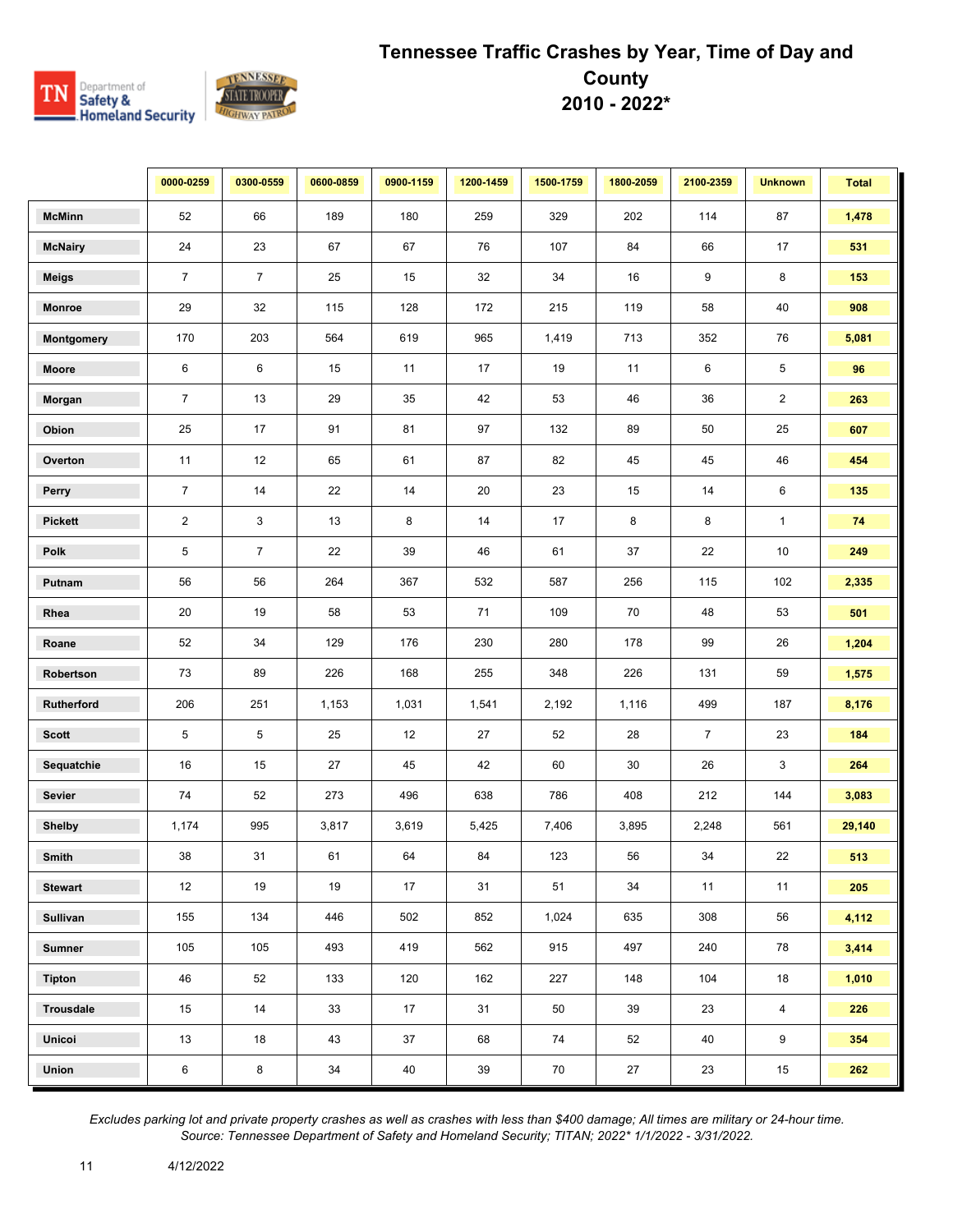

|                   | 0000-0259 | 0300-0559 | 0600-0859 | 0900-1159 | 1200-1459 | 1500-1759 | 1800-2059 | 2100-2359 | <b>Unknown</b> | <b>Total</b> |
|-------------------|-----------|-----------|-----------|-----------|-----------|-----------|-----------|-----------|----------------|--------------|
| VanBuren          | 6         | 5         | 26        | 10        | 20        | 25        | 15        | 12        | 19             | 138          |
| Warren            | 35        | 36        | 129       | 133       | 155       | 214       | 134       | 90        | $\overline{7}$ | 933          |
| Washington        | 128       | 97        | 403       | 492       | 802       | 1,061     | 495       | 243       | 79             | 3,800        |
| Wayne             | 12        | 11        | 43        | 29        | 40        | 43        | 46        | 34        | 9              | 267          |
| Weakley           | 24        | 18        | 53        | 70        | 84        | 103       | 85        | 41        | 12             | 490          |
| White             | 13        | 20        | 78        | 70        | 84        | 112       | 66        | 40        | 40             | 523          |
| Williamson        | 91        | 125       | 695       | 457       | 614       | 950       | 554       | 234       | 210            | 3,930        |
| Wilson            | 112       | 121       | 400       | 352       | 465       | 650       | 342       | 197       | 54             | 2,693        |
| <b>Total 2012</b> | 6,378     | 5,724     | 22,179    | 21,944    | 31,976    | 43,432    | 23,321    | 12,543    | 5,496          | 172,993      |

*Excludes parking lot and private property crashes as well as crashes with less than \$400 damage; All times are military or 24-hour time. Source: Tennessee Department of Safety and Homeland Security; TITAN; 2022\* 1/1/2022 - 3/31/2022.*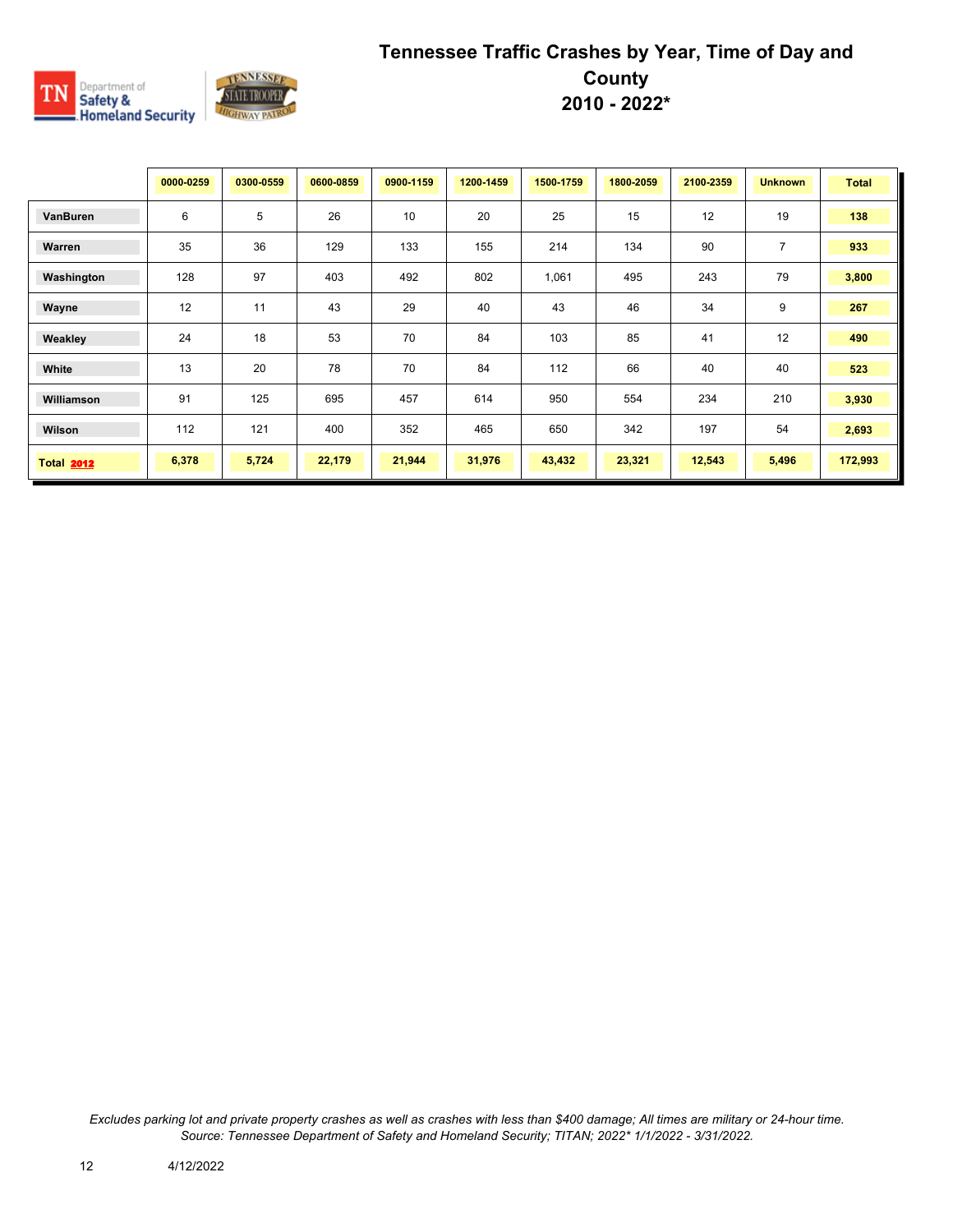

| 2013            | 0000-0259  | 0300-0559      | 0600-0859 | 0900-1159 | 1200-1459 | 1500-1759 | 1800-2059      | 2100-2359 | <b>Unknown</b> | <b>Total</b> |
|-----------------|------------|----------------|-----------|-----------|-----------|-----------|----------------|-----------|----------------|--------------|
| Anderson        | 58         | 51             | 223       | 225       | 334       | 488       | 224            | 118       | 48             | 1,769        |
| <b>Bedford</b>  | 34         | 28             | 129       | 107       | 182       | 250       | 132            | 77        | 48             | 987          |
| <b>Benton</b>   | 12         | 15             | $30\,$    | 46        | 60        | 68        | 41             | 27        | 5              | 304          |
| <b>Bledsoe</b>  | 0          | $\overline{2}$ | 11        | 11        | 14        | 28        | $\overline{7}$ | 6         | $\mathbf{1}$   | 80           |
| <b>Blount</b>   | 76         | 81             | 355       | 411       | 612       | 791       | 414            | 202       | 39             | 2,981        |
| <b>Bradley</b>  | 82         | 66             | 378       | 373       | 539       | 725       | 399            | 202       | 131            | 2,895        |
| Campbell        | 35         | 39             | 90        | 139       | 173       | 194       | 111            | 89        | 25             | 895          |
| Cannon          | 15         | 11             | 29        | 27        | 57        | 51        | 39             | 22        | 14             | 265          |
| Carroll         | 18         | 12             | 55        | 54        | 71        | 82        | 64             | 27        | 9              | 392          |
| Carter          | 35         | 51             | 145       | 176       | 225       | 273       | 163            | 97        | 39             | 1,204        |
| Cheatham        | 33         | 49             | 116       | 91        | 118       | 171       | 136            | 61        | 37             | 812          |
| <b>Chester</b>  | 14         | 8              | 41        | 38        | 46        | 68        | 44             | 22        | 39             | 320          |
| Claiborne       | 9          | 5              | 42        | 60        | 99        | 112       | 42             | 26        | 45             | 440          |
| Clay            | 3          | 3              | 29        | 14        | 15        | 20        | 21             | 9         | 11             | 125          |
| Cocke           | 34         | 34             | 90        | 116       | 166       | 205       | 137            | 84        | 39             | 905          |
| Coffee          | 38         | 51             | 173       | 174       | 240       | 319       | 154            | 88        | 84             | 1,321        |
| Crockett        | 4          | 14             | 32        | 24        | 36        | 45        | 35             | 20        | 9              | 219          |
| Cumberland      | 47         | 72             | 170       | 218       | 269       | 293       | 163            | 99        | 91             | 1,422        |
| Davidson        | 968        | 794            | 3,701     | 3,156     | 4,327     | 6,375     | 3,196          | 1,671     | 239            | 24,427       |
| <b>Decatur</b>  | 14         | 18             | 33        | 27        | 28        | 51        | 39             | 22        | 6              | 238          |
| DeKalb          | 22         | 12             | 46        | 43        | 60        | 86        | 50             | 31        | 18             | 368          |
| <b>Dickson</b>  | 55         | 67             | 159       | 151       | 202       | 261       | 200            | 85        | 79             | 1,259        |
| <b>Dyer</b>     | 24         | 19             | 75        | 111       | 144       | 186       | 97             | 50        | 80             | 786          |
| Fayette         | 26         | 26             | 76        | 58        | 95        | 109       | 55             | 45        | 77             | 567          |
| <b>Fentress</b> | $\sqrt{5}$ | 9              | 34        | 35        | 62        | 58        | 28             | 17        | 22             | 270          |
| Franklin        | 23         | 26             | 116       | 93        | 136       | 191       | 105            | 58        | 58             | 806          |
| Gibson          | 23         | 23             | 88        | 99        | 103       | 188       | 99             | 57        | 92             | 772          |
| Giles           | 40         | 44             | 99        | 126       | 138       | 141       | 121            | 82        | 12             | 803          |
| Grainger        | 11         | $16\,$         | $41$      | 39        | 57        | 61        | 45             | 24        | 19             | 313          |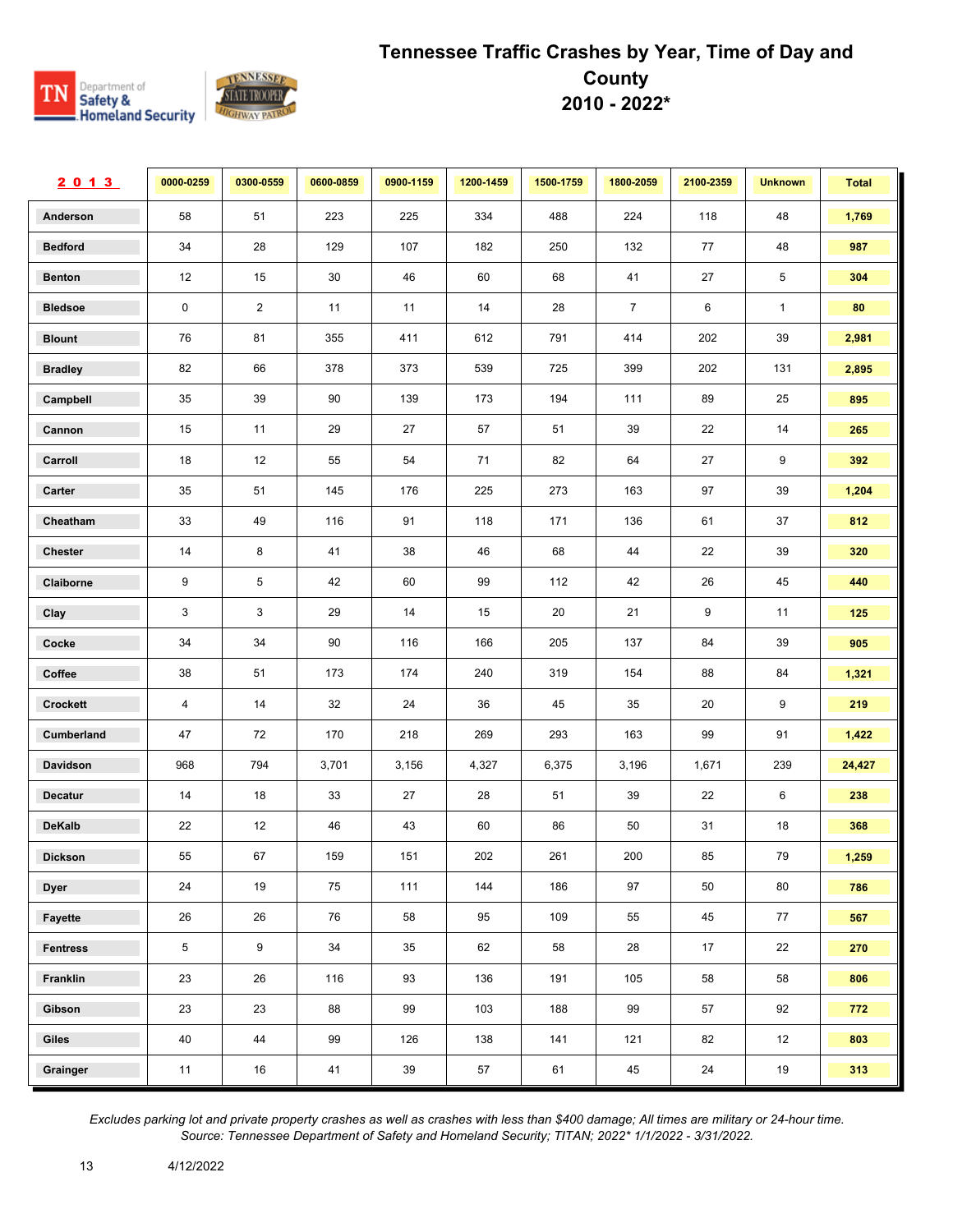

|                  | 0000-0259      | 0300-0559    | 0600-0859 | 0900-1159 | 1200-1459 | 1500-1759   | 1800-2059 | 2100-2359      | <b>Unknown</b> | <b>Total</b> |
|------------------|----------------|--------------|-----------|-----------|-----------|-------------|-----------|----------------|----------------|--------------|
| Greene           | 81             | 68           | 205       | 243       | 327       | 430         | 225       | 130            | 98             | 1,807        |
| Grundy           | 11             | 21           | 35        | 41        | 52        | 56          | 44        | 25             | $\overline{7}$ | 292          |
| Hamblen          | 41             | 43           | 198       | 200       | 283       | 384         | 184       | 94             | 40             | 1,467        |
| Hamilton         | 398            | 299          | 1,516     | 1,484     | 2,312     | 3,098       | 1,595     | 770            | 1,309          | 12,781       |
| Hancock          | 15             | 11           | 11        | 17        | 24        | 24          | 20        | 19             | $\mathbf{1}$   | 142          |
| Hardeman         | 16             | 15           | 36        | 49        | 54        | 72          | 42        | 43             | 33             | 360          |
| Hardin           | 30             | 26           | 82        | 77        | 141       | 147         | 83        | 55             | 19             | 660          |
| <b>Hawkins</b>   | 39             | 35           | 118       | 134       | 178       | 249         | 139       | 92             | 112            | 1,096        |
| Haywood          | 26             | 30           | 72        | 57        | 64        | 107         | 82        | 46             | 13             | 497          |
| Henderson        | 31             | 35           | 81        | 97        | 134       | 175         | 91        | 65             | 10             | 719          |
| Henry            | 9              | 12           | 51        | 64        | 78        | 103         | 60        | 30             | $\overline{7}$ | 414          |
| Hickman          | 18             | 19           | 74        | 51        | 75        | 117         | 84        | 39             | $18$           | 495          |
| Houston          | 3              | 6            | 10        | 11        | 6         | 19          | 17        | 6              | 8              | 86           |
| <b>Humphreys</b> | 14             | 32           | 61        | 57        | 68        | 90          | 46        | 37             | 18             | 423          |
| Jackson          | 5              | 11           | 20        | 25        | 18        | 33          | 29        | $10$           | 6              | 157          |
| Jefferson        | 51             | $39\,$       | 126       | 152       | 211       | 252         | 166       | 107            | 4              | 1,108        |
| Johnson          | 20             | 20           | 58        | 48        | 53        | 85          | 67        | 46             | 34             | 431          |
| Knox             | 373            | 282          | 1,498     | 1,622     | 2,432     | 3,522       | 1,678     | 835            | 150            | 12,392       |
| Lake             | $\overline{2}$ | $\mathbf{1}$ | 8         | 8         | 12        | $\,$ 5 $\,$ | 6         | $\overline{7}$ | 3              | 52           |
| Lauderdale       | 19             | 11           | 49        | 39        | 46        | 85          | 49        | 25             | 13             | 336          |
| Lawrence         | 35             | 28           | 94        | 96        | 152       | 173         | 100       | 52             | $\overline{7}$ | 737          |
| Lewis            | 4              | 8            | 17        | 20        | 39        | 36          | 24        | 13             | 8              | 169          |
| Lincoln          | 33             | 38           | 102       | 82        | 137       | 171         | 122       | 77             | 23             | 785          |
| Loudon           | 37             | 30           | 167       | 166       | 231       | 266         | 167       | 83             | 82             | 1,229        |
| Macon            | 16             | 18           | 60        | 70        | 65        | 97          | 47        | 28             | 31             | 432          |
| <b>Madison</b>   | 91             | 80           | 394       | 426       | 632       | 851         | 411       | 253            | 136            | 3,274        |
| <b>Marion</b>    | 29             | 44           | 64        | 88        | 110       | 138         | 65        | 42             | 15             | 595          |
| <b>Marshall</b>  | 50             | 31           | 81        | 89        | 116       | 144         | 88        | 51             | 12             | 662          |
| <b>Maury</b>     | 108            | 103          | 315       | 300       | 420       | 532         | 313       | 201            | 94             | 2,386        |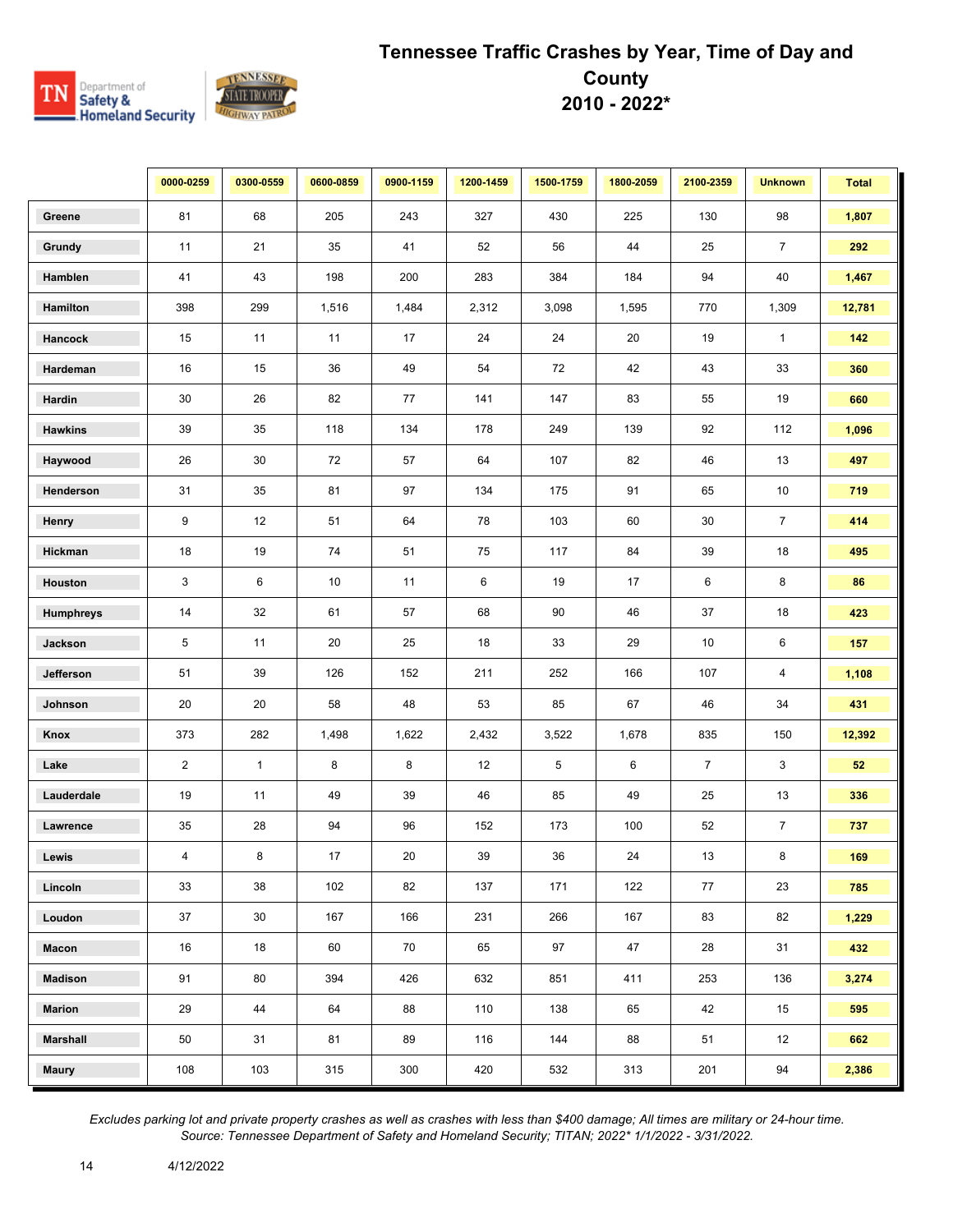

|                  | 0000-0259      | 0300-0559       | 0600-0859 | 0900-1159 | 1200-1459 | 1500-1759 | 1800-2059 | 2100-2359 | <b>Unknown</b> | <b>Total</b> |
|------------------|----------------|-----------------|-----------|-----------|-----------|-----------|-----------|-----------|----------------|--------------|
| <b>McMinn</b>    | 57             | 42              | 140       | 156       | 228       | 286       | 182       | 106       | 45             | 1,242        |
| <b>McNairy</b>   | 26             | 28              | 54        | 52        | 71        | 126       | 74        | 48        | 17             | 496          |
| <b>Meigs</b>     | 5              | 10 <sup>1</sup> | 28        | 28        | 36        | 32        | 25        | 15        | 11             | 190          |
| <b>Monroe</b>    | 15             | 18              | 102       | 102       | 157       | 168       | 111       | 49        | 44             | 766          |
| Montgomery       | 170            | 204             | 547       | 654       | 959       | 1,286     | 664       | 380       | 83             | 4,947        |
| Moore            | $\overline{4}$ | 5               | 16        | 13        | 13        | 22        | 12        | 6         | $\mathbf{1}$   | 92           |
| Morgan           | 14             | 10 <sup>1</sup> | 26        | 25        | 42        | 59        | 46        | 26        | 8              | 256          |
| Obion            | 13             | 21              | 80        | 95        | 134       | 160       | 80        | 38        | 25             | 646          |
| Overton          | 5              | 9               | 53        | 58        | 93        | 75        | 46        | 15        | 56             | 410          |
| Perry            | 8              | 9               | 16        | 19        | 17        | 18        | 24        | 21        | $\mathbf{1}$   | 133          |
| <b>Pickett</b>   | 6              | $\overline{2}$  | 12        | 9         | $10\,$    | 13        | 13        | 4         | $\mathbf{1}$   | 70           |
| Polk             | 4              | 12              | 44        | 25        | 50        | $50\,$    | 35        | 22        | 8              | 250          |
| Putnam           | 67             | 60              | 288       | 333       | 532       | 610       | 294       | 105       | 86             | 2,375        |
| Rhea             | 18             | 22              | 62        | 48        | 74        | 94        | 49        | 35        | 48             | 450          |
| Roane            | 45             | 41              | 111       | 133       | 201       | 278       | 180       | 102       | 64             | 1,155        |
| Robertson        | 89             | 95              | 192       | 190       | 268       | 383       | 204       | 117       | 80             | 1,618        |
| Rutherford       | 194            | 265             | 1,240     | 1,044     | 1,580     | 2,314     | 1,059     | 522       | 298            | 8,516        |
| <b>Scott</b>     | 12             | 18              | 32        | 26        | 34        | 57        | 51        | 24        | 72             | 326          |
| Sequatchie       | 4              | 10 <sup>°</sup> | 23        | 32        | 40        | 45        | 26        | 9         | 12             | 201          |
| Sevier           | 77             | 44              | 227       | 413       | 563       | 762       | 356       | 217       | 225            | 2,884        |
| <b>Shelby</b>    | 1,261          | 1,107           | 3,887     | 3,671     | 5,542     | 7,394     | 3,836     | 2,261     | 612            | 29,571       |
| Smith            | 24             | 35              | 73        | 61        | 85        | 92        | 80        | 38        | 11             | 499          |
| <b>Stewart</b>   | $\overline{4}$ | 13              | 27        | 26        | 44        | 30        | 39        | 16        | 10             | 209          |
| <b>Sullivan</b>  | 129            | 109             | 413       | 454       | 812       | 1,006     | 522       | 267       | 59             | 3,771        |
| <b>Sumner</b>    | 91             | 113             | 518       | 394       | 615       | 881       | 435       | 193       | 145            | 3,385        |
| <b>Tipton</b>    | 31             | 39              | 131       | 115       | 159       | 248       | 167       | 73        | 54             | 1,017        |
| <b>Trousdale</b> | 11             | 17              | 39        | 28        | 34        | 36        | 38        | 24        | $\overline{4}$ | 231          |
| Unicoi           | 10             | 15              | 45        | 51        | 65        | 77        | 48        | 37        | 15             | 363          |
| Union            | $\,$ 5 $\,$    | $\overline{4}$  | 22        | 45        | 46        | 51        | 39        | 11        | $\sqrt{5}$     | 228          |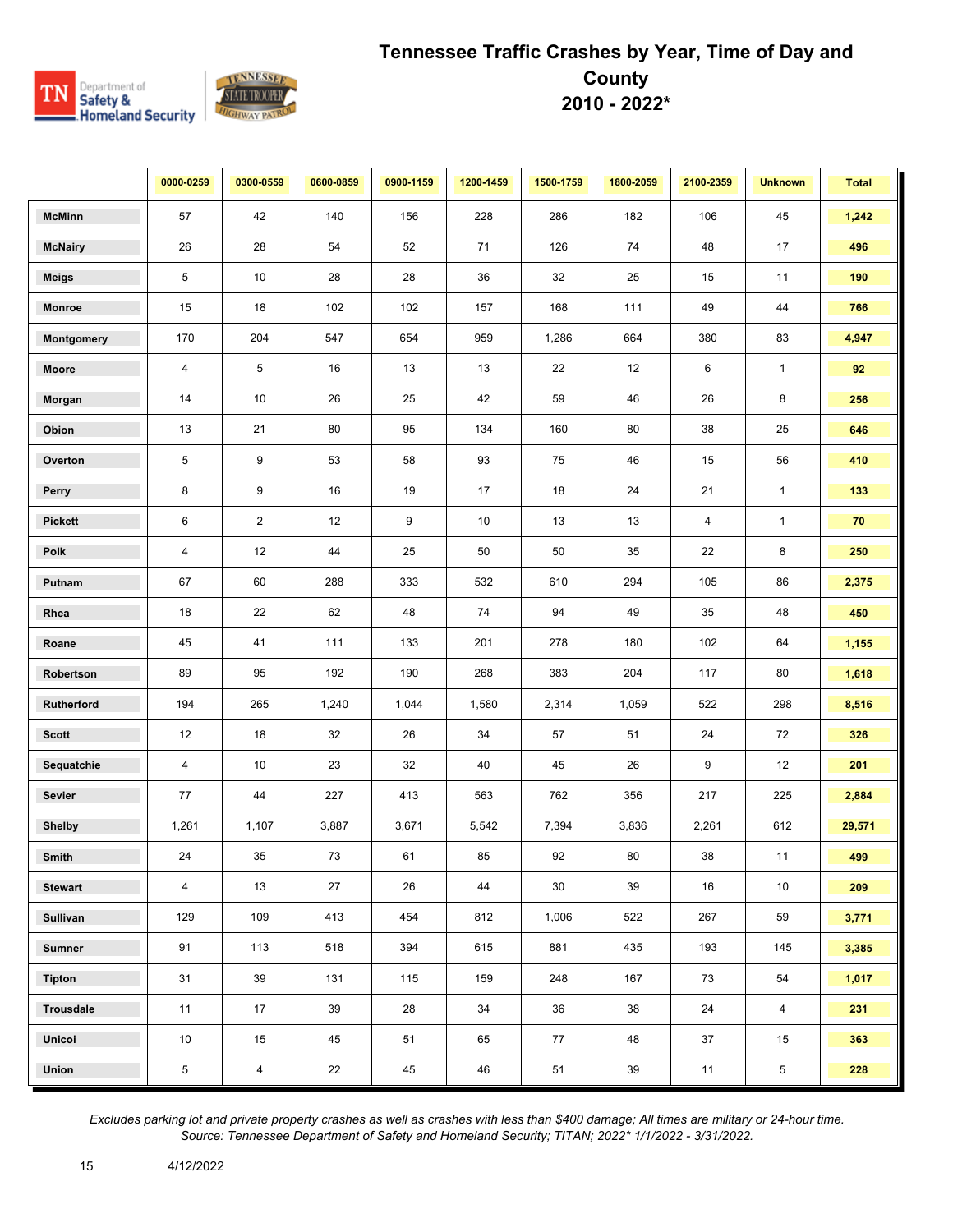

|                   | 0000-0259 | 0300-0559      | 0600-0859 | 0900-1159 | 1200-1459 | 1500-1759 | 1800-2059 | 2100-2359 | <b>Unknown</b> | <b>Total</b> |
|-------------------|-----------|----------------|-----------|-----------|-----------|-----------|-----------|-----------|----------------|--------------|
| VanBuren          | 4         | $\overline{7}$ | 15        | 10        | 20        | 26        | 20        | 9         | 28             | 139          |
| Warren            | 38        | 34             | 116       | 118       | 176       | 202       | 136       | 85        | 8              | 913          |
| Washington        | 118       | 82             | 418       | 446       | 735       | 1,012     | 482       | 253       | 75             | 3,621        |
| Wayne             | 21        | 16             | 54        | 30        | 56        | 49        | 49        | 27        | 12             | 314          |
| Weakley           | 30        | 16             | 67        | 61        | 100       | 120       | 82        | 33        | 26             | 535          |
| White             | 21        | 15             | 53        | 60        | 70        | 102       | 79        | 24        | 78             | 502          |
| Williamson        | 112       | 132            | 738       | 554       | 738       | 1,229     | 603       | 250       | 204            | 4,560        |
| Wilson            | 105       | 107            | 381       | 308       | 455       | 693       | 376       | 219       | 61             | 2,705        |
| <b>Total 2013</b> | 6,211     | 5,828          | 22,499    | 21,942    | 31,932    | 43,437    | 22,967    | 12,380    | 6,319          | 173,515      |

*Excludes parking lot and private property crashes as well as crashes with less than \$400 damage; All times are military or 24-hour time. Source: Tennessee Department of Safety and Homeland Security; TITAN; 2022\* 1/1/2022 - 3/31/2022.*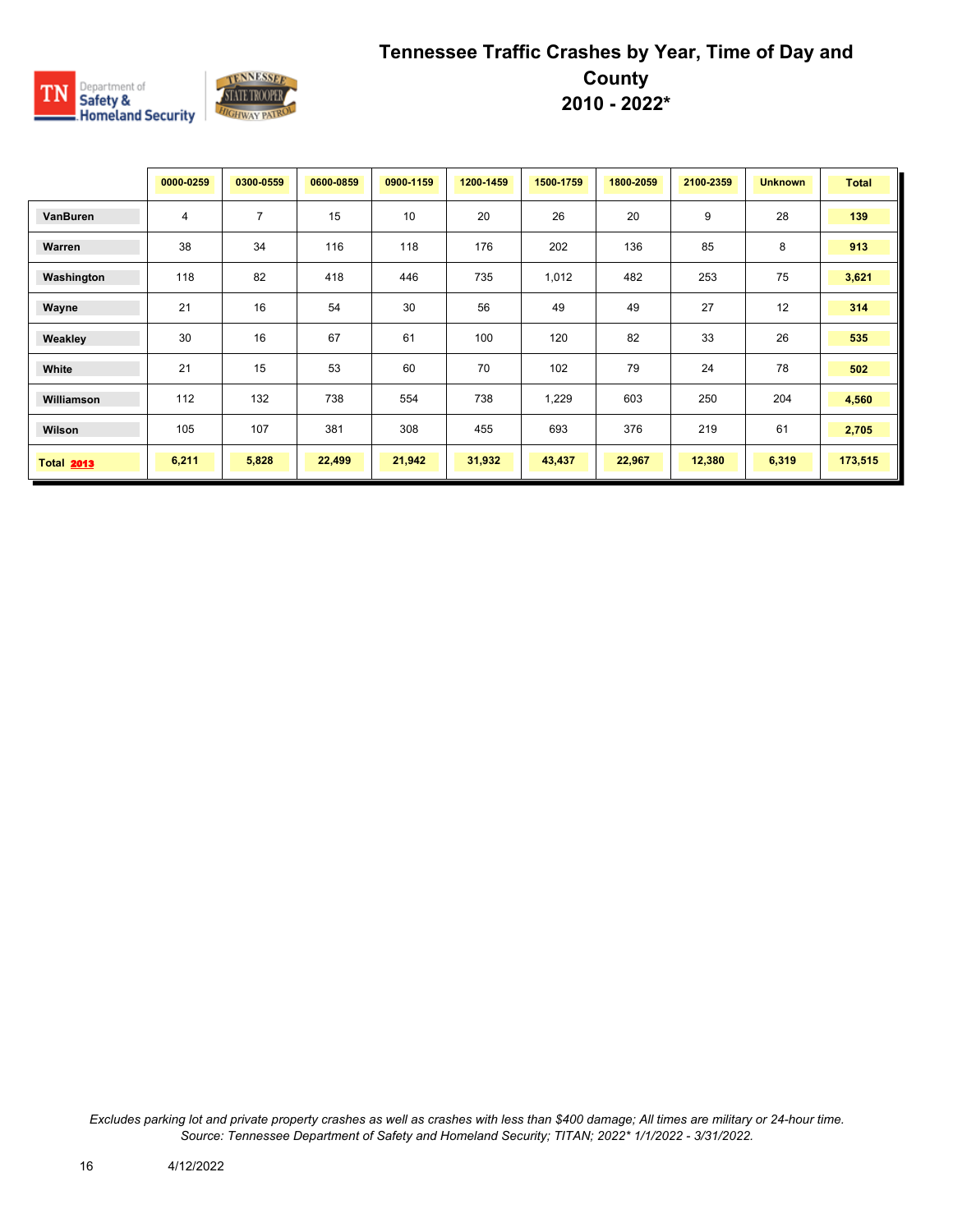

| 2014            | 0000-0259      | 0300-0559      | 0600-0859 | 0900-1159 | 1200-1459 | 1500-1759 | 1800-2059 | 2100-2359 | <b>Unknown</b> | <b>Total</b> |
|-----------------|----------------|----------------|-----------|-----------|-----------|-----------|-----------|-----------|----------------|--------------|
| Anderson        | 48             | 56             | 211       | 204       | 334       | 444       | 239       | 146       | 68             | 1,750        |
| <b>Bedford</b>  | 26             | 34             | 144       | 116       | 188       | 239       | 160       | 92        | 27             | 1,026        |
| <b>Benton</b>   | 17             | 10             | 43        | 46        | 67        | 80        | 40        | 25        | $\mathbf{1}$   | 329          |
| <b>Bledsoe</b>  | 3              | $\mathbf{1}$   | 5         | 11        | 13        | 13        | 8         | 6         | 3              | 63           |
| <b>Blount</b>   | 77             | 67             | 352       | 445       | 605       | 782       | 392       | 180       | 43             | 2,943        |
| <b>Bradley</b>  | 96             | 104            | 346       | 388       | 584       | 760       | 398       | 216       | 77             | 2,969        |
| Campbell        | 37             | 43             | 120       | 143       | 178       | 239       | 124       | 74        | 22             | 980          |
| Cannon          | 15             | 16             | 41        | 35        | 43        | 53        | 38        | 20        | 27             | 288          |
| Carroll         | 11             | 23             | 41        | 48        | 70        | 83        | 65        | 37        | 4              | 382          |
| Carter          | 27             | 37             | 127       | 148       | 216       | 274       | 144       | 72        | 69             | 1,114        |
| Cheatham        | 50             | 53             | 119       | 68        | 114       | 175       | 145       | 67        | 36             | 827          |
| <b>Chester</b>  | 13             | 9              | 35        | 37        | 44        | 74        | 54        | 31        | 24             | 321          |
| Claiborne       | 13             | 20             | 28        | 57        | 93        | 118       | 57        | 24        | 38             | 448          |
| Clay            | 4              | $\overline{7}$ | $18$      | 19        | 13        | 24        | 21        | 9         | 16             | 131          |
| Cocke           | 44             | 32             | 120       | 125       | 177       | 238       | 142       | 62        | 70             | 1,010        |
| Coffee          | 37             | 55             | 179       | 167       | 232       | 373       | 150       | 87        | 34             | 1,314        |
| Crockett        | 10             | 11             | 27        | 22        | 43        | 55        | 44        | 26        | 5              | 243          |
| Cumberland      | 44             | 55             | 170       | 202       | 282       | 307       | 155       | 111       | 87             | 1,413        |
| Davidson        | 968            | 842            | 4,005     | 3,230     | 4,588     | 6,906     | 3,491     | 1,835     | 338            | 26,203       |
| <b>Decatur</b>  | 12             | 14             | 21        | 38        | 46        | 47        | 27        | 23        | $\overline{7}$ | 235          |
| <b>DeKalb</b>   | 15             | 13             | 50        | 51        | 67        | 100       | 52        | 32        | 13             | 393          |
| <b>Dickson</b>  | 50             | 46             | 151       | 163       | 234       | 303       | 172       | 91        | 72             | 1,282        |
| <b>Dyer</b>     | 29             | 22             | 105       | 119       | 175       | 188       | 97        | 51        | 59             | 845          |
| Fayette         | 15             | 39             | 82        | 52        | 72        | 119       | 57        | 52        | 55             | 543          |
| <b>Fentress</b> | $\overline{7}$ | 13             | 35        | 50        | 49        | 78        | 34        | 18        | 16             | 300          |
| Franklin        | 18             | 24             | 106       | 111       | 134       | 161       | 108       | 62        | 29             | 753          |
| Gibson          | 23             | 23             | 90        | 80        | 137       | 170       | 74        | 62        | 90             | 749          |
| Giles           | 44             | 45             | 110       | 102       | 138       | 167       | 119       | 69        | 14             | 808          |
| Grainger        | 11             | $15\,$         | 55        | 59        | 48        | 72        | $35\,$    | 23        | $\bf 8$        | 326          |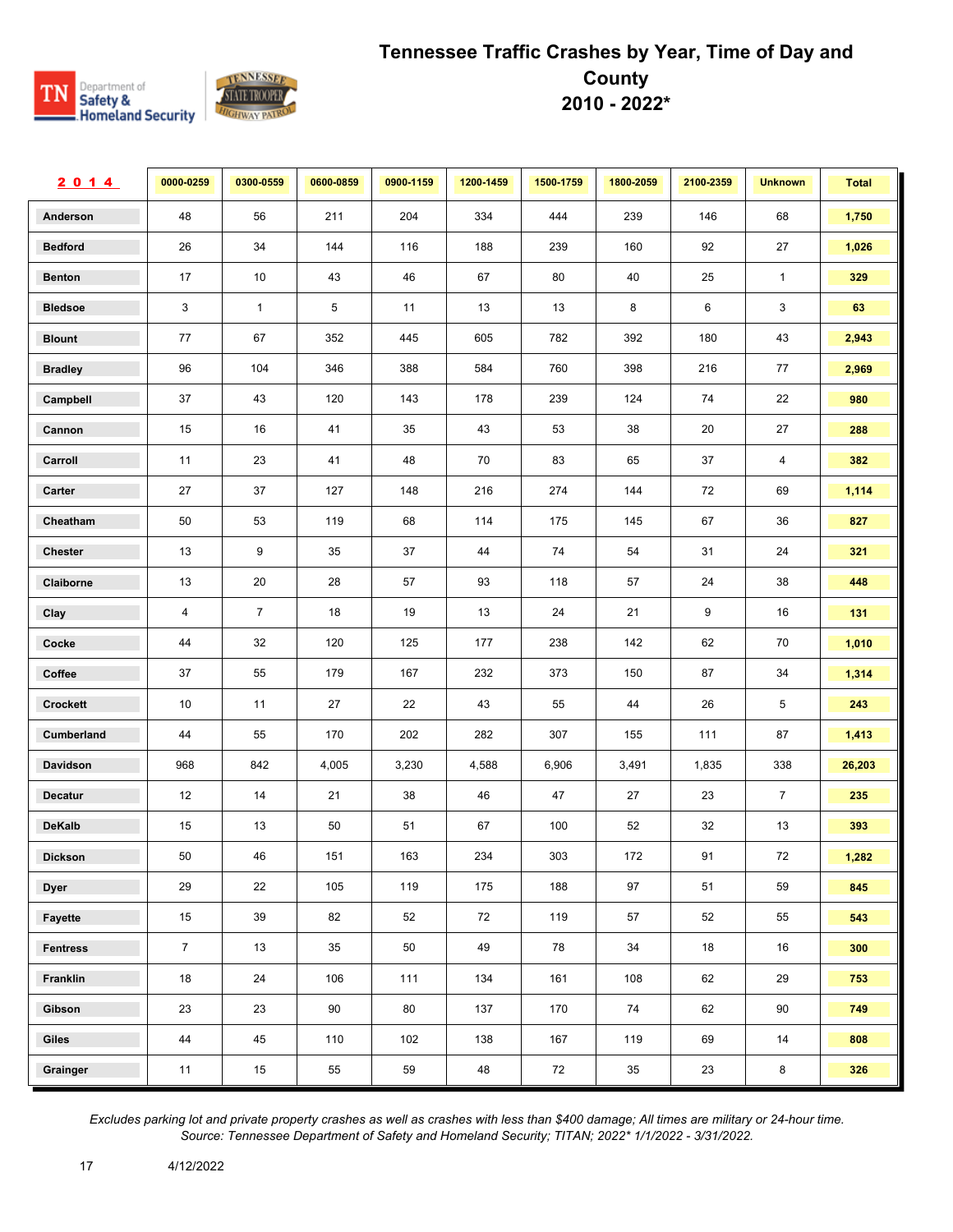

|                 | 0000-0259       | 0300-0559      | 0600-0859      | 0900-1159 | 1200-1459 | 1500-1759 | 1800-2059      | 2100-2359 | <b>Unknown</b> | <b>Total</b> |
|-----------------|-----------------|----------------|----------------|-----------|-----------|-----------|----------------|-----------|----------------|--------------|
| Greene          | 53              | 73             | 191            | 235       | 299       | 433       | 231            | 109       | 71             | 1,695        |
| Grundy          | 10 <sup>°</sup> | 14             | 32             | 36        | 42        | 51        | 33             | 20        | $\overline{7}$ | 245          |
| Hamblen         | 56              | 34             | 171            | 189       | 325       | 384       | 198            | 101       | 28             | 1,486        |
| Hamilton        | 325             | 269            | 1,405          | 1,485     | 2,130     | 2,805     | 1,423          | 675       | 953            | 11,470       |
| Hancock         | 6               | $\overline{2}$ | 19             | 20        | 17        | 19        | 19             | 15        | $\overline{2}$ | 119          |
| Hardeman        | 26              | 40             | 61             | 61        | 69        | 85        | 64             | 53        | 43             | 502          |
| Hardin          | 31              | 24             | 66             | 71        | 105       | 140       | 97             | 61        | 11             | 606          |
| <b>Hawkins</b>  | 29              | 20             | 92             | 70        | 134       | 193       | 111            | 68        | 77             | 794          |
| Haywood         | 28              | 38             | 54             | 54        | 75        | 113       | 67             | 39        | 23             | 491          |
| Henderson       | 41              | 38             | 104            | 94        | 153       | 178       | 97             | 68        | 15             | 788          |
| Henry           | 10              | 10             | 54             | 58        | 84        | 120       | 63             | 27        | $\overline{7}$ | 433          |
| Hickman         | 20              | 32             | 68             | 62        | 80        | 107       | 78             | 56        | 11             | 514          |
| Houston         | 4               | $\overline{2}$ | 8              | 10        | 18        | 24        | $\overline{7}$ | 4         | 15             | 92           |
| Humphreys       | 13              | 24             | 40             | 41        | 56        | 86        | 38             | 40        | $30\,$         | 368          |
| Jackson         | 5               | 6              | 27             | 12        | 25        | 29        | 17             | 11        | 11             | 143          |
| Jefferson       | 44              | 40             | 139            | 154       | 201       | 272       | 144            | 65        | 8              | 1,067        |
| Johnson         | 19              | 18             | 41             | 48        | 48        | 73        | 54             | 25        | 32             | 358          |
| Knox            | 406             | 255            | 1,515          | 1,643     | 2,499     | 3,322     | 1,708          | 838       | 106            | 12,292       |
| Lake            | $\mathbf{1}$    | 0              | $\overline{2}$ | 11        | 9         | 19        | 9              | 4         | $\mathbf{1}$   | 56           |
| Lauderdale      | 16              | 32             | 58             | 46        | 72        | 79        | 59             | 34        | 26             | 422          |
| Lawrence        | 27              | 32             | 110            | 96        | 165       | 204       | 99             | 58        | 4              | 795          |
| Lewis           | $\overline{7}$  | 14             | 26             | 31        | 46        | 41        | 27             | 10        | 6              | 208          |
| Lincoln         | 32              | 35             | 98             | 92        | 145       | 154       | 101            | 77        | 36             | 770          |
| Loudon          | 31              | 27             | 130            | 154       | 237       | 289       | 155            | 85        | 84             | 1,192        |
| Macon           | $\overline{7}$  | 8              | 64             | 51        | 64        | 105       | 52             | 25        | 8              | 384          |
| <b>Madison</b>  | 98              | 90             | 421            | 380       | 722       | 834       | 418            | 232       | 164            | 3,359        |
| <b>Marion</b>   | 25              | 31             | 61             | 73        | 113       | 134       | 84             | 39        | 27             | 587          |
| <b>Marshall</b> | 30              | 26             | 108            | 89        | 106       | 165       | 77             | 58        | 9              | 668          |
| <b>Maury</b>    | 99              | 107            | 290            | 274       | 397       | 519       | 336            | 189       | 74             | 2,285        |

*Excludes parking lot and private property crashes as well as crashes with less than \$400 damage; All times are military or 24-hour time. Source: Tennessee Department of Safety and Homeland Security; TITAN; 2022\* 1/1/2022 - 3/31/2022.*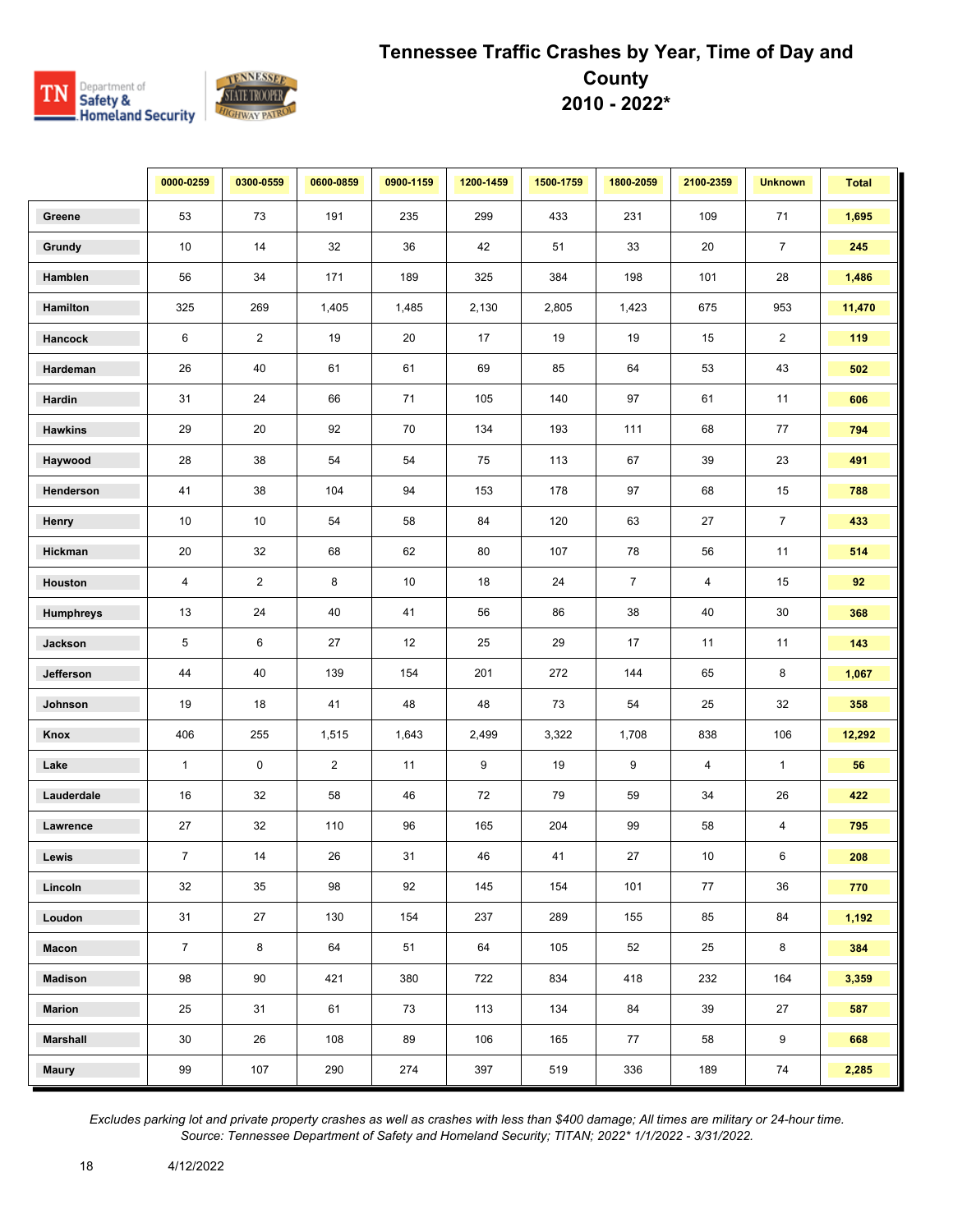

|                 | 0000-0259      | 0300-0559       | 0600-0859 | 0900-1159      | 1200-1459 | 1500-1759 | 1800-2059      | 2100-2359 | <b>Unknown</b> | <b>Total</b> |
|-----------------|----------------|-----------------|-----------|----------------|-----------|-----------|----------------|-----------|----------------|--------------|
| <b>McMinn</b>   | 49             | 63              | 167       | 162            | 226       | 302       | 160            | 107       | 55             | 1,291        |
| <b>McNairy</b>  | 17             | 32              | 62        | 47             | 63        | 101       | 80             | 45        | 17             | 464          |
| <b>Meigs</b>    | 5              | 8               | 24        | 20             | $30\,$    | 25        | 24             | 16        | 3              | 155          |
| <b>Monroe</b>   | 21             | 16              | 71        | 111            | 141       | 198       | 92             | 43        | 30             | 723          |
| Montgomery      | 175            | 195             | 592       | 651            | 1,047     | 1,425     | 715            | 384       | 66             | 5,250        |
| Moore           | $\overline{4}$ | 6               | 14        | 19             | 8         | 19        | $\overline{7}$ | 6         | $\overline{2}$ | 85           |
| Morgan          | 5              | $\overline{7}$  | 13        | 18             | 44        | 46        | 23             | 17        | 8              | 181          |
| Obion           | 12             | 29              | 72        | 91             | 125       | 150       | 88             | 45        | 28             | 640          |
| Overton         | $\overline{7}$ | 12              | 65        | 61             | 78        | 78        | 45             | 15        | 105            | 466          |
| Perry           | 9              | 10 <sup>1</sup> | 23        | 10             | 22        | $30\,$    | 24             | 16        | 10             | 154          |
| <b>Pickett</b>  | 5              | 0               | 14        | $\overline{7}$ | 11        | 19        | 10             | 6         | 3              | 75           |
| Polk            | 13             | 16              | 28        | 37             | 37        | 49        | 39             | 15        | 14             | 248          |
| Putnam          | 93             | 72              | 280       | 323            | 536       | 624       | 281            | 132       | 105            | 2,446        |
| Rhea            | 10             | 22              | 39        | 49             | 63        | 77        | 42             | 24        | 48             | 374          |
| Roane           | 32             | 40              | 111       | 133            | 203       | 267       | 184            | 104       | 68             | 1,142        |
| Robertson       | 75             | 86              | 244       | 202            | 257       | 331       | 242            | 119       | 62             | 1,618        |
| Rutherford      | 256            | 276             | 1,299     | 1,053          | 1,642     | 2,403     | 1,212          | 607       | 212            | 8,960        |
| <b>Scott</b>    | 9              | $\,$ 5 $\,$     | 23        | 20             | 44        | 57        | 25             | 26        | 38             | 247          |
| Sequatchie      | 5              | 10              | 32        | 20             | 44        | 45        | 22             | 11        | 3              | 192          |
| Sevier          | 75             | 57              | 242       | 471            | 602       | 827       | 431            | 189       | 128            | 3,022        |
| <b>Shelby</b>   | 1,293          | 1,072           | 4,309     | 3,735          | 5,470     | 7,891     | 4,023          | 2,422     | 647            | 30,862       |
| Smith           | 35             | 34              | 67        | 55             | 75        | 115       | 67             | 50        | 19             | 517          |
| <b>Stewart</b>  | 11             | 16              | 24        | 29             | 26        | 47        | 28             | 14        | 16             | 211          |
| <b>Sullivan</b> | 128            | 107             | 456       | 525            | 759       | 938       | 577            | 321       | 62             | 3,873        |
| <b>Sumner</b>   | 119            | 112             | 631       | 410            | 625       | 947       | 478            | 239       | 112            | 3,673        |
| <b>Tipton</b>   | 55             | 24              | 127       | 105            | 169       | 239       | 141            | 85        | 75             | 1,020        |
| Trousdale       | 6              | 10 <sup>°</sup> | 36        | 20             | 24        | 54        | 34             | 28        | 18             | 230          |
| Unicoi          | 24             | 21              | 43        | 48             | 61        | 72        | 56             | 39        | 14             | 378          |
| Union           | 6              | 12              | $39\,$    | 22             | 48        | 54        | 25             | 8         | 18             | 232          |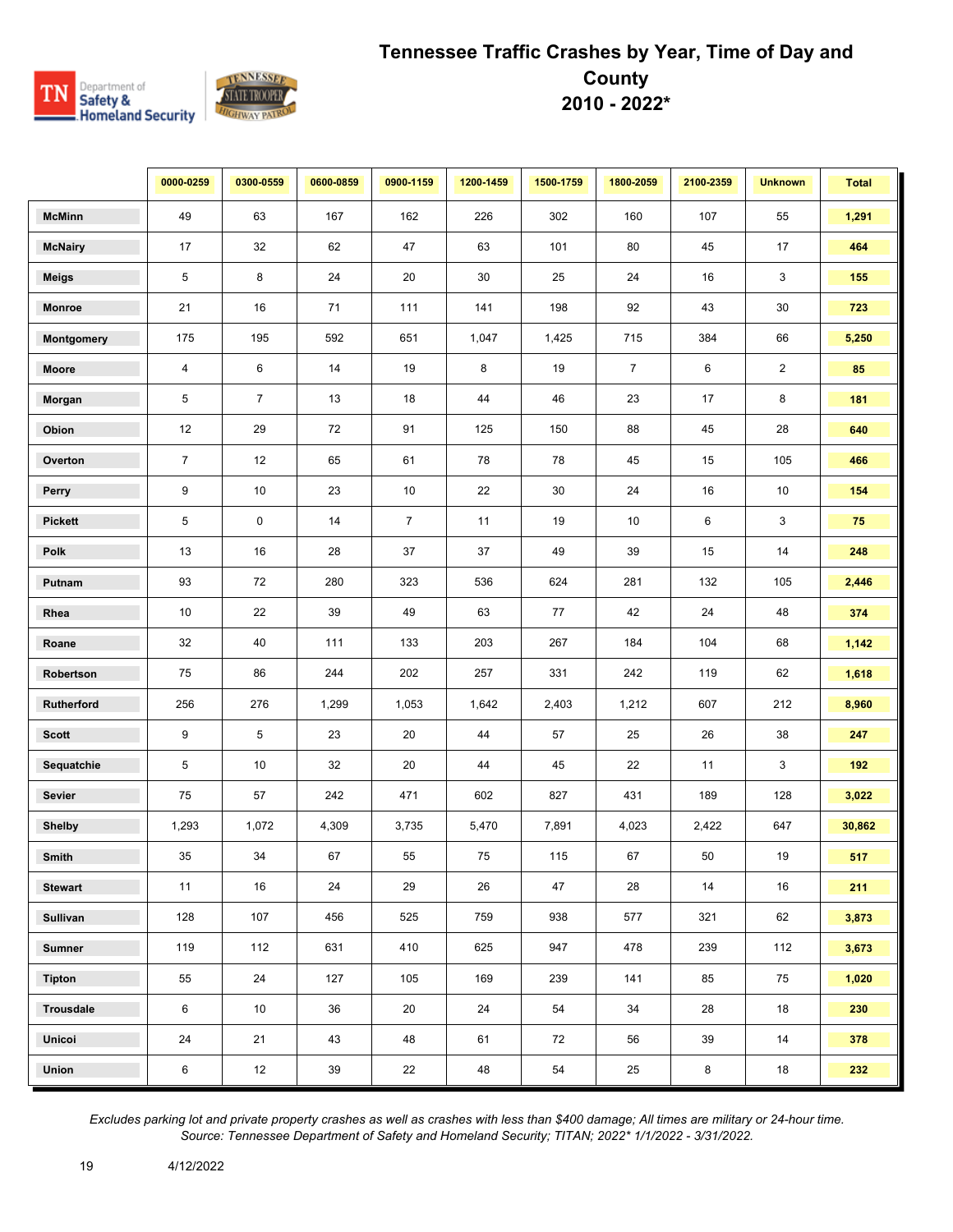

|                   | 0000-0259      | 0300-0559 | 0600-0859 | 0900-1159 | 1200-1459 | 1500-1759 | 1800-2059 | 2100-2359 | <b>Unknown</b> | <b>Total</b> |
|-------------------|----------------|-----------|-----------|-----------|-----------|-----------|-----------|-----------|----------------|--------------|
| VanBuren          | $\overline{7}$ | 6         | 17        | 14        | 14        | 21        | 17        | 16        | 3              | 115          |
| Warren            | 33             | 37        | 118       | 92        | 154       | 200       | 123       | 73        | 11             | 841          |
| Washington        | 114            | 100       | 463       | 496       | 738       | 946       | 486       | 259       | 72             | 3,674        |
| Wayne             | 10             | 19        | 30        | 46        | 44        | 68        | 44        | 30        | 8              | 299          |
| Weakley           | 20             | 17        | 70        | 73        | 98        | 110       | 64        | 45        | 28             | 525          |
| White             | 11             | 19        | 52        | 51        | 88        | 102       | 74        | 29        | 52             | 478          |
| Williamson        | 121            | 137       | 847       | 580       | 794       | 1,192     | 605       | 260       | 170            | 4,706        |
| Wilson            | 108            | 128       | 414       | 288       | 461       | 661       | 340       | 214       | 162            | 2,776        |
| <b>Total 2014</b> | 6,241          | 5,903     | 23,549    | 22,070    | 32,291    | 44,349    | 23,436    | 12,748    | 5,733          | 176,320      |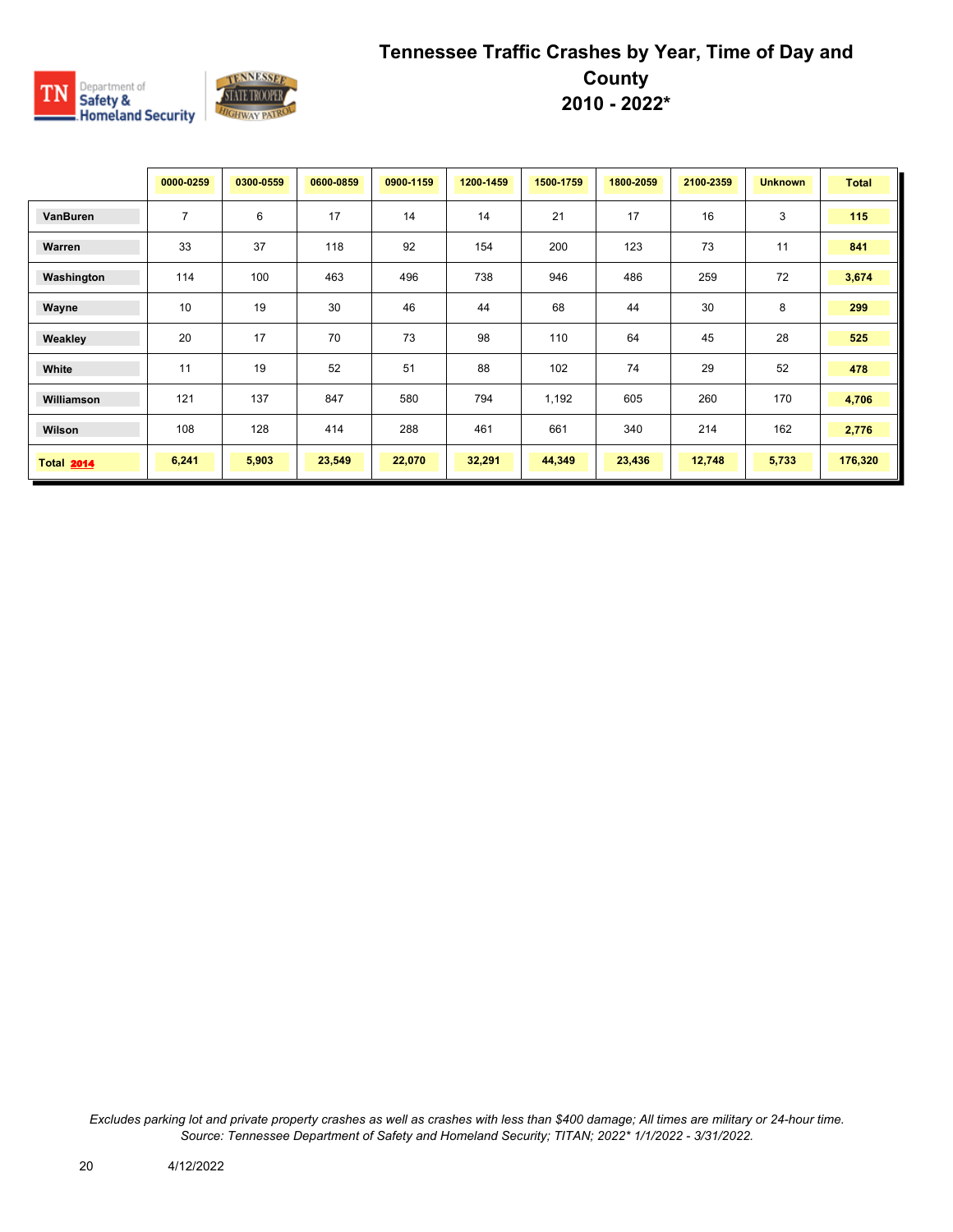

| 2015            | 0000-0259      | 0300-0559      | 0600-0859 | 0900-1159 | 1200-1459 | 1500-1759 | 1800-2059 | 2100-2359    | <b>Unknown</b> | <b>Total</b> |
|-----------------|----------------|----------------|-----------|-----------|-----------|-----------|-----------|--------------|----------------|--------------|
| Anderson        | 64             | 61             | 265       | 250       | 392       | 486       | 290       | 156          | 66             | 2,030        |
| <b>Bedford</b>  | 34             | 36             | 175       | 141       | 208       | 257       | 140       | 92           | 43             | 1,126        |
| <b>Benton</b>   | 17             | 14             | 38        | 60        | 62        | 77        | 50        | 27           | $\overline{2}$ | 347          |
| <b>Bledsoe</b>  | $\overline{2}$ | $\overline{2}$ | 10        | 9         | 24        | 27        | 15        | $\mathbf{3}$ | 3              | 95           |
| <b>Blount</b>   | 88             | 70             | 376       | 443       | 716       | 931       | 444       | 181          | 38             | 3,287        |
| <b>Bradley</b>  | 112            | 118            | 407       | 433       | 633       | 843       | 493       | 251          | 104            | 3,394        |
| Campbell        | 40             | 33             | 103       | 143       | 231       | 246       | 144       | 92           | 58             | 1,090        |
| Cannon          | 8              | 20             | 35        | 38        | 45        | 62        | 40        | 24           | 12             | 284          |
| Carroll         | 14             | 18             | 43        | 46        | 79        | 114       | 42        | 37           | 10             | 403          |
| Carter          | 49             | 29             | 111       | 188       | 247       | 314       | 168       | 89           | 98             | 1,293        |
| Cheatham        | 35             | 46             | 118       | 93        | 132       | 195       | 141       | 91           | 31             | 882          |
| <b>Chester</b>  | 8              | 13             | 61        | 41        | 54        | 87        | 48        | 28           | 17             | 357          |
| Claiborne       | 12             | 9              | 60        | 59        | 83        | 122       | 38        | 23           | 40             | 446          |
| Clay            | 10             | 8              | 11        | 19        | 25        | 26        | 21        | 13           | $\overline{7}$ | 140          |
| Cocke           | 36             | 29             | 108       | 130       | 232       | 239       | 178       | 100          | $50\,$         | 1,102        |
| Coffee          | 50             | 49             | 201       | 201       | 277       | 374       | 214       | 111          | 46             | 1,523        |
| Crockett        | 9              | 10             | 33        | 30        | 35        | 58        | 41        | 32           | 9              | 257          |
| Cumberland      | 39             | 55             | 208       | 224       | 280       | 309       | 164       | 82           | 173            | 1,534        |
| Davidson        | 1,022          | 873            | 4,608     | 3,900     | 5,395     | 8,229     | 4,273     | 2,069        | 996            | 31,365       |
| <b>Decatur</b>  | 11             | 12             | 21        | 29        | 27        | 59        | 35        | 13           | $\overline{7}$ | 214          |
| <b>DeKalb</b>   | 22             | 15             | 62        | 61        | 80        | 96        | 63        | 36           | 22             | 457          |
| <b>Dickson</b>  | 57             | 85             | 222       | 187       | 262       | 355       | 198       | 134          | 99             | 1,599        |
| <b>Dyer</b>     | 29             | 24             | 68        | 116       | 162       | 207       | 129       | 67           | 54             | 856          |
| Fayette         | 23             | 33             | 82        | 66        | 89        | 106       | 65        | 40           | 64             | 568          |
| <b>Fentress</b> | $\,6\,$        | 15             | 36        | 56        | 54        | 47        | 47        | 24           | 64             | 349          |
| Franklin        | 28             | 35             | 151       | 119       | 136       | 191       | 150       | 63           | 37             | 910          |
| Gibson          | 18             | 17             | 86        | 74        | 111       | 173       | 112       | 43           | 59             | 693          |
| Giles           | 37             | 69             | 124       | 108       | 159       | 212       | 135       | 89           | 24             | 957          |
| Grainger        | 18             | 10             | 48        | $44\,$    | 57        | 65        | 58        | 32           | $\,6\,$        | 338          |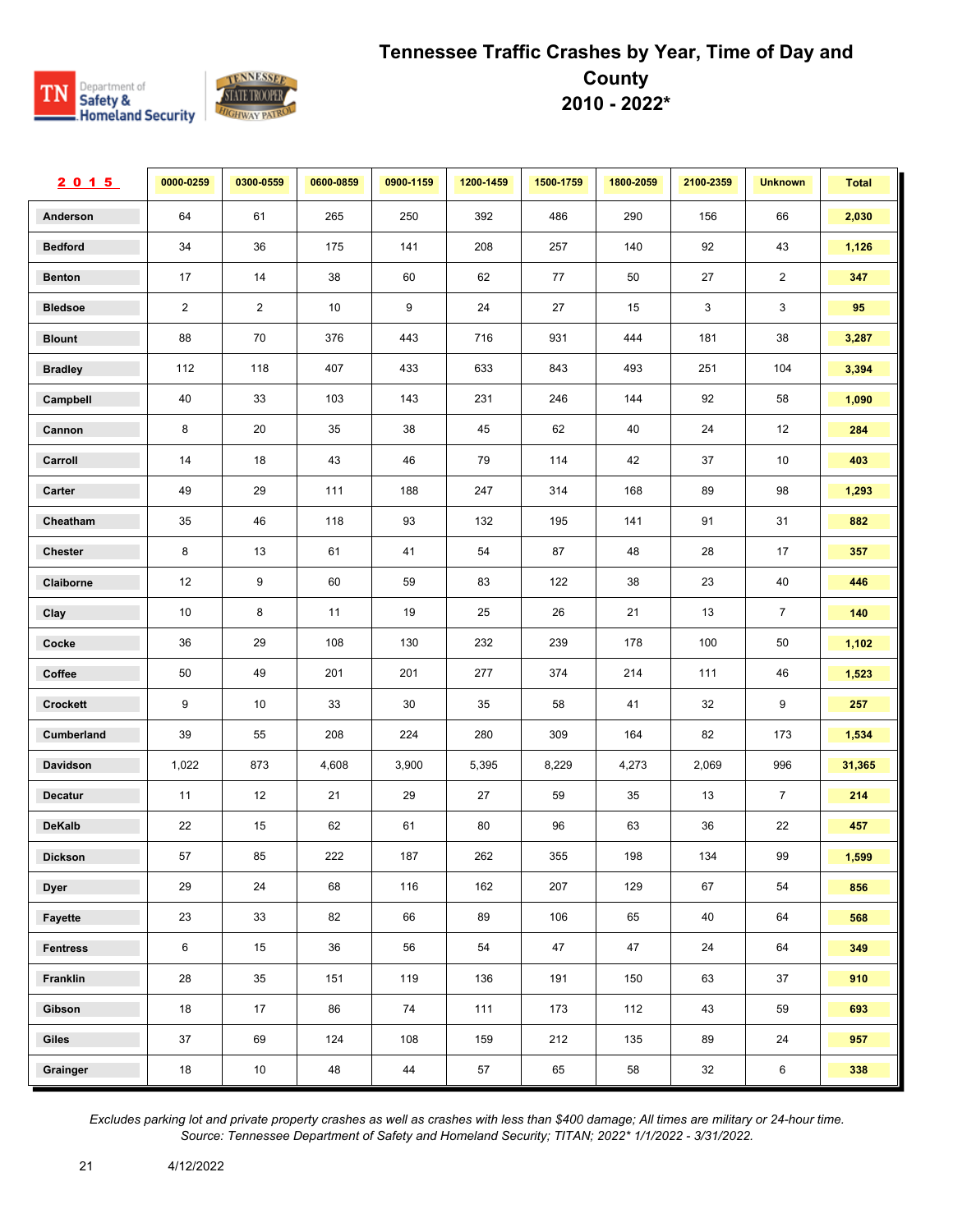

|                 | 0000-0259      | 0300-0559      | 0600-0859 | 0900-1159 | 1200-1459 | 1500-1759 | 1800-2059 | 2100-2359 | <b>Unknown</b> | <b>Total</b> |
|-----------------|----------------|----------------|-----------|-----------|-----------|-----------|-----------|-----------|----------------|--------------|
| Greene          | 63             | 71             | 217       | 233       | 361       | 490       | 266       | 141       | 87             | 1,929        |
| Grundy          | 11             | 11             | 40        | 32        | 49        | 65        | 36        | 24        | 15             | 283          |
| Hamblen         | 38             | 39             | 142       | 194       | 325       | 405       | 179       | 96        | 41             | 1,459        |
| Hamilton        | 393            | 295            | 1,486     | 1,641     | 2,403     | 3,169     | 1,643     | 854       | 1,072          | 12,956       |
| Hancock         | 6              | 6              | 10        | 11        | 15        | 25        | 17        | 15        | 9              | 114          |
| Hardeman        | 31             | 32             | 65        | 62        | 73        | 101       | 75        | 51        | 27             | 517          |
| Hardin          | 30             | 39             | 83        | 88        | 124       | 153       | 100       | 54        | 15             | 686          |
| <b>Hawkins</b>  | 22             | 16             | 87        | 108       | 132       | 207       | 103       | 74        | 85             | 834          |
| Haywood         | 32             | 30             | 58        | 71        | 84        | 92        | 73        | 40        | 23             | 503          |
| Henderson       | 44             | 32             | 111       | 103       | 162       | 194       | 120       | 71        | 18             | 855          |
| Henry           | 12             | 14             | 66        | 59        | 98        | 120       | 65        | 31        | 5              | 470          |
| Hickman         | 26             | 28             | 69        | 66        | 91        | 135       | $80\,$    | 62        | 14             | 571          |
| Houston         | $\mathbf{1}$   | 6              | 8         | 3         | 21        | 22        | 6         | 13        | 11             | 91           |
| Humphreys       | 19             | 24             | 43        | 41        | 52        | 98        | 47        | 34        | 23             | 381          |
| Jackson         | $\overline{4}$ | 5              | 29        | 18        | 26        | 38        | 26        | 8         | 4              | 158          |
| Jefferson       | 53             | 38             | 148       | 164       | 219       | 265       | 161       | 84        | 13             | 1,145        |
| Johnson         | 13             | 11             | 48        | 32        | 51        | 55        | 43        | 26        | 61             | 340          |
| Knox            | 352            | 282            | 1,683     | 1,704     | 2,727     | 3,686     | 1,989     | 861       | 95             | 13,379       |
| Lake            | $\mathbf{1}$   | 3              | 8         | 10        | 13        | 13        | 12        | 0         | $\overline{2}$ | 62           |
| Lauderdale      | 29             | 23             | 65        | 56        | 70        | 104       | 66        | 40        | 47             | 500          |
| Lawrence        | 27             | 43             | 100       | 116       | 156       | 202       | 124       | 66        | 12             | 846          |
| Lewis           | 8              | 11             | $35\,$    | 21        | 28        | 40        | 21        | 20        | 9              | 193          |
| Lincoln         | 36             | 35             | 107       | 95        | 111       | 164       | 136       | 57        | 11             | 752          |
| Loudon          | 39             | 41             | 203       | 173       | 244       | 305       | 185       | 95        | 76             | 1,361        |
| Macon           | 8              | $\overline{7}$ | 52        | 39        | 76        | 95        | 35        | 17        | 17             | 346          |
| <b>Madison</b>  | 112            | 104            | 391       | 436       | 758       | 898       | 477       | 270       | 118            | 3,564        |
| <b>Marion</b>   | 28             | 47             | 68        | 100       | 139       | 168       | 109       | 54        | 30             | 743          |
| <b>Marshall</b> | 32             | 42             | 108       | 82        | 113       | 188       | 104       | 67        | 17             | 753          |
| <b>Maury</b>    | 90             | $111$          | 313       | 304       | 416       | 594       | 378       | 204       | 79             | 2,489        |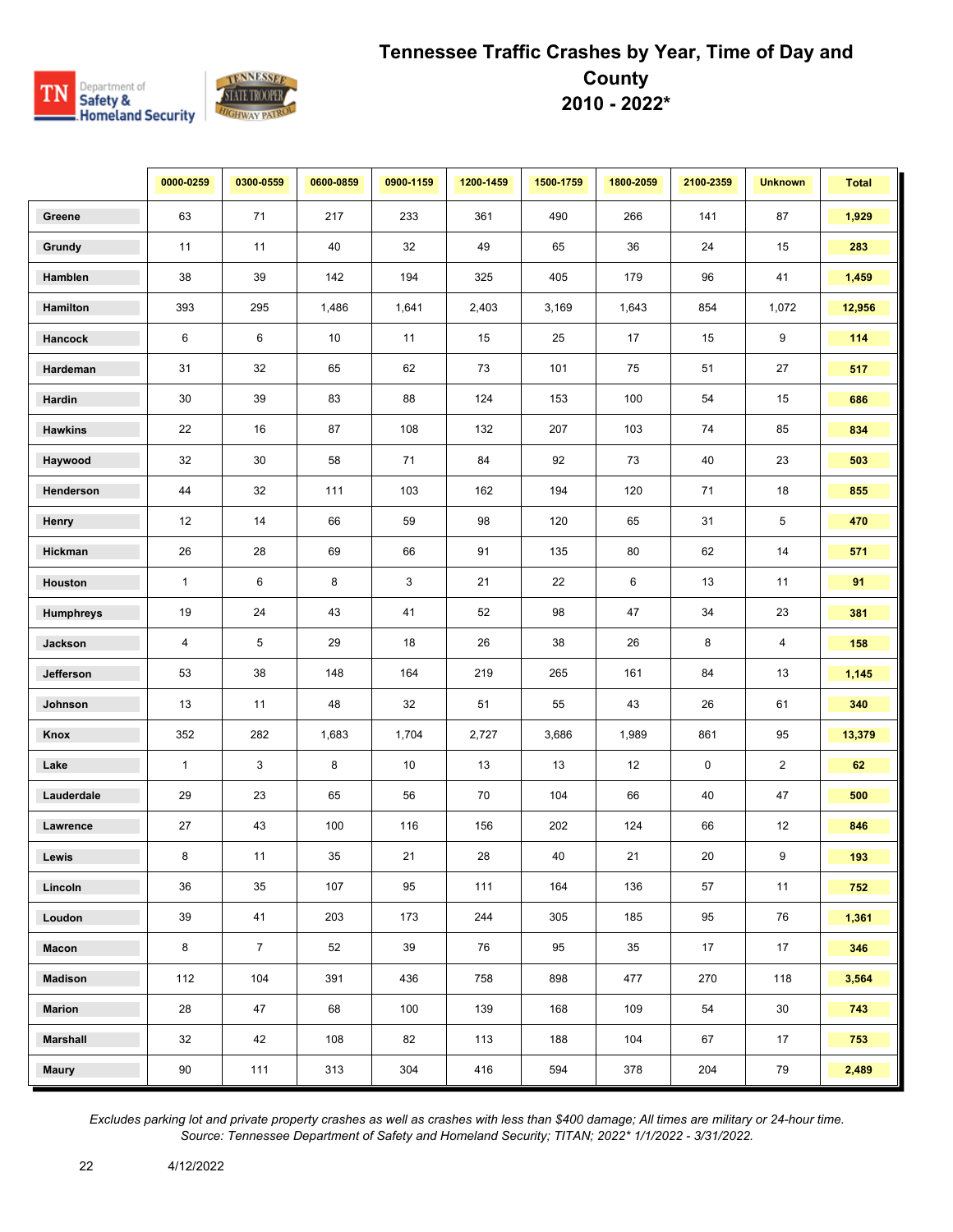

|                   | 0000-0259       | 0300-0559      | 0600-0859               | 0900-1159 | 1200-1459 | 1500-1759 | 1800-2059 | 2100-2359 | <b>Unknown</b> | <b>Total</b> |
|-------------------|-----------------|----------------|-------------------------|-----------|-----------|-----------|-----------|-----------|----------------|--------------|
| <b>McMinn</b>     | 59              | 63             | 161                     | 192       | 234       | 323       | 202       | 106       | 118            | 1,458        |
| <b>McNairy</b>    | 28              | 21             | 81                      | 77        | 101       | 116       | 80        | 54        | 13             | 571          |
| <b>Meigs</b>      | 9               | 8              | 27                      | 30        | 31        | 46        | 18        | 20        | $\overline{2}$ | 191          |
| <b>Monroe</b>     | 24              | 30             | 76                      | 94        | 122       | 203       | 114       | 73        | 41             | 777          |
| <b>Montgomery</b> | 203             | 213            | 640                     | 725       | 1,116     | 1,588     | 809       | 384       | 55             | 5,733        |
| Moore             | 3               | 3              | 20                      | 18        | 15        | 22        | 12        | 12        | 3              | 108          |
| Morgan            | $\overline{7}$  | 3              | 21                      | 26        | 42        | 56        | 34        | 19        | 6              | 214          |
| Obion             | 19              | 18             | 74                      | 91        | 122       | 148       | 76        | 67        | 22             | 637          |
| Overton           | 12              | 16             | 47                      | 64        | 78        | 112       | 59        | 22        | 72             | 482          |
| Perry             | $\overline{7}$  | 6              | 16                      | 20        | 20        | 20        | 18        | 15        | 6              | 128          |
| <b>Pickett</b>    | $\overline{2}$  | $\overline{2}$ | $\overline{\mathbf{4}}$ | $10\,$    | 15        | $10$      | 13        | 4         | 11             | 71           |
| Polk              | 10              | 8              | 28                      | 31        | 45        | 57        | 41        | 13        | 48             | 281          |
| Putnam            | 90              | 87             | 351                     | 344       | 570       | 657       | 333       | 144       | 133            | 2,709        |
| Rhea              | $\overline{4}$  | 26             | 49                      | 50        | 74        | 107       | 51        | 33        | 34             | 428          |
| Roane             | 48              | 47             | 147                     | 147       | 271       | 291       | 203       | 85        | 99             | 1,338        |
| Robertson         | 75              | 90             | 263                     | 225       | 326       | 401       | 277       | 163       | 73             | 1,893        |
| Rutherford        | 258             | 295            | 1,464                   | 1,187     | 1,892     | 2,745     | 1,374     | 693       | 220            | 10,128       |
| <b>Scott</b>      | 8               | $\overline{7}$ | 26                      | 32        | 27        | 56        | 29        | 15        | 37             | 237          |
| Sequatchie        | 10              | $\overline{7}$ | 26                      | 37        | 37        | 62        | 26        | 11        | 13             | 229          |
| Sevier            | 100             | 68             | 294                     | 526       | 695       | 940       | 494       | 260       | 81             | 3,458        |
| <b>Shelby</b>     | 1,437           | 1,222          | 4,444                   | 4,051     | 6,214     | 8,612     | 4,598     | 2,638     | 666            | 33,882       |
| Smith             | 34              | 35             | 72                      | 62        | 100       | 134       | 76        | 66        | 23             | 602          |
| <b>Stewart</b>    | 9               | 6              | 36                      | 36        | 42        | 39        | 34        | 22        | $\overline{7}$ | 231          |
| <b>Sullivan</b>   | 128             | 106            | 449                     | 546       | 820       | 1,099     | 616       | 343       | 77             | 4,184        |
| <b>Sumner</b>     | 83              | 129            | 640                     | 473       | 725       | 1,030     | 496       | 234       | 173            | 3,983        |
| Tipton            | 52              | 34             | 147                     | 113       | 189       | 225       | 134       | 88        | 64             | 1,046        |
| <b>Trousdale</b>  | 6               | 16             | 39                      | 13        | 34        | 41        | 25        | 26        | 21             | 221          |
| Unicoi            | 17              | 22             | 44                      | 40        | 66        | 82        | 53        | 46        | 13             | 383          |
| Union             | $7\overline{ }$ | $\overline{2}$ | 31                      | 32        | 38        | 56        | 45        | 24        | 33             | 268          |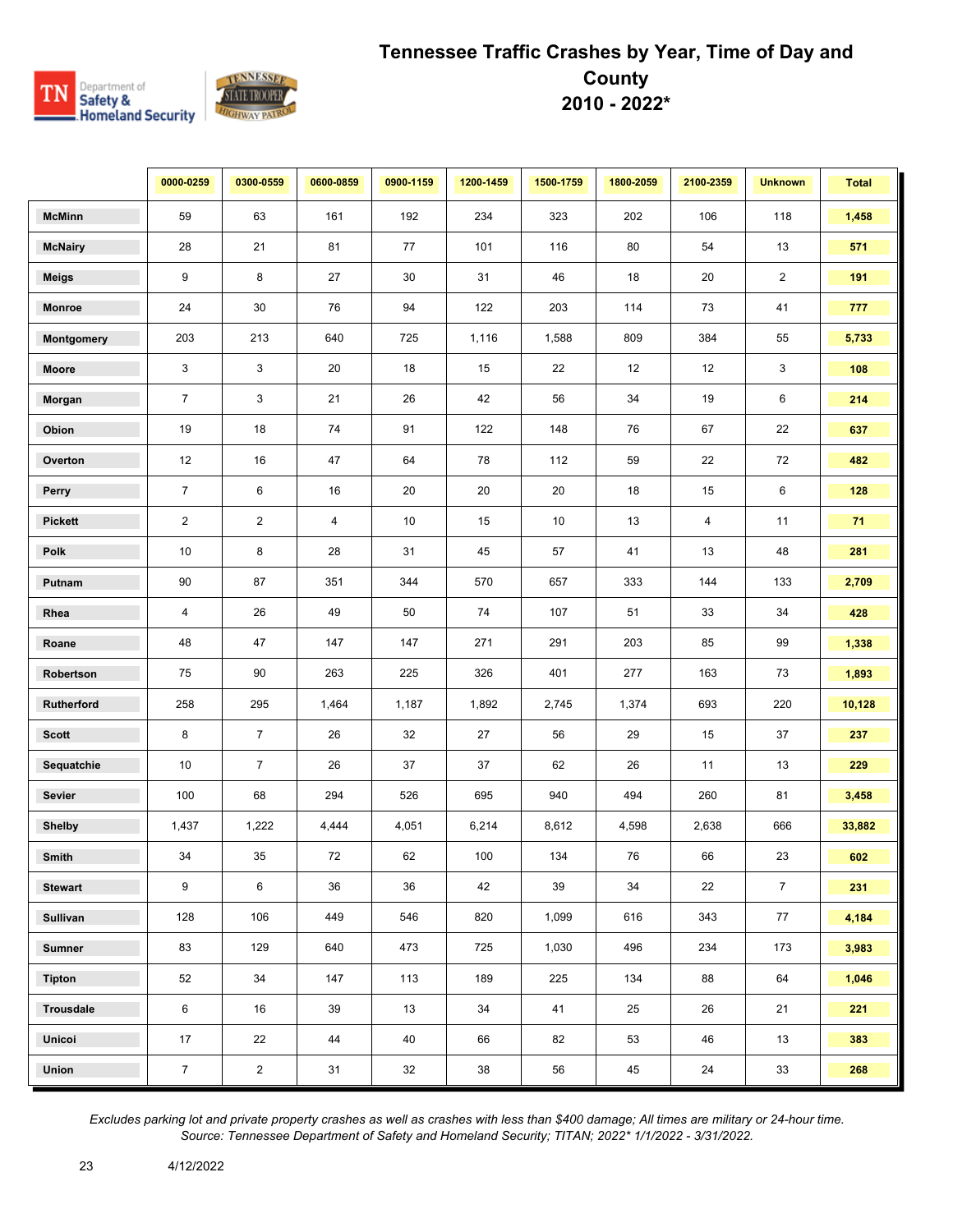

|                   | 0000-0259   | 0300-0559 | 0600-0859   | 0900-1159   | 1200-1459 | 1500-1759   | 1800-2059   | 2100-2359 | <b>Unknown</b> | <b>Total</b> |
|-------------------|-------------|-----------|-------------|-------------|-----------|-------------|-------------|-----------|----------------|--------------|
| <b>Unknown</b>    | $\mathbf 0$ | 0         | $\mathbf 0$ | $\mathbf 0$ | 0         | $\mathbf 0$ | $\mathbf 0$ | $\pmb{0}$ | $\mathbf{1}$   | $\mathbf{1}$ |
| VanBuren          | 5           | 10        | 32          | 16          | 26        | 38          | 34          | 15        | 12             | 188          |
| Warren            | 33          | 48        | 124         | 110         | 146       | 231         | 145         | 61        | 13             | 911          |
| Washington        | 146         | 75        | 467         | 479         | 835       | 1,100       | 587         | 298       | 75             | 4,062        |
| Wayne             | 17          | 24        | 49          | 39          | 37        | 61          | 37          | 35        | 13             | 312          |
| Weakley           | 29          | 21        | 53          | 66          | 100       | 103         | 58          | 42        | 15             | 487          |
| White             | 22          | 17        | 58          | 55          | 66        | 104         | 82          | 38        | 69             | 511          |
| Williamson        | 121         | 132       | 975         | 676         | 968       | 1,444       | 690         | 242       | 151            | 5,399        |
| Wilson            | 117         | 110       | 470         | 382         | 595       | 788         | 415         | 219       | 192            | 3,288        |
| <b>Total 2015</b> | 6,697       | 6,281     | 25,659      | 24,485      | 36,258    | 49,745      | 27,000      | 14,101    | 6,980          | 197,206      |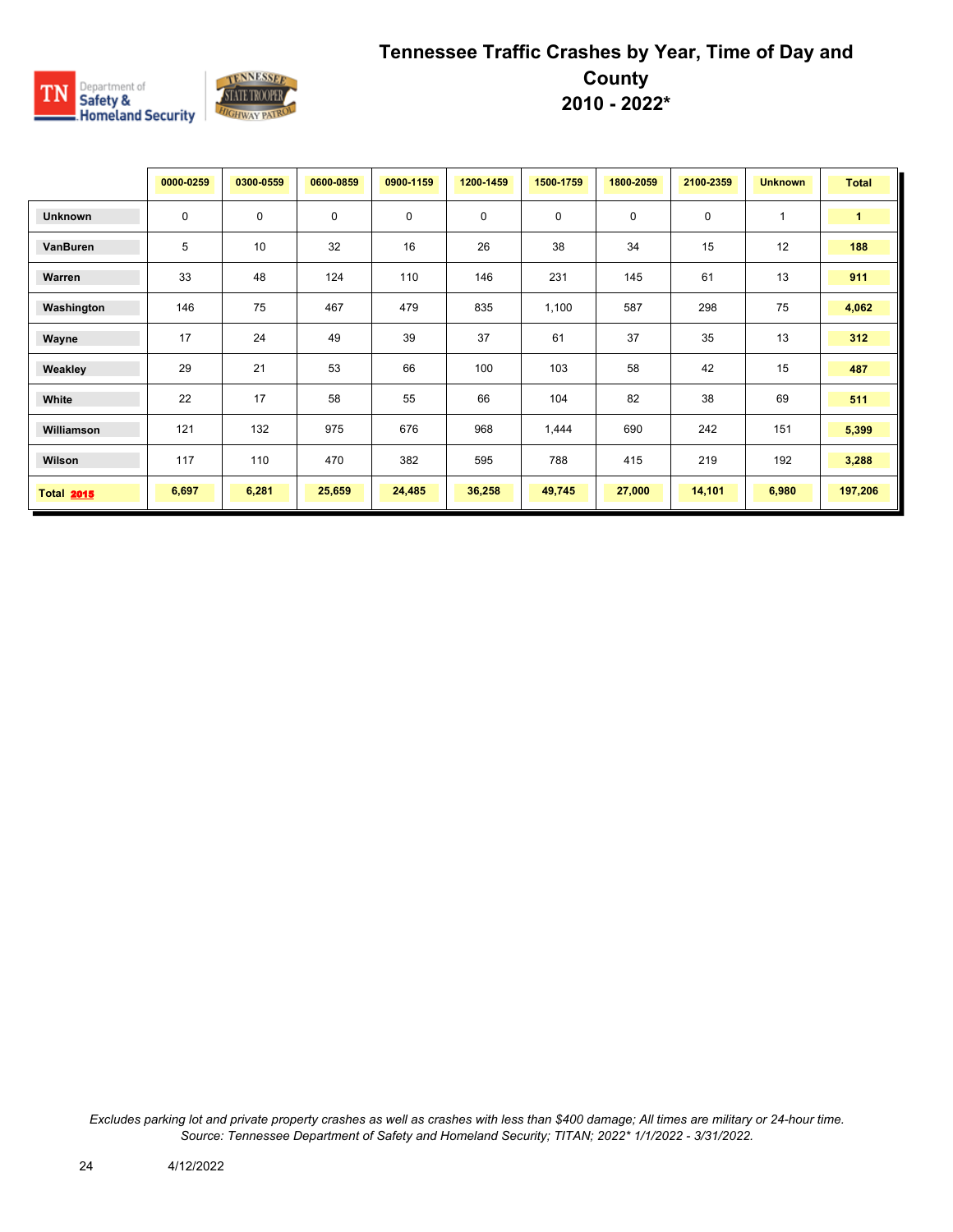

| 2016            | 0000-0259      | 0300-0559      | 0600-0859 | 0900-1159 | 1200-1459 | 1500-1759 | 1800-2059      | 2100-2359    | <b>Unknown</b> | <b>Total</b> |
|-----------------|----------------|----------------|-----------|-----------|-----------|-----------|----------------|--------------|----------------|--------------|
| Anderson        | 62             | 49             | 267       | 244       | 366       | 541       | 283            | 141          | 128            | 2,081        |
| <b>Bedford</b>  | 48             | 28             | 165       | 131       | 200       | 293       | 152            | 102          | 82             | 1,201        |
| <b>Benton</b>   | 17             | 9              | 46        | 54        | 73        | 74        | 48             | 28           | 9              | 358          |
| <b>Bledsoe</b>  | $\mathbf{3}$   | $\overline{7}$ | 11        | 15        | 24        | 24        | $\overline{7}$ | $\mathbf{1}$ | 4              | 96           |
| <b>Blount</b>   | 96             | 85             | 455       | 434       | 710       | 968       | 450            | 212          | 52             | 3,462        |
| <b>Bradley</b>  | 96             | 100            | 375       | 433       | 631       | 834       | 428            | 202          | 137            | 3,236        |
| Campbell        | 38             | 43             | 113       | 157       | 221       | 283       | 139            | 66           | 77             | 1,137        |
| Cannon          | $\overline{7}$ | 9              | 30        | 34        | 50        | 59        | 42             | 24           | 23             | 278          |
| Carroll         | 25             | 18             | 47        | 63        | 79        | 101       | 58             | 43           | 20             | 454          |
| Carter          | 37             | 36             | 146       | 128       | 242       | 286       | 156            | 93           | 74             | 1,198        |
| Cheatham        | 46             | 64             | 161       | 89        | 117       | 233       | 147            | 81           | 51             | 989          |
| <b>Chester</b>  | 12             | 21             | 55        | 36        | 27        | 69        | 51             | 31           | 28             | 330          |
| Claiborne       | 9              | 8              | 52        | 69        | 100       | 136       | 41             | 27           | 48             | 490          |
| Clay            | 3              | 3              | 15        | 15        | 16        | 12        | 21             | 10           | $10$           | 105          |
| Cocke           | 42             | 42             | 128       | 143       | 237       | 257       | 149            | 102          | 77             | 1,177        |
| Coffee          | 52             | 72             | 199       | 197       | 312       | 404       | 212            | 93           | 68             | 1,609        |
| Crockett        | 11             | 10             | 30        | 34        | 43        | 60        | 51             | 24           | 5              | 268          |
| Cumberland      | 45             | 63             | 183       | 209       | 309       | 293       | 159            | 111          | 153            | 1,525        |
| Davidson        | 1,069          | 874            | 4,929     | 4,106     | 5,699     | 8,600     | 4,470          | 2,109        | 1,307          | 33,163       |
| <b>Decatur</b>  | 10             | 14             | 24        | 27        | 35        | 58        | 40             | 22           | 13             | 243          |
| DeKalb          | 13             | 21             | 46        | 37        | 58        | 71        | 56             | 28           | 10             | 340          |
| <b>Dickson</b>  | 49             | 68             | 236       | 177       | 258       | 383       | 206            | 123          | 141            | 1,641        |
| <b>Dyer</b>     | 22             | 23             | 104       | 87        | 156       | 189       | 103            | 61           | 118            | 863          |
| Fayette         | $30\,$         | 31             | 88        | 80        | 78        | 126       | 71             | 58           | 73             | 635          |
| <b>Fentress</b> | 8              | 13             | 26        | 40        | 46        | 66        | 43             | 21           | 76             | 339          |
| Franklin        | 25             | 38             | 118       | 99        | 155       | 212       | 115            | 73           | 32             | 867          |
| Gibson          | 25             | 13             | 85        | 78        | 124       | 188       | 78             | 74           | 82             | 747          |
| Giles           | 45             | 63             | 145       | 108       | 197       | 165       | 138            | 82           | 25             | 968          |
| Grainger        | 12             | 11             | 53        | 39        | 61        | 82        | 63             | 39           | 8              | 368          |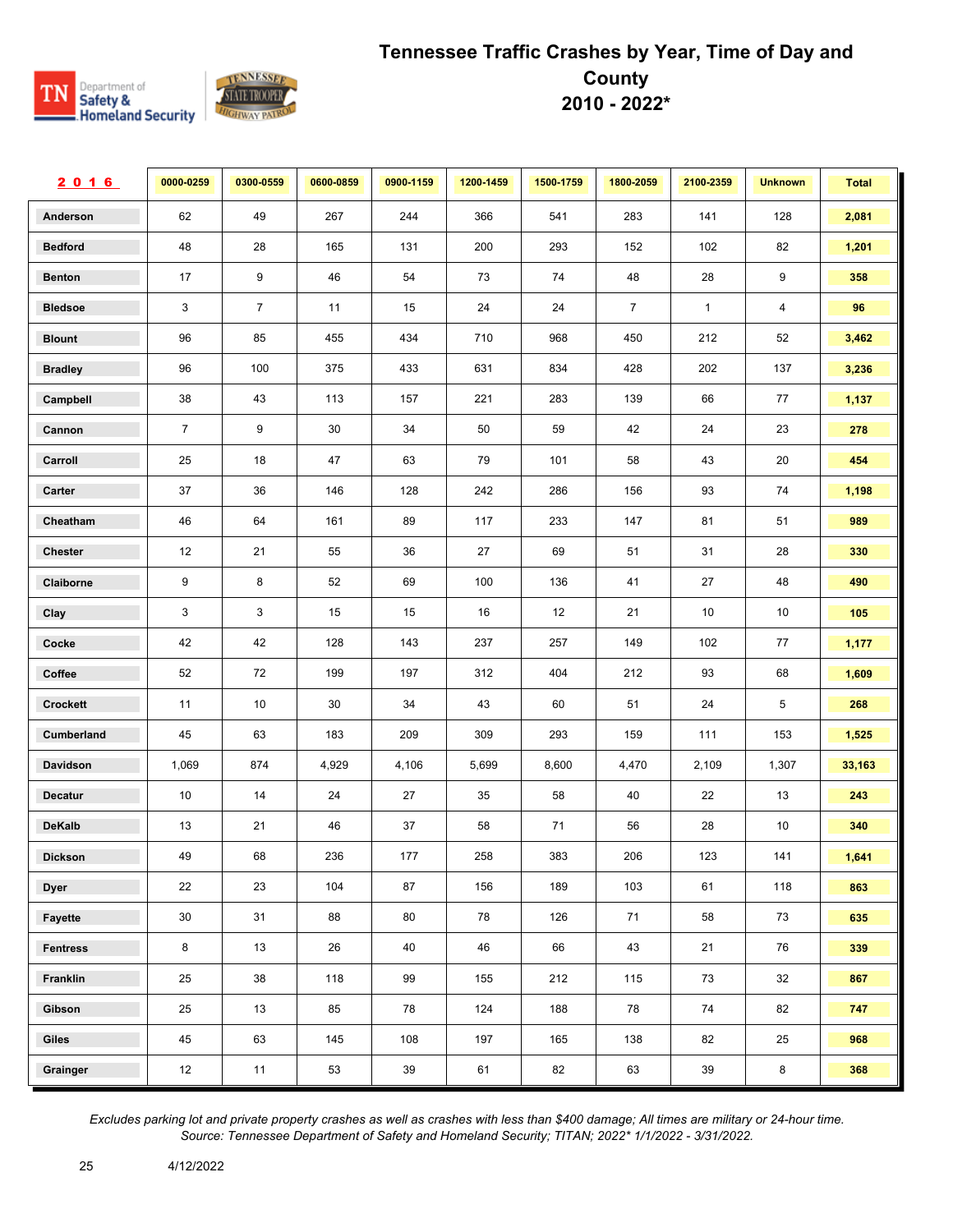

|                  | 0000-0259      | 0300-0559      | 0600-0859 | 0900-1159 | 1200-1459 | 1500-1759 | 1800-2059      | 2100-2359 | <b>Unknown</b> | <b>Total</b> |
|------------------|----------------|----------------|-----------|-----------|-----------|-----------|----------------|-----------|----------------|--------------|
| Greene           | 50             | 72             | 220       | 264       | 324       | 456       | 270            | 140       | 114            | 1,910        |
| Grundy           | 16             | 18             | 40        | 43        | 44        | 56        | 35             | 19        | 31             | 302          |
| Hamblen          | 45             | 34             | 210       | 222       | 328       | 471       | 226            | 110       | 98             | 1,744        |
| Hamilton         | 374            | 278            | 1,431     | 1,417     | 2,225     | 3,105     | 1,687          | 867       | 1,203          | 12,587       |
| Hancock          | $\mathbf{1}$   | 3              | 11        | 16        | 18        | 19        | 14             | 5         | 4              | 91           |
| Hardeman         | 29             | 30             | 59        | 52        | 78        | 79        | 97             | 66        | 34             | 524          |
| Hardin           | 17             | 30             | 115       | 93        | 133       | 142       | 114            | 66        | 24             | 734          |
| <b>Hawkins</b>   | 30             | 38             | 95        | 94        | 149       | 200       | 135            | 83        | 76             | 900          |
| Haywood          | 26             | 42             | 97        | 73        | 92        | 107       | 82             | 65        | 13             | 597          |
| Henderson        | 28             | 47             | 102       | 95        | 150       | 203       | 111            | 56        | 31             | 823          |
| Henry            | 16             | $\overline{7}$ | 63        | 64        | 101       | 135       | 60             | 55        | 18             | 519          |
| Hickman          | 28             | 30             | 81        | 71        | 84        | 135       | 75             | 44        | 13             | 561          |
| Houston          | $\overline{7}$ | 5              | 6         | 14        | 18        | 30        | $\overline{7}$ | 10        | 5              | 102          |
| <b>Humphreys</b> | 22             | 24             | 62        | 51        | 88        | 96        | 37             | 29        | 31             | 440          |
| Jackson          | 0              | 3              | 14        | 20        | 33        | 29        | 15             | 6         | $\overline{2}$ | 122          |
| Jefferson        | 45             | 43             | 133       | 146       | 205       | 242       | 147            | 94        | 6              | 1,061        |
| Johnson          | 16             | 14             | 51        | 45        | 53        | 68        | 55             | 31        | 42             | 375          |
| Knox             | 383            | 277            | 1,951     | 1,837     | 2,821     | 3,919     | 1,979          | 895       | 86             | 14,148       |
| Lake             | 4              | $\overline{7}$ | 5         | 3         | 10        | 9         | 17             | 5         | $\overline{2}$ | 62           |
| Lauderdale       | 21             | 24             | 84        | 66        | 67        | 100       | 74             | 33        | 39             | 508          |
| Lawrence         | 31             | 50             | 106       | 146       | 152       | 204       | 112            | 53        | 11             | 865          |
| Lewis            | 4              | 11             | 24        | 28        | 26        | 55        | 18             | 17        | 5              | 188          |
| Lincoln          | 39             | 49             | 118       | 97        | 175       | 185       | 122            | 81        | 26             | 892          |
| Loudon           | 49             | 51             | 165       | 182       | 240       | 350       | 193            | 88        | 44             | 1,362        |
| Macon            | 12             | 15             | 45        | 44        | 74        | 91        | 40             | 17        | $\overline{7}$ | 345          |
| <b>Madison</b>   | 128            | 120            | 438       | 542       | 789       | 1,018     | 480            | 275       | 161            | 3,951        |
| <b>Marion</b>    | 32             | 43             | 81        | 132       | 131       | 156       | 78             | 43        | 22             | 718          |
| <b>Marshall</b>  | 35             | 36             | 102       | 95        | 125       | 168       | 88             | 59        | 28             | 736          |
| <b>Maury</b>     | 79             | 133            | 390       | 355       | 457       | 777       | 373            | 184       | 90             | 2,838        |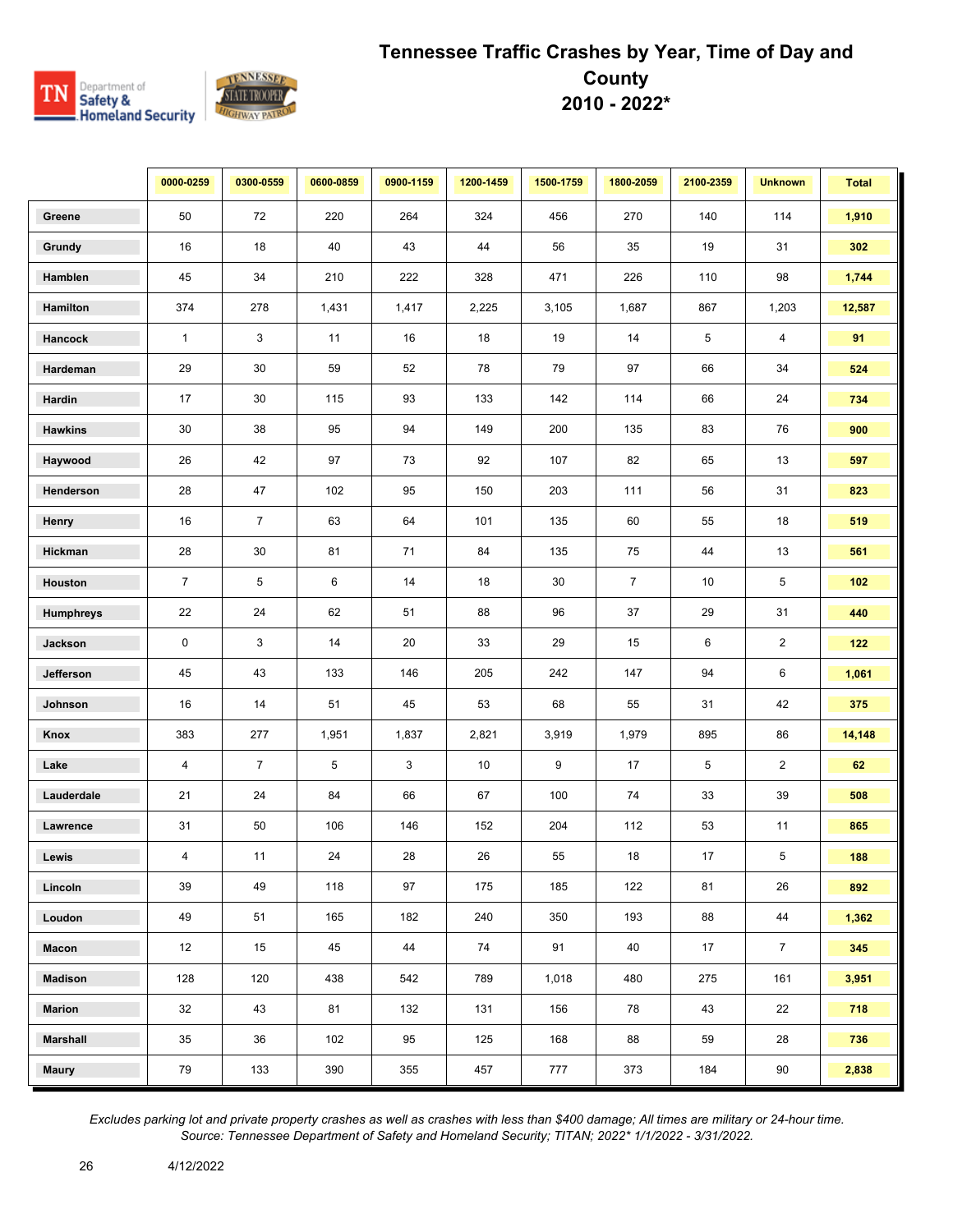

|                 | 0000-0259      | 0300-0559        | 0600-0859      | 0900-1159      | 1200-1459      | 1500-1759 | 1800-2059      | 2100-2359 | <b>Unknown</b> | <b>Total</b> |
|-----------------|----------------|------------------|----------------|----------------|----------------|-----------|----------------|-----------|----------------|--------------|
| <b>McMinn</b>   | 54             | 64               | 175            | 154            | 238            | 304       | 202            | 124       | 97             | 1,412        |
| <b>McNairy</b>  | 23             | 30               | 77             | 73             | 67             | 134       | 63             | 66        | 14             | 547          |
| <b>Meigs</b>    | 10             | 20               | 20             | 16             | 22             | 35        | 34             | 21        | 3              | 181          |
| <b>Monroe</b>   | 24             | 37               | 69             | 88             | 154            | 222       | 118            | 62        | 50             | 824          |
| Montgomery      | 241            | 202              | 715            | 792            | 1,256          | 1,566     | 838            | 405       | 73             | 6,088        |
| Moore           | 3              | $\overline{4}$   | 11             | 22             | 24             | 27        | 18             | 13        | 6              | 128          |
| Morgan          | $\overline{7}$ | 13               | 11             | 28             | 30             | 43        | 27             | 12        | $\overline{2}$ | 173          |
| Obion           | 27             | 18               | 92             | 86             | 154            | 173       | 83             | 52        | 19             | 704          |
| Overton         | 10             | 12               | 52             | 67             | 95             | 98        | 66             | 35        | 69             | 504          |
| Perry           | 3              | 9                | 10             | 12             | 23             | 17        | 22             | 12        | $\overline{4}$ | 112          |
| <b>Pickett</b>  | 3              | $\overline{2}$   | $\overline{7}$ | $\overline{7}$ | $\overline{7}$ | 8         | $\overline{4}$ | 3         | 9              | 50           |
| Polk            | 15             | 8                | 25             | 31             | 41             | 57        | 35             | 20        | 66             | 298          |
| Putnam          | 74             | 70               | 311            | 400            | 567            | 670       | 311            | 155       | 156            | 2,714        |
| Rhea            | 14             | 24               | 75             | 57             | 91             | 113       | 70             | 39        | 74             | 557          |
| Roane           | 56             | 61               | 162            | 157            | 244            | 353       | 198            | 96        | 79             | 1,406        |
| Robertson       | 79             | 122              | 275            | 248            | 362            | 527       | 300            | 134       | 56             | 2,103        |
| Rutherford      | 283            | 339              | 1,519          | 1,288          | 1,938          | 2,827     | 1,350          | 692       | 338            | 10,574       |
| <b>Scott</b>    | 5              | $\mathbf{1}$     | 13             | 18             | $30\,$         | 68        | 41             | 14        | 30             | 220          |
| Sequatchie      | $\overline{7}$ | 14               | 23             | 19             | 40             | 66        | 20             | 13        | 14             | 216          |
| Sevier          | 63             | 65               | 286            | 601            | 751            | 989       | 470            | 250       | 123            | 3,598        |
| <b>Shelby</b>   | 1,515          | 1,261            | 4,877          | 4,741          | 6,687          | 9,639     | 5,035          | 2,859     | 733            | 37,347       |
| Smith           | 31             | 46               | 69             | 55             | 99             | 120       | 74             | 41        | 24             | 559          |
| <b>Stewart</b>  | 13             | 18               | 29             | 18             | 42             | 52        | 38             | 25        | 10             | 245          |
| <b>Sullivan</b> | 141            | 159              | 534            | 522            | 823            | 1,106     | 620            | 338       | 95             | 4,338        |
| <b>Sumner</b>   | 87             | 133              | 583            | 448            | 698            | 1,025     | 504            | 242       | 219            | 3,939        |
| Tipton          | 46             | 32               | 150            | 120            | 185            | 260       | 167            | 77        | 30             | 1,067        |
| Trousdale       | 8              | 16               | 39             | 25             | 38             | 49        | 35             | 25        | 10             | 245          |
| Unicoi          | 23             | 17               | 43             | 40             | 50             | 68        | 46             | 32        | 6              | 325          |
| Union           | 12             | $\boldsymbol{9}$ | 38             | 44             | 38             | 68        | 41             | 24        | 9              | 283          |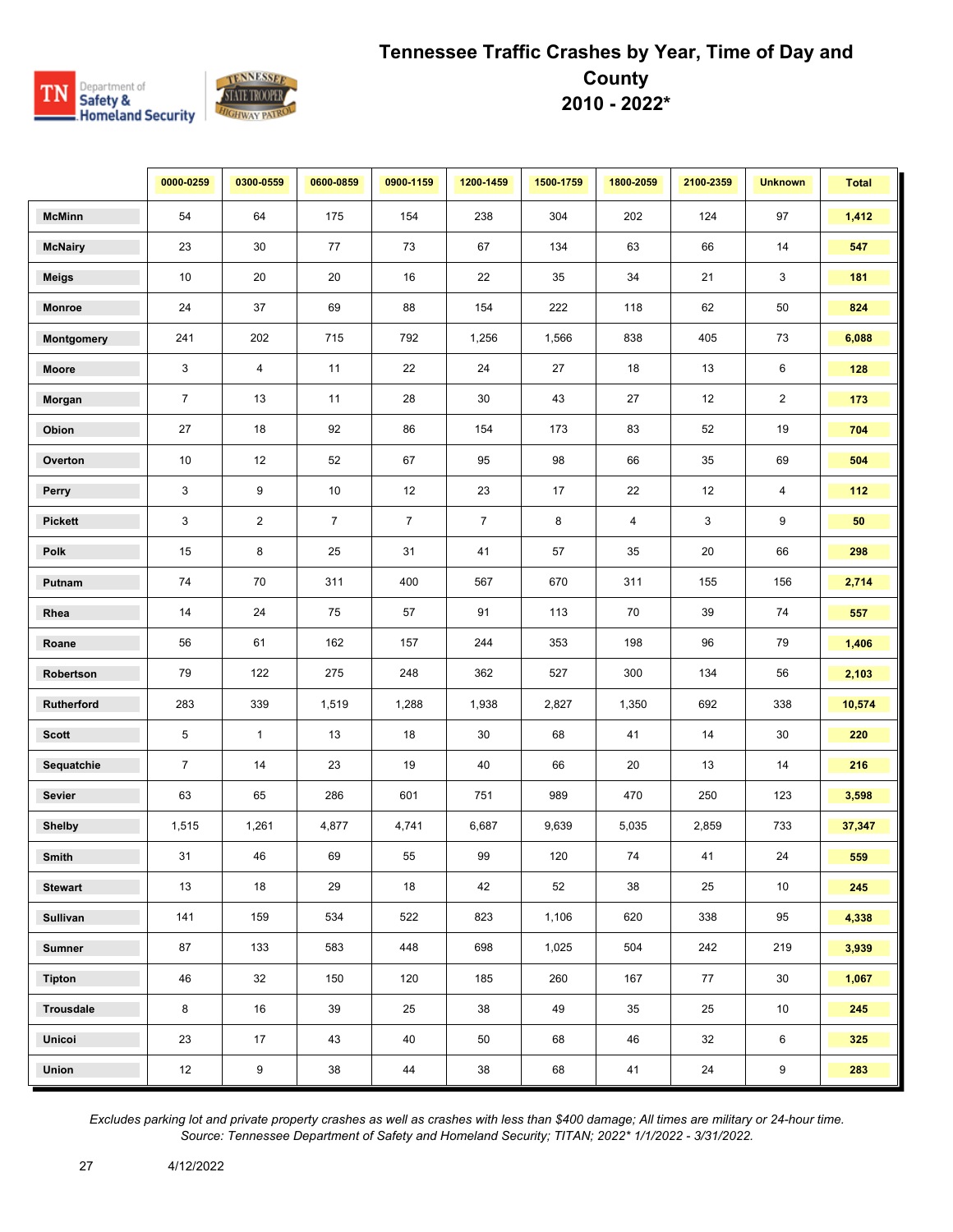

|                   | 0000-0259 | 0300-0559 | 0600-0859 | 0900-1159 | 1200-1459 | 1500-1759 | 1800-2059 | 2100-2359 | <b>Unknown</b> | <b>Total</b> |
|-------------------|-----------|-----------|-----------|-----------|-----------|-----------|-----------|-----------|----------------|--------------|
| VanBuren          | 10        | 12        | 22        | 12        | 19        | 29        | 29        | 20        | 6              | 159          |
| Warren            | 26        | 38        | 137       | 125       | 148       | 243       | 136       | 73        | 33             | 959          |
| Washington        | 129       | 106       | 449       | 570       | 818       | 1,077     | 544       | 293       | 79             | 4,065        |
| Wayne             | 14        | 11        | 45        | 38        | 47        | 51        | 48        | 40        | 16             | 310          |
| Weakley           | 14        | 18        | 56        | 63        | 99        | 111       | 79        | 25        | 32             | 497          |
| White             | 8         | 26        | 53        | 58        | 59        | 114       | 59        | 35        | 64             | 476          |
| Williamson        | 145       | 132       | 1,004     | 695       | 953       | 1,510     | 679       | 364       | 117            | 5,599        |
| Wilson            | 136       | 140       | 526       | 431       | 591       | 848       | 450       | 233       | 58             | 3,413        |
| <b>Total 2016</b> | 6,883     | 6,659     | 27,213    | 25,839    | 37,342    | 52,339    | 27,572    | 14,541    | 8,020          | 206,408      |

*Excludes parking lot and private property crashes as well as crashes with less than \$400 damage; All times are military or 24-hour time. Source: Tennessee Department of Safety and Homeland Security; TITAN; 2022\* 1/1/2022 - 3/31/2022.*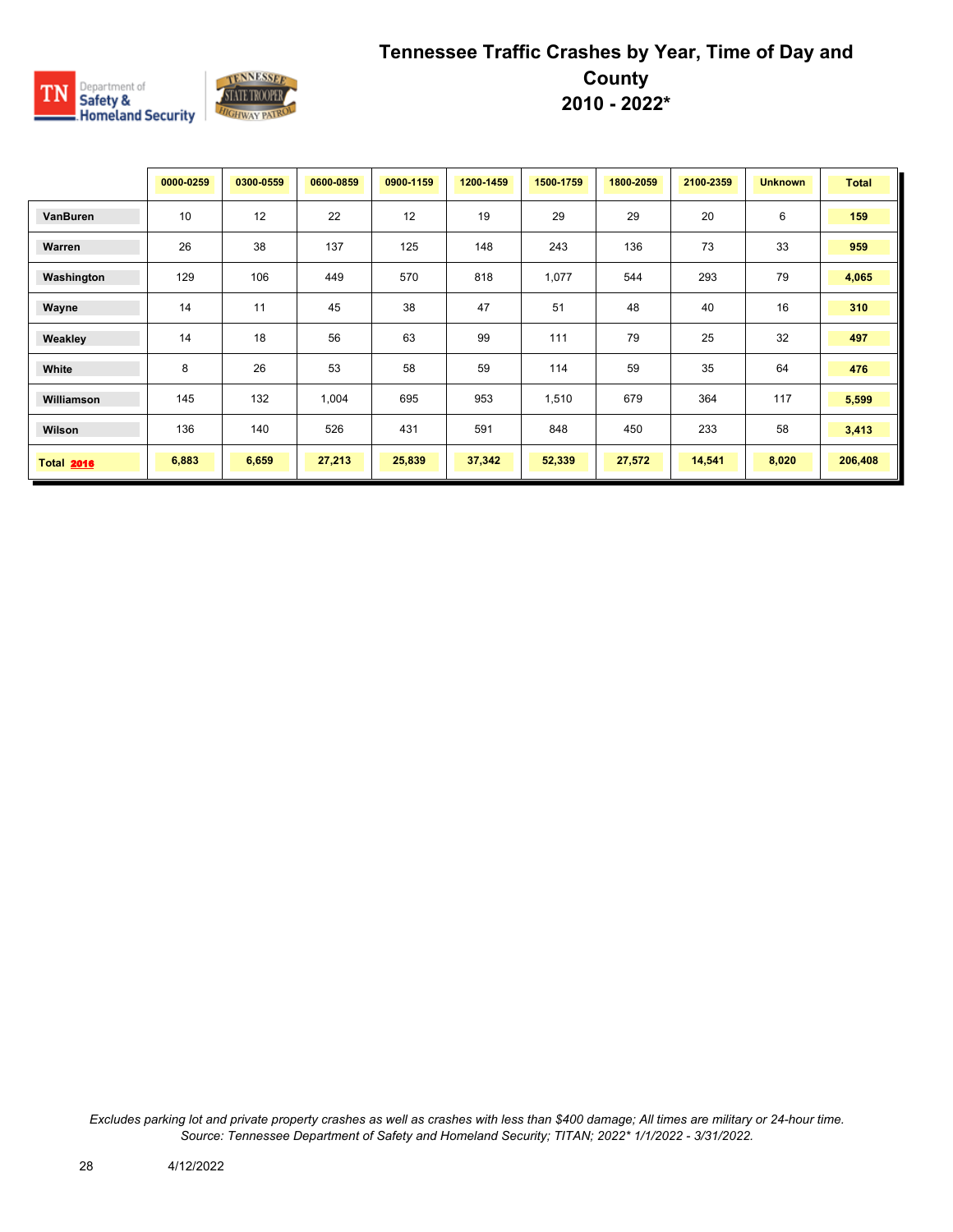

| 2017            | 0000-0259    | 0300-0559      | 0600-0859 | 0900-1159 | 1200-1459 | 1500-1759 | 1800-2059 | 2100-2359      | <b>Unknown</b> | <b>Total</b> |
|-----------------|--------------|----------------|-----------|-----------|-----------|-----------|-----------|----------------|----------------|--------------|
| Anderson        | 73           | 66             | 230       | 236       | 328       | 560       | 259       | 132            | 101            | 1,985        |
| <b>Bedford</b>  | 44           | 37             | 178       | 147       | 225       | 281       | 178       | 69             | 48             | 1,207        |
| <b>Benton</b>   | 17           | 18             | 49        | 38        | 69        | 87        | 48        | 31             | 6              | 363          |
| <b>Bledsoe</b>  | $\mathbf{1}$ | $\overline{2}$ | 20        | 14        | 18        | 27        | 6         | 8              | 4              | 100          |
| <b>Blount</b>   | 98           | 80             | 435       | 442       | 622       | 898       | 435       | 229            | 57             | 3,296        |
| <b>Bradley</b>  | 97           | 85             | 345       | 419       | 595       | 843       | 443       | 219            | 77             | 3,123        |
| Campbell        | 22           | 36             | 112       | 176       | 241       | 285       | 160       | 92             | 57             | 1,181        |
| Cannon          | 9            | 13             | 25        | 37        | 44        | 62        | 37        | 20             | 74             | 321          |
| Carroll         | 13           | 17             | 56        | 54        | 94        | 110       | 72        | 40             | 37             | 493          |
| Carter          | 25           | 41             | 137       | 152       | 270       | 308       | 144       | 92             | 62             | 1,231        |
| Cheatham        | 50           | 60             | 147       | 96        | 133       | 227       | 150       | 83             | 24             | 970          |
| <b>Chester</b>  | 13           | 12             | 53        | 45        | 59        | 63        | 62        | 27             | 27             | 361          |
| Claiborne       | 8            | 3              | 38        | 52        | 90        | 123       | 40        | 22             | 25             | 401          |
| Clay            | 5            | 5              | 12        | 23        | 19        | 18        | 17        | $\overline{7}$ | 9              | 115          |
| Cocke           | 40           | 30             | 107       | 103       | 193       | 263       | 165       | 75             | 95             | 1,071        |
| Coffee          | 67           | 72             | 195       | 219       | 311       | 402       | 210       | 105            | 55             | 1,636        |
| Crockett        | 9            | 4              | 37        | 23        | 29        | 41        | 29        | 17             | 14             | 203          |
| Cumberland      | 51           | 72             | 184       | 212       | 279       | 270       | 154       | 74             | 168            | 1,464        |
| Davidson        | 1,208        | 1,014          | 5,153     | 4,205     | 5,608     | 8,492     | 4,192     | 2,278          | 1,534          | 33,684       |
| <b>Decatur</b>  | 13           | 18             | 32        | 30        | 44        | 59        | 42        | 15             | 8              | 261          |
| <b>DeKalb</b>   | 16           | 24             | 41        | 49        | 48        | 78        | 34        | 36             | 6              | 332          |
| <b>Dickson</b>  | 48           | 61             | 198       | 202       | 257       | 391       | 203       | 124            | 159            | 1,643        |
| <b>Dyer</b>     | 30           | 23             | 111       | 107       | 169       | 188       | 94        | 45             | 81             | 848          |
| Fayette         | 21           | 30             | 68        | 78        | 116       | 128       | 82        | 30             | 59             | 612          |
| <b>Fentress</b> | 9            | 9              | 54        | 44        | 64        | 67        | 52        | 23             | 43             | 365          |
| Franklin        | 38           | 34             | 129       | 127       | 167       | 188       | 127       | 56             | 34             | 900          |
| Gibson          | 16           | 20             | 97        | 80        | 101       | 159       | 106       | 54             | 111            | 744          |
| Giles           | 42           | 48             | 116       | 106       | 138       | 185       | 114       | 75             | 27             | 851          |
| Grainger        | 12           | $\overline{5}$ | $50\,$    | 35        | 47        | 77        | 44        | $29\,$         | $\overline{7}$ | 306          |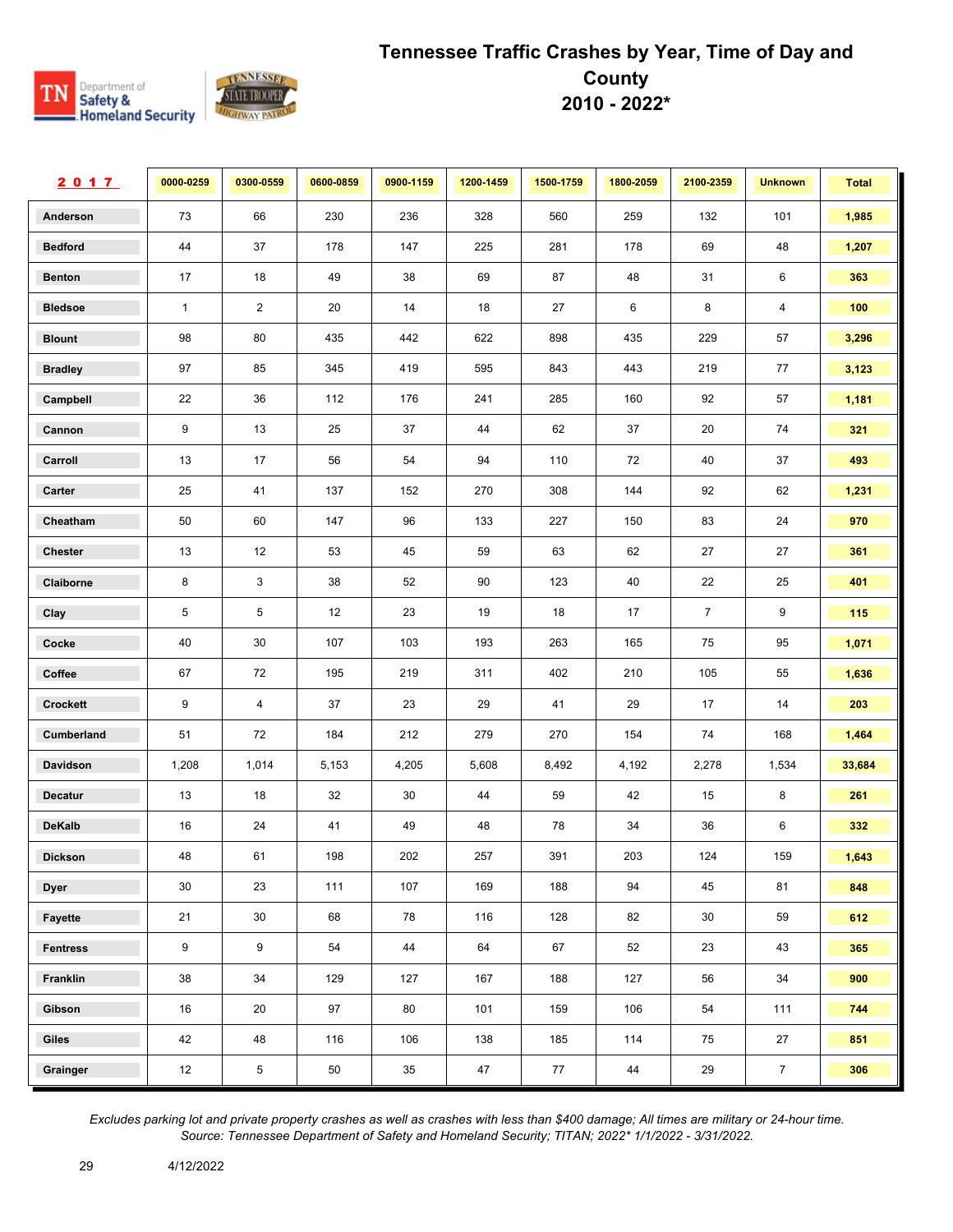

|                  | 0000-0259      | 0300-0559      | 0600-0859 | 0900-1159 | 1200-1459 | 1500-1759 | 1800-2059      | 2100-2359 | <b>Unknown</b>  | <b>Total</b> |
|------------------|----------------|----------------|-----------|-----------|-----------|-----------|----------------|-----------|-----------------|--------------|
| Greene           | 75             | 76             | 232       | 225       | 341       | 495       | 256            | 149       | 88              | 1,937        |
| Grundy           | 3              | 11             | 38        | 40        | 49        | 62        | 47             | 15        | 38              | 303          |
| Hamblen          | 53             | 32             | 179       | 200       | 324       | 459       | 211            | 93        | 73              | 1,624        |
| Hamilton         | 393            | 302            | 1,778     | 1,729     | 2,566     | 3,507     | 1,891          | 910       | 808             | 13,884       |
| Hancock          | 3              | 6              | 12        | 8         | 11        | 13        | $\overline{7}$ | 6         | 5               | 71           |
| Hardeman         | 34             | $39\,$         | 66        | 46        | 62        | 89        | 64             | 49        | 36              | 485          |
| Hardin           | 33             | 32             | 78        | 98        | 117       | 160       | 81             | 44        | 24              | 667          |
| <b>Hawkins</b>   | 26             | 26             | 106       | 105       | 151       | 218       | 117            | 82        | 80              | 911          |
| Haywood          | 28             | 30             | 77        | 67        | 98        | 117       | 81             | 54        | 16              | 568          |
| Henderson        | 39             | 44             | 107       | 111       | 150       | 165       | 110            | 72        | 50              | 848          |
| Henry            | 19             | 13             | 76        | 67        | 82        | 126       | 61             | 35        | 12              | 491          |
| Hickman          | 31             | 28             | 74        | 62        | 72        | 116       | 77             | 39        | 21              | 520          |
| Houston          | 9              | 6              | 23        | 19        | 29        | 41        | 23             | 17        | 10              | 177          |
| <b>Humphreys</b> | 21             | 27             | 48        | 48        | 72        | 71        | 37             | 28        | 11              | 363          |
| Jackson          | 3              | 5              | 22        | 15        | 20        | 28        | 16             | 5         | 5               | 119          |
| Jefferson        | 48             | 43             | 154       | 143       | 204       | 287       | 192            | 85        | 8               | 1,164        |
| Johnson          | 21             | 17             | 62        | 48        | 49        | 67        | 62             | 40        | 63              | 429          |
| Knox             | 380            | 254            | 1,903     | 1,942     | 2,766     | 4,027     | 2,067          | 915       | 90              | 14,344       |
| Lake             | $\overline{2}$ | 3              | 11        | 8         | 14        | 8         | 11             | 8         | $\mathbf{1}$    | 66           |
| Lauderdale       | 17             | 26             | 42        | 50        | 69        | 86        | 59             | 46        | 63              | 458          |
| Lawrence         | 29             | 27             | 139       | 120       | 159       | 218       | 94             | 53        | 16              | 855          |
| Lewis            | 8              | $\overline{7}$ | 33        | 17        | 26        | 37        | 19             | 12        | 10              | 169          |
| Lincoln          | 42             | 34             | 118       | 81        | 125       | 174       | 134            | 55        | 34              | 797          |
| Loudon           | 39             | 52             | 158       | 176       | 254       | 337       | 223            | 101       | 32              | 1,372        |
| Macon            | 9              | 8              | 37        | 41        | 60        | 81        | 47             | 30        | $6\phantom{.0}$ | 319          |
| <b>Madison</b>   | 122            | 131            | 435       | 511       | 801       | 1,000     | 461            | 297       | 233             | 3,991        |
| <b>Marion</b>    | 36             | 37             | 76        | 98        | 153       | 135       | 82             | 57        | 25              | 699          |
| <b>Marshall</b>  | 21             | 33             | 132       | 87        | 142       | 185       | 99             | 78        | 36              | 813          |
| <b>Maury</b>     | 88             | 110            | 371       | 314       | 532       | 750       | 372            | 209       | 87              | 2,833        |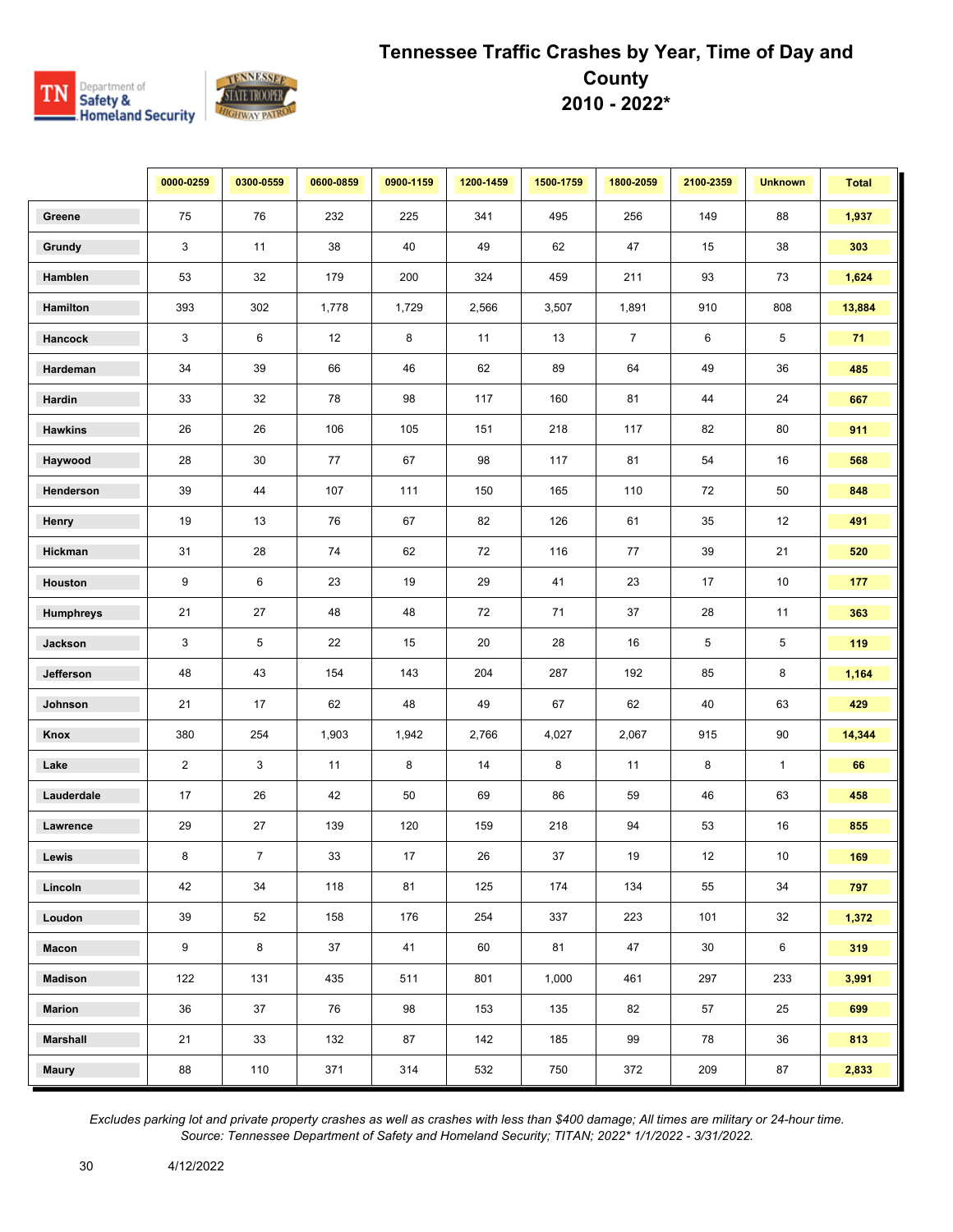

|                  | 0000-0259      | 0300-0559      | 0600-0859 | 0900-1159 | 1200-1459 | 1500-1759 | 1800-2059      | 2100-2359               | <b>Unknown</b>          | <b>Total</b> |
|------------------|----------------|----------------|-----------|-----------|-----------|-----------|----------------|-------------------------|-------------------------|--------------|
| <b>McMinn</b>    | 58             | 63             | 172       | 193       | 250       | 314       | 194            | 126                     | 107                     | 1,477        |
| <b>McNairy</b>   | 25             | 22             | 56        | 82        | 76        | 110       | 73             | 38                      | 14                      | 496          |
| Meigs            | 10             | 9              | 23        | 22        | 22        | $32\,$    | 29             | 15                      | 8                       | 170          |
| <b>Monroe</b>    | 28             | 41             | 88        | 112       | 166       | 237       | 131            | 60                      | 54                      | 917          |
| Montgomery       | 188            | 223            | 737       | 846       | 1,258     | 1,729     | 897            | 394                     | 59                      | 6,331        |
| Moore            | 3              | 8              | 15        | 10        | 20        | 28        | 8              | 13                      | 19                      | 124          |
| Morgan           | 8              | 5              | 19        | 29        | 35        | 43        | 27             | 23                      | $\overline{\mathbf{4}}$ | 193          |
| Obion            | 23             | 24             | 84        | 82        | 105       | 142       | 76             | 59                      | 24                      | 619          |
| Overton          | 17             | 20             | 63        | 76        | 87        | 87        | 61             | 31                      | 49                      | 491          |
| Perry            | $\mathbf{1}$   | 4              | 15        | 13        | 13        | 15        | 6              | 3                       | $\overline{\mathbf{4}}$ | 74           |
| <b>Pickett</b>   | $\mathbf{1}$   | $\overline{2}$ | 5         | 11        | 8         | 13        | $\overline{4}$ | $\overline{\mathbf{4}}$ | 8                       | 56           |
| Polk             | 9              | 9              | 20        | 36        | 43        | 55        | 46             | 32                      | 61                      | 311          |
| Putnam           | 76             | 93             | 348       | 398       | 513       | 716       | 346            | 163                     | 123                     | 2,776        |
| Rhea             | 28             | 25             | 83        | 74        | 114       | 125       | 93             | 55                      | 59                      | 656          |
| Roane            | 44             | 63             | 155       | 165       | 232       | 281       | 177            | 94                      | 74                      | 1,285        |
| Robertson        | 87             | 119            | 258       | 203       | 286       | 399       | 257            | 161                     | 43                      | 1,813        |
| Rutherford       | 295            | 335            | 1,506     | 1,356     | 1,977     | 2,847     | 1,524          | 723                     | 422                     | 10,985       |
| <b>Scott</b>     | 5              | $\overline{2}$ | 14        | 22        | 33        | 33        | 29             | 8                       | 15                      | 161          |
| Sequatchie       | 14             | 6              | 23        | 29        | 38        | 49        | 33             | 13                      | 8                       | 213          |
| Sevier           | 80             | 60             | 270       | 547       | 777       | 949       | 515            | 255                     | 146                     | 3,599        |
| <b>Shelby</b>    | 1,626          | 1,266          | 5,196     | 4,586     | 6,791     | 9,707     | 4,903          | 2,799                   | 731                     | 37,605       |
| Smith            | 30             | 42             | 94        | 89        | 103       | 140       | 84             | 61                      | 24                      | 667          |
| <b>Stewart</b>   | 10             | 13             | 30        | 23        | 23        | 48        | 26             | 16                      | $\overline{7}$          | 196          |
| Sullivan         | 149            | 128            | 503       | 457       | 825       | 1,045     | 679            | 370                     | 48                      | 4,204        |
| <b>Sumner</b>    | 109            | 129            | 555       | 441       | 665       | 902       | 528            | 232                     | 235                     | 3,796        |
| <b>Tipton</b>    | 41             | 45             | 161       | 127       | 199       | 236       | 168            | 103                     | 36                      | 1,116        |
| <b>Trousdale</b> | 12             | 22             | 44        | 27        | 24        | 36        | 32             | 25                      | 10                      | 232          |
| Unicoi           | 18             | 28             | 45        | 37        | 72        | 66        | 51             | 35                      | 6                       | 358          |
| Union            | $\overline{7}$ | 11             | 21        | 32        | 38        | 56        | 29             | $17$                    | $\pmb{0}$               | 211          |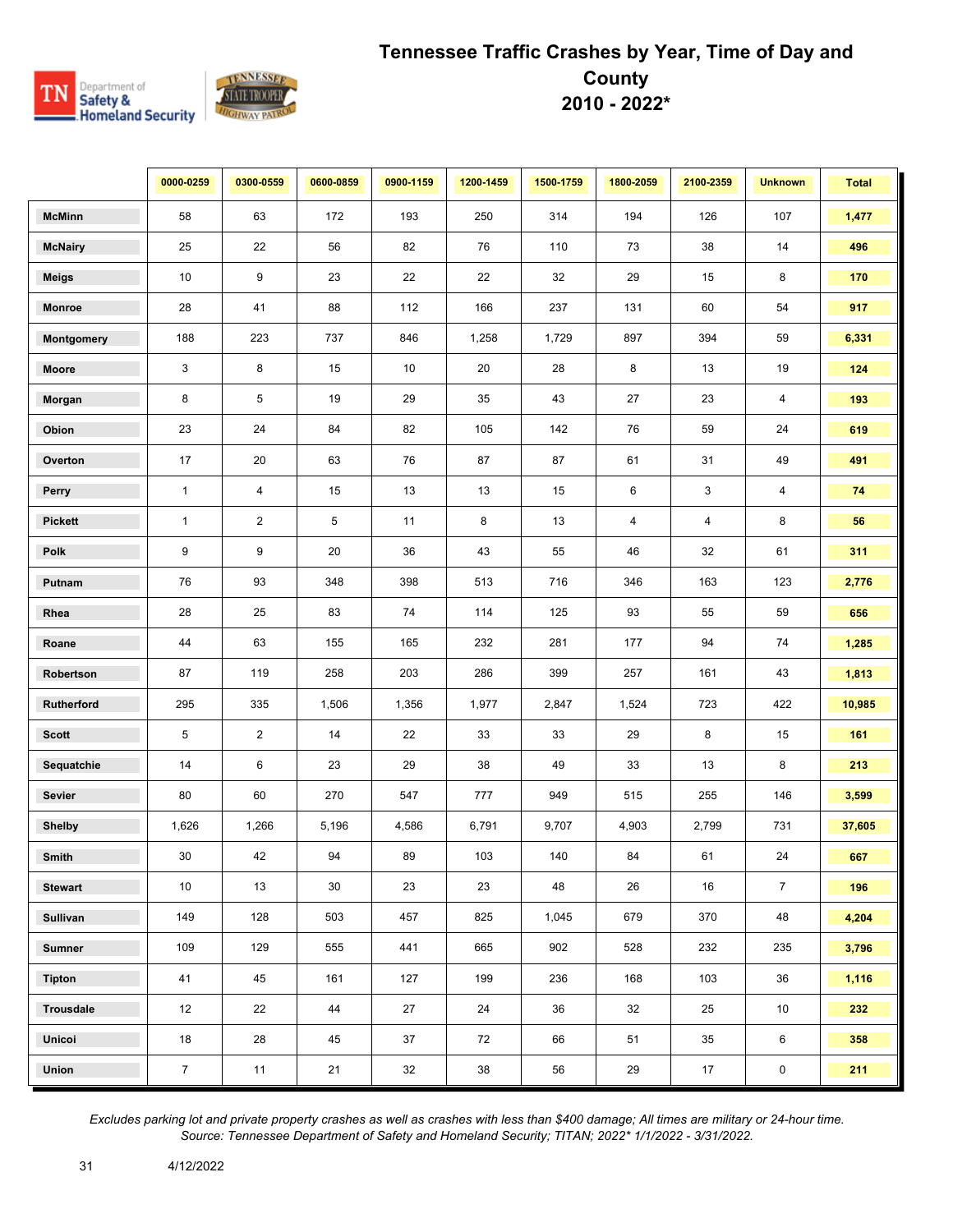

|                   | 0000-0259 | 0300-0559 | 0600-0859 | 0900-1159 | 1200-1459 | 1500-1759 | 1800-2059 | 2100-2359 | <b>Unknown</b> | <b>Total</b> |
|-------------------|-----------|-----------|-----------|-----------|-----------|-----------|-----------|-----------|----------------|--------------|
| VanBuren          | 5         | 15        | 23        | 15        | 20        | 25        | 31        | 17        | 5              | 156          |
| Warren            | 25        | 40        | 120       | 110       | 162       | 234       | 177       | 62        | 51             | 981          |
| Washington        | 127       | 113       | 506       | 533       | 761       | 1,125     | 532       | 311       | 65             | 4,073        |
| Wayne             | 11        | 15        | 41        | 37        | 44        | 50        | 35        | 29        | 18             | 280          |
| Weakley           | 11        | 16        | 42        | 67        | 100       | 121       | 58        | 45        | 43             | 503          |
| White             | 22        | 22        | 84        | 67        | 75        | 113       | 65        | 37        | 46             | 531          |
| Williamson        | 138       | 160       | 1,005     | 737       | 1,015     | 1,456     | 686       | 328       | 126            | 5,651        |
| Wilson            | 132       | 123       | 513       | 424       | 615       | 968       | 463       | 248       | 124            | 3,610        |
| <b>Total 2017</b> | 7,200     | 6,719     | 27,933    | 26,142    | 37,461    | 52,471    | 27,773    | 14,696    | 7,866          | 208,261      |

*Excludes parking lot and private property crashes as well as crashes with less than \$400 damage; All times are military or 24-hour time. Source: Tennessee Department of Safety and Homeland Security; TITAN; 2022\* 1/1/2022 - 3/31/2022.*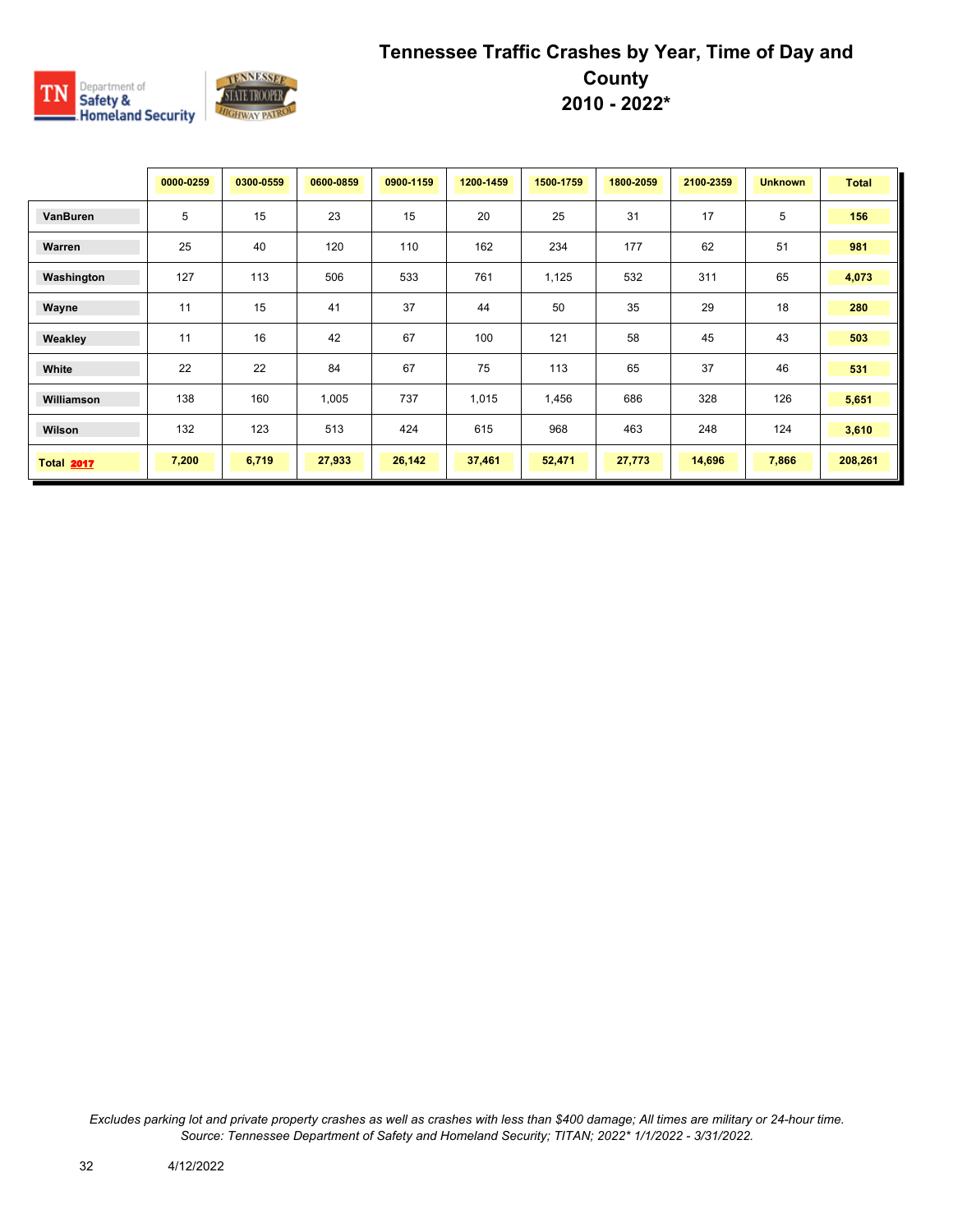

| 2018            | 0000-0259      | 0300-0559       | 0600-0859 | 0900-1159 | 1200-1459 | 1500-1759 | 1800-2059 | 2100-2359      | <b>Unknown</b> | <b>Total</b> |
|-----------------|----------------|-----------------|-----------|-----------|-----------|-----------|-----------|----------------|----------------|--------------|
| Anderson        | 58             | 49              | 231       | 240       | 332       | 531       | 251       | 128            | 120            | 1,940        |
| <b>Bedford</b>  | 32             | 39              | 169       | 161       | 184       | 330       | 171       | 79             | 79             | 1,244        |
| <b>Benton</b>   | 14             | 15              | 45        | 68        | 73        | 104       | 43        | 39             | $\overline{7}$ | 408          |
| <b>Bledsoe</b>  | $\mathbf 0$    | 5               | 8         | 19        | 22        | 24        | 8         | 4              | 11             | 101          |
| <b>Blount</b>   | 77             | 80              | 421       | 466       | 648       | 966       | 475       | 198            | 58             | 3,389        |
| <b>Bradley</b>  | 94             | 103             | 394       | 379       | 573       | 788       | 452       | 246            | 116            | 3,145        |
| Campbell        | 33             | 32              | 117       | 127       | 201       | 209       | 129       | 85             | 96             | 1,029        |
| Cannon          | 9              | 14              | 36        | $30\,$    | 32        | 61        | 45        | 26             | 45             | 298          |
| Carroll         | 16             | 19              | 54        | 55        | 74        | 88        | 60        | 36             | 21             | 423          |
| Carter          | 41             | 37              | 151       | 162       | 249       | 294       | 203       | 82             | 52             | 1,271        |
| Cheatham        | 37             | 45              | 146       | 94        | 149       | 190       | 112       | 67             | 54             | 894          |
| Chester         | 14             | 15              | 54        | 35        | 50        | 86        | 31        | 30             | 9              | 324          |
| Claiborne       | 12             | 10 <sup>°</sup> | 49        | 62        | 97        | 124       | 61        | 22             | 47             | 484          |
| Clay            | $\overline{2}$ | $\overline{2}$  | 18        | 10        | 14        | 8         | 12        | $\overline{7}$ | $\mathbf{1}$   | 74           |
| Cocke           | 40             | 29              | 115       | 138       | 212       | 264       | 154       | 98             | 67             | 1,117        |
| Coffee          | 54             | 50              | 203       | 239       | 292       | 356       | 244       | 87             | 85             | 1,610        |
| Crockett        | $\overline{2}$ | 12              | 50        | 30        | 32        | 58        | 25        | 34             | 12             | 255          |
| Cumberland      | 47             | 66              | 175       | 215       | 272       | 299       | 166       | 89             | 150            | 1,479        |
| Davidson        | 1,196          | 1,055           | 4,930     | 4,374     | 5,577     | 8,077     | 4,089     | 2,207          | 1,915          | 33,420       |
| <b>Decatur</b>  | 13             | 11              | 27        | 40        | 48        | 53        | 39        | 18             | 9              | 258          |
| <b>DeKalb</b>   | 16             | 24              | 36        | 58        | 43        | 70        | 39        | 25             | 32             | 343          |
| <b>Dickson</b>  | 45             | 62              | 173       | 176       | 281       | 338       | 205       | 87             | 117            | 1,484        |
| <b>Dyer</b>     | 28             | 39              | 106       | 111       | 137       | 179       | 96        | 54             | 59             | 809          |
| Fayette         | $30\,$         | 34              | 92        | 80        | 84        | 115       | 70        | 38             | 35             | 578          |
| <b>Fentress</b> | 9              | 15              | 26        | 29        | 43        | 54        | 41        | 28             | 64             | 309          |
| Franklin        | 20             | 35              | 110       | 99        | 126       | 146       | 100       | 48             | 28             | 712          |
| Gibson          | 15             | 15              | 75        | 72        | 103       | 173       | 70        | 50             | 64             | 637          |
| Giles           | 39             | 51              | 116       | 113       | 153       | 178       | 91        | 63             | 23             | 827          |
| Grainger        | $\mathbf{3}$   | 8               | 43        | 44        | 61        | 69        | 51        | 21             | 5              | 305          |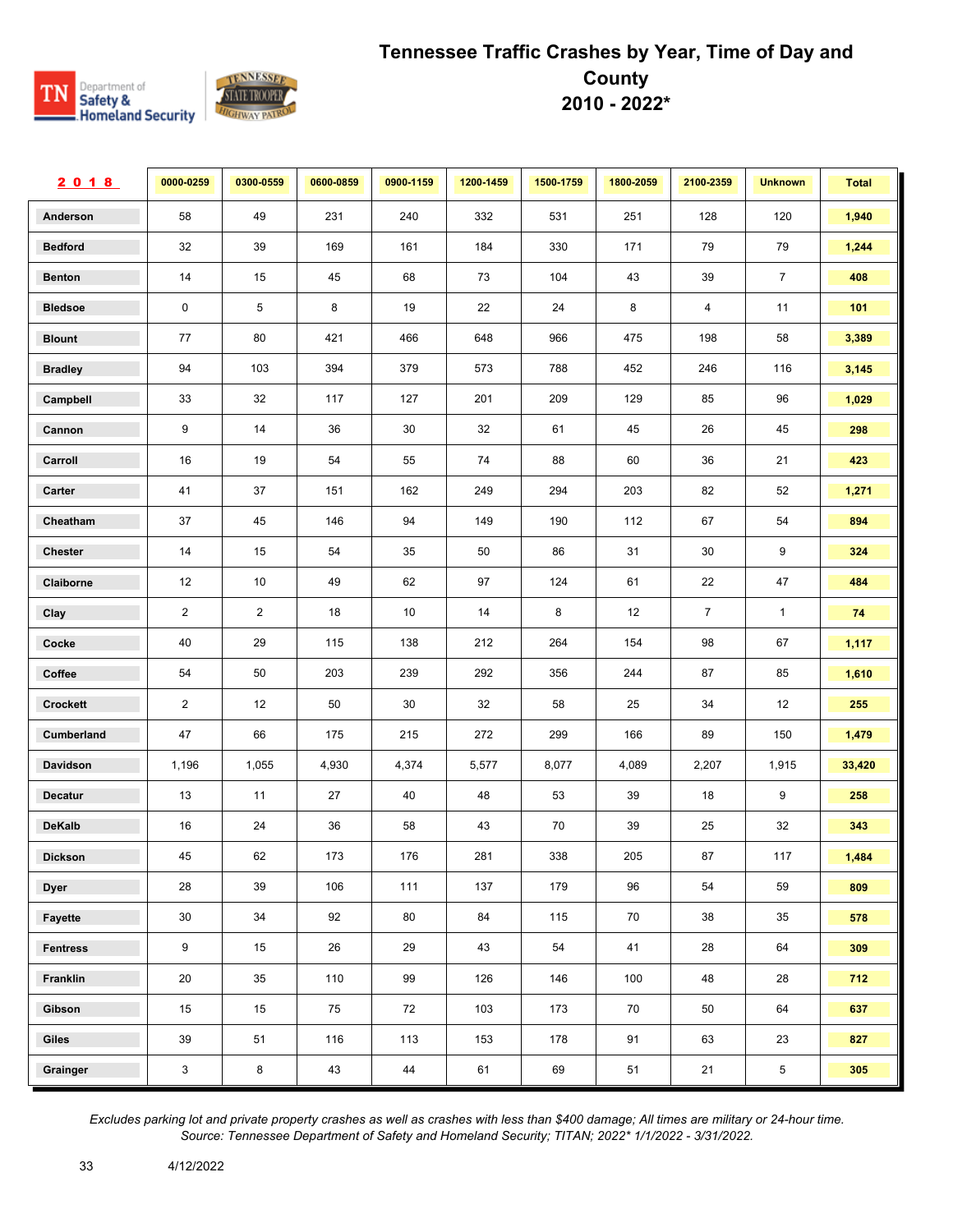

|                  | 0000-0259      | 0300-0559    | 0600-0859      | 0900-1159 | 1200-1459      | 1500-1759 | 1800-2059 | 2100-2359 | <b>Unknown</b> | <b>Total</b> |
|------------------|----------------|--------------|----------------|-----------|----------------|-----------|-----------|-----------|----------------|--------------|
| Greene           | 74             | 52           | 228            | 212       | 355            | 423       | 234       | 161       | 62             | 1,801        |
| Grundy           | 9              | 12           | 26             | 29        | 50             | 51        | 23        | 19        | 30             | 249          |
| Hamblen          | 41             | 43           | 203            | 219       | 320            | 430       | 193       | 129       | 65             | 1,643        |
| Hamilton         | 430            | 333          | 1,805          | 1,778     | 2,875          | 3,765     | 1,840     | 964       | 475            | 14,265       |
| Hancock          | $\mathbf{1}$   | 0            | 11             | 6         | 23             | 16        | 18        | 8         | 3              | 86           |
| Hardeman         | 30             | 43           | 42             | 48        | 62             | 113       | 82        | 42        | 41             | 503          |
| Hardin           | 26             | 33           | 76             | 101       | 132            | 162       | 99        | 54        | 18             | 701          |
| <b>Hawkins</b>   | 28             | 26           | 99             | 89        | 132            | 180       | 101       | 67        | 52             | 774          |
| Haywood          | 31             | 40           | 70             | 66        | 98             | 97        | 74        | 50        | 20             | 546          |
| Henderson        | 41             | 44           | 113            | 112       | 170            | 194       | 117       | 71        | 36             | 898          |
| Henry            | 13             | 15           | 57             | 73        | 97             | 127       | 78        | 37        | 3              | 500          |
| Hickman          | 19             | 25           | 67             | 79        | 98             | 144       | 71        | 37        | 19             | 559          |
| Houston          | 11             | 5            | 16             | 12        | 25             | 36        | 22        | 9         | 6              | $142$        |
| <b>Humphreys</b> | 13             | 20           | 47             | 48        | 67             | 78        | 59        | 26        | $\overline{7}$ | 365          |
| Jackson          | 3              | 6            | $10$           | 15        | 22             | 29        | 17        | 12        | 6              | 120          |
| Jefferson        | 41             | 27           | 178            | 144       | 209            | 264       | 157       | 115       | 3              | 1,138        |
| Johnson          | 13             | 11           | 41             | 58        | 52             | 73        | 50        | 36        | 68             | 402          |
| Knox             | 360            | 267          | 1,931          | 1,834     | 2,885          | 4,162     | 2,135     | 914       | 81             | 14,569       |
| Lake             | $\overline{2}$ | $\mathbf{1}$ | $\overline{4}$ | 8         | $\overline{4}$ | 17        | 6         | 6         | $\mathbf 0$    | 48           |
| Lauderdale       | 19             | 23           | 55             | 55        | 72             | 73        | 40        | 31        | 49             | 417          |
| Lawrence         | 23             | 26           | 92             | 106       | 169            | 203       | 116       | 56        | 18             | 809          |
| Lewis            | $\overline{7}$ | 9            | 29             | 27        | 36             | 38        | 24        | 22        | 8              | 200          |
| Lincoln          | 23             | 37           | 115            | 89        | 125            | 167       | 97        | 59        | 42             | 754          |
| Loudon           | 40             | 50           | 177            | 197       | 308            | 385       | 174       | 92        | 76             | 1,499        |
| Macon            | 8              | 13           | 32             | 37        | 49             | 74        | 47        | 25        | $\overline{7}$ | 292          |
| <b>Madison</b>   | 106            | 129          | 448            | 578       | 798            | 986       | 479       | 262       | 236            | 4,022        |
| <b>Marion</b>    | 27             | 48           | 83             | 90        | 154            | 145       | 79        | 52        | 31             | 709          |
| <b>Marshall</b>  | 37             | 44           | 120            | 92        | 131            | 162       | 90        | 59        | 33             | 768          |
| <b>Maury</b>     | 101            | 133          | 342            | 314       | 479            | 705       | 351       | 192       | 83             | 2,700        |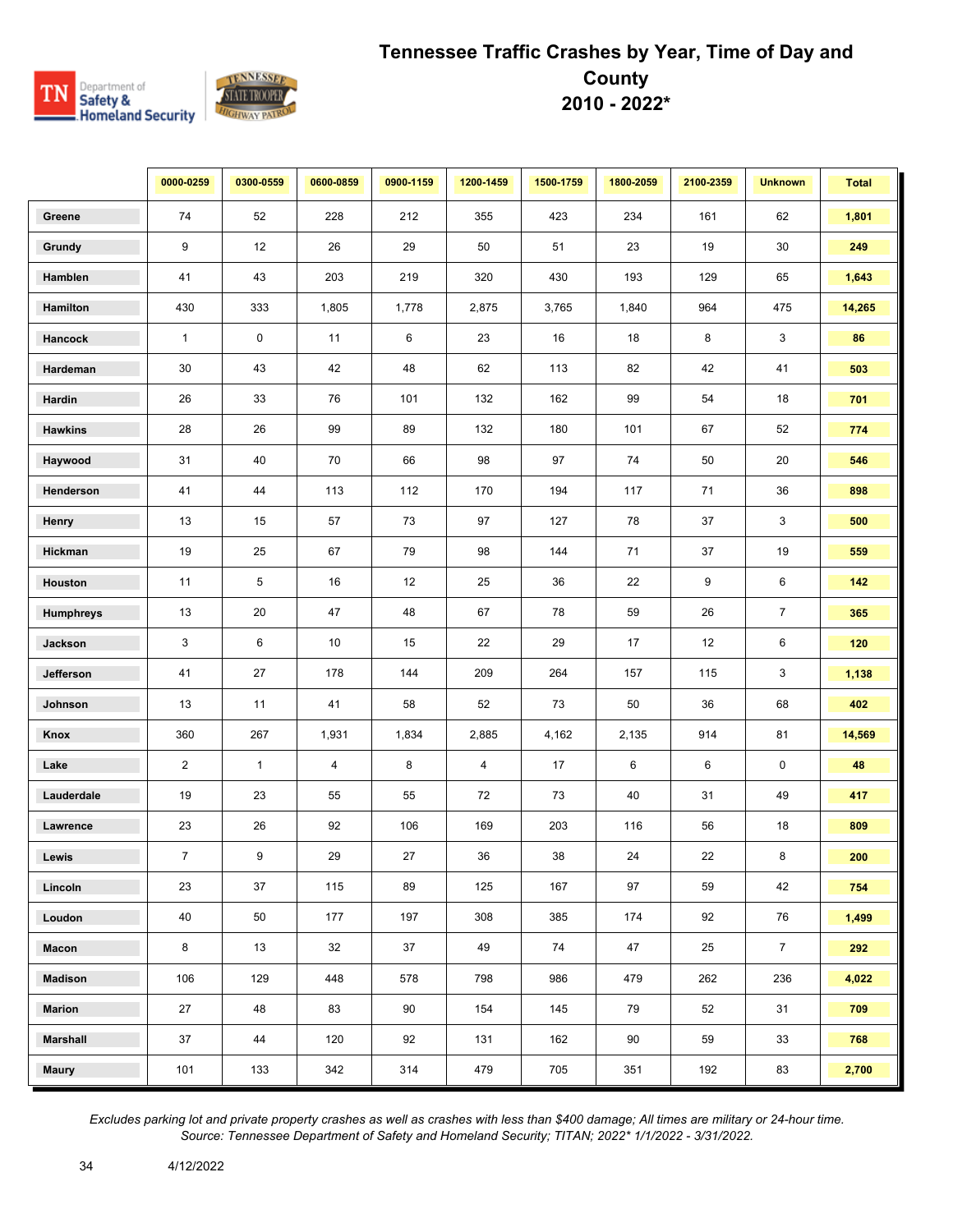

|                   | 0000-0259               | 0300-0559      | 0600-0859      | 0900-1159 | 1200-1459 | 1500-1759 | 1800-2059 | 2100-2359      | <b>Unknown</b> | <b>Total</b> |
|-------------------|-------------------------|----------------|----------------|-----------|-----------|-----------|-----------|----------------|----------------|--------------|
| <b>McMinn</b>     | 58                      | 75             | 180            | 171       | 280       | 352       | 184       | 124            | 82             | 1,506        |
| <b>McNairy</b>    | 27                      | 38             | 69             | 76        | 106       | 97        | 84        | 31             | 19             | 547          |
| <b>Meigs</b>      | 11                      | $\overline{7}$ | 16             | 12        | 16        | 32        | 29        | 24             | 4              | 151          |
| <b>Monroe</b>     | 22                      | 33             | 110            | 104       | 156       | 232       | 116       | 52             | 40             | 865          |
| <b>Montgomery</b> | 205                     | 251            | 748            | 780       | 1,177     | 1,634     | 937       | 436            | 87             | 6,255        |
| Moore             | $\overline{4}$          | $\overline{4}$ | 27             | 15        | 18        | 27        | 14        | $\overline{7}$ | 16             | 132          |
| Morgan            | $\overline{7}$          | 5              | 22             | 19        | 33        | 38        | 29        | 15             | 5              | 173          |
| Obion             | 19                      | 27             | 89             | 83        | 109       | 147       | 84        | 50             | 22             | 630          |
| Overton           | 9                       | 11             | 56             | 55        | 81        | 96        | 49        | 31             | 57             | 445          |
| Perry             | $\overline{\mathbf{4}}$ | 3              | $12\,$         | 9         | 19        | 17        | $10\,$    | 5              | 3              | 82           |
| <b>Pickett</b>    | $\mathbf{1}$            | $\overline{2}$ | $\overline{7}$ | 9         | 11        | 15        | 11        | 5              | 12             | 73           |
| Polk              | 16                      | 10             | 24             | 38        | 34        | 52        | 37        | 27             | 54             | 292          |
| Putnam            | 70                      | 86             | 305            | 387       | 561       | 716       | 319       | 175            | 103            | 2,722        |
| Rhea              | 16                      | 29             | 84             | 61        | 125       | 151       | 102       | 58             | 56             | 682          |
| Roane             | 39                      | 57             | 174            | 173       | 261       | 309       | 162       | 104            | 75             | 1,354        |
| Robertson         | 76                      | 122            | 263            | 197       | 275       | 388       | 241       | 149            | 50             | 1,761        |
| Rutherford        | 273                     | 334            | 1,493          | 1,150     | 2,005     | 2,832     | 1,559     | 733            | 351            | 10,730       |
| <b>Scott</b>      | $\overline{7}$          | $\overline{2}$ | 18             | 17        | 35        | 32        | 19        | 14             | 24             | 168          |
| Sequatchie        | 11                      | 13             | 30             | 29        | 32        | 62        | 32        | 24             | 21             | 254          |
| Sevier            | 81                      | 43             | 318            | 555       | 746       | 911       | 479       | 250            | 187            | 3,570        |
| <b>Shelby</b>     | 1,613                   | 1,389          | 5,341          | 4,872     | 6,968     | 9,801     | 5,471     | 2,977          | 859            | 39,291       |
| Smith             | 34                      | 38             | 79             | 92        | 125       | 159       | 83        | 54             | 24             | 688          |
| <b>Stewart</b>    | 6                       | 12             | 36             | 32        | 26        | 51        | 35        | 31             | $\overline{7}$ | 236          |
| <b>Sullivan</b>   | 151                     | 120            | 502            | 510       | 809       | 1,027     | 675       | 315            | 60             | 4,169        |
| <b>Sumner</b>     | 117                     | 117            | 636            | 445       | 641       | 902       | 485       | 240            | 231            | 3,814        |
| <b>Tipton</b>     | 40                      | 33             | 144            | 132       | 180       | 237       | 148       | 108            | 36             | 1,058        |
| <b>Trousdale</b>  | 15                      | 20             | 49             | 27        | 31        | 45        | 43        | 30             | 11             | 271          |
| Unicoi            | 16                      | 11             | 59             | 39        | 57        | 65        | 56        | 40             | 12             | 355          |
| Union             | $\mathbf{3}$            | $\overline{7}$ | 28             | 28        | 33        | 54        | 36        | 21             | $\pmb{0}$      | 210          |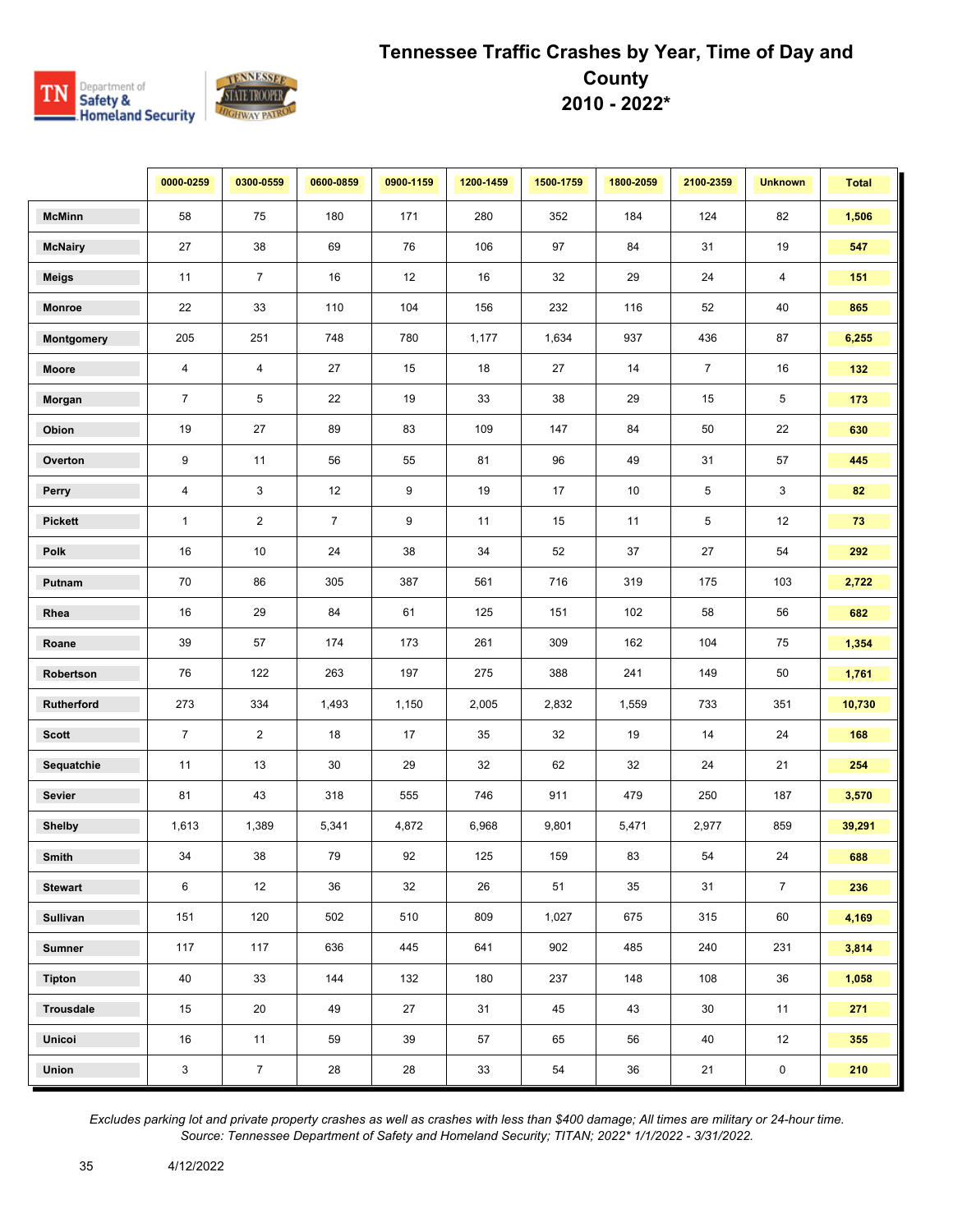

|                   | 0000-0259 | 0300-0559 | 0600-0859 | 0900-1159 | 1200-1459 | 1500-1759 | 1800-2059 | 2100-2359 | <b>Unknown</b> | <b>Total</b> |
|-------------------|-----------|-----------|-----------|-----------|-----------|-----------|-----------|-----------|----------------|--------------|
| VanBuren          | 5         | 9         | 13        | 13        | 17        | 19        | 20        | 11        | 19             | 126          |
| Warren            | 27        | 32        | 123       | 115       | 151       | 230       | 138       | 61        | 24             | 901          |
| Washington        | 130       | 113       | 531       | 503       | 823       | 1,081     | 594       | 326       | 59             | 4,160        |
| Wayne             | 11        | 12        | 32        | 34        | 42        | 48        | 37        | 30        | 15             | 261          |
| Weakley           | 15        | 20        | 54        | 60        | 89        | 110       | 68        | 27        | 53             | 496          |
| White             | 19        | 19        | 83        | 57        | 70        | 96        | 47        | 37        | 34             | 462          |
| Williamson        | 131       | 143       | 922       | 744       | 962       | 1,549     | 725       | 309       | 157            | 5,642        |
| Wilson            | 106       | 111       | 519       | 426       | 572       | 871       | 459       | 228       | 159            | 3,451        |
| <b>Total 2018</b> | 6,968     | 6,844     | 27,883    | 26,311    | 37,835    | 52,016    | 28,023    | 14,762    | 7,987          | 208,629      |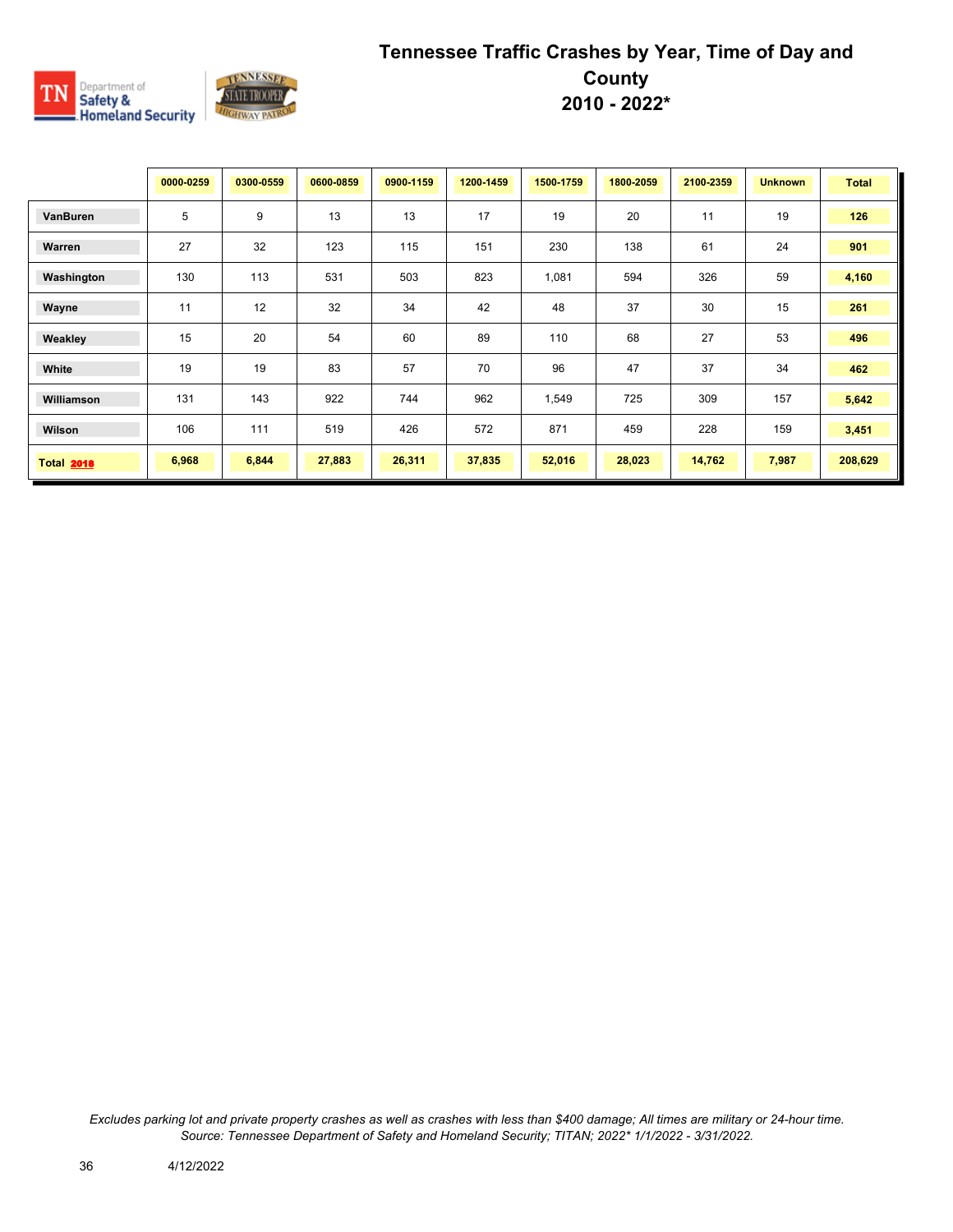

| 2019            | 0000-0259      | 0300-0559      | 0600-0859 | 0900-1159 | 1200-1459 | 1500-1759 | 1800-2059 | 2100-2359      | <b>Unknown</b> | <b>Total</b> |
|-----------------|----------------|----------------|-----------|-----------|-----------|-----------|-----------|----------------|----------------|--------------|
| Anderson        | 56             | 63             | 249       | 210       | 319       | 505       | 246       | 139            | 124            | 1,911        |
| <b>Bedford</b>  | 38             | 41             | 153       | 168       | 232       | 294       | 170       | 76             | 74             | 1,246        |
| <b>Benton</b>   | 11             | 24             | 51        | 50        | 74        | 91        | 43        | 32             | $\overline{4}$ | 380          |
| <b>Bledsoe</b>  | $\overline{4}$ | 6              | 11        | 15        | 20        | 12        | 11        | $\overline{2}$ | 8              | 89           |
| <b>Blount</b>   | 97             | 86             | 379       | 389       | 591       | 967       | 488       | 212            | 41             | 3,250        |
| <b>Bradley</b>  | 100            | 75             | 442       | 390       | 573       | 786       | 426       | 212            | 106            | 3,110        |
| Campbell        | 23             | 33             | 102       | 166       | 192       | 254       | 115       | 64             | 52             | 1,001        |
| Cannon          | 11             | $\overline{7}$ | 42        | 33        | 38        | 63        | 36        | 12             | 32             | 274          |
| Carroll         | 13             | 10             | 42        | 61        | 66        | 105       | 59        | 33             | 20             | 409          |
| Carter          | 31             | 39             | 150       | 126       | 213       | 266       | 172       | 87             | 37             | 1,121        |
| Cheatham        | 45             | 55             | 143       | 87        | 121       | 192       | 141       | 69             | 48             | 901          |
| <b>Chester</b>  | 14             | 16             | 51        | 35        | 61        | 67        | 56        | 29             | 9              | 338          |
| Claiborne       | 12             | 16             | 72        | 59        | 94        | 109       | 71        | 15             | 74             | 522          |
| Clay            | $\overline{2}$ | $\overline{2}$ | 8         | 12        | 12        | 18        | 9         | 12             | $\mathbf{1}$   | 76           |
| Cocke           | 48             | 37             | 94        | 133       | 156       | 220       | 147       | 78             | 58             | 971          |
| Coffee          | 46             | 61             | 173       | 211       | 305       | 391       | 199       | 84             | 59             | 1,529        |
| Crockett        | 11             | 10             | 33        | 21        | 25        | 51        | 33        | 16             | $\overline{7}$ | 207          |
| Cumberland      | 35             | 71             | 168       | 185       | 278       | 270       | 154       | 96             | 123            | 1,380        |
| Davidson        | 1,153          | 1,154          | 5,132     | 4,307     | 5,624     | 7,470     | 4,134     | 2,395          | 1,629          | 32,998       |
| <b>Decatur</b>  | 12             | 9              | 25        | 23        | 32        | 69        | 25        | 26             | 9              | 230          |
| <b>DeKalb</b>   | $\overline{7}$ | 23             | 37        | 26        | 64        | 81        | 44        | 30             | 36             | 348          |
| <b>Dickson</b>  | 48             | 56             | 147       | 159       | 259       | 336       | 188       | 95             | 81             | 1,369        |
| <b>Dyer</b>     | 22             | 23             | 78        | 76        | 137       | 178       | 92        | 51             | 77             | 734          |
| Fayette         | 36             | 19             | 66        | 83        | 114       | 129       | 78        | 46             | 38             | 609          |
| <b>Fentress</b> | $14\,$         | 12             | 39        | 33        | 48        | 41        | 30        | 18             | 69             | 304          |
| Franklin        | 18             | 22             | 84        | 73        | 115       | 146       | 79        | 36             | 30             | 603          |
| Gibson          | 16             | 22             | 79        | 80        | 106       | 160       | 70        | 45             | 105            | 683          |
| Giles           | 35             | 52             | 128       | 105       | 158       | 194       | 117       | 72             | 23             | 884          |
| Grainger        | 16             | $\,6\,$        | 37        | 25        | 49        | 68        | 29        | 28             | $\mathbf{3}$   | 261          |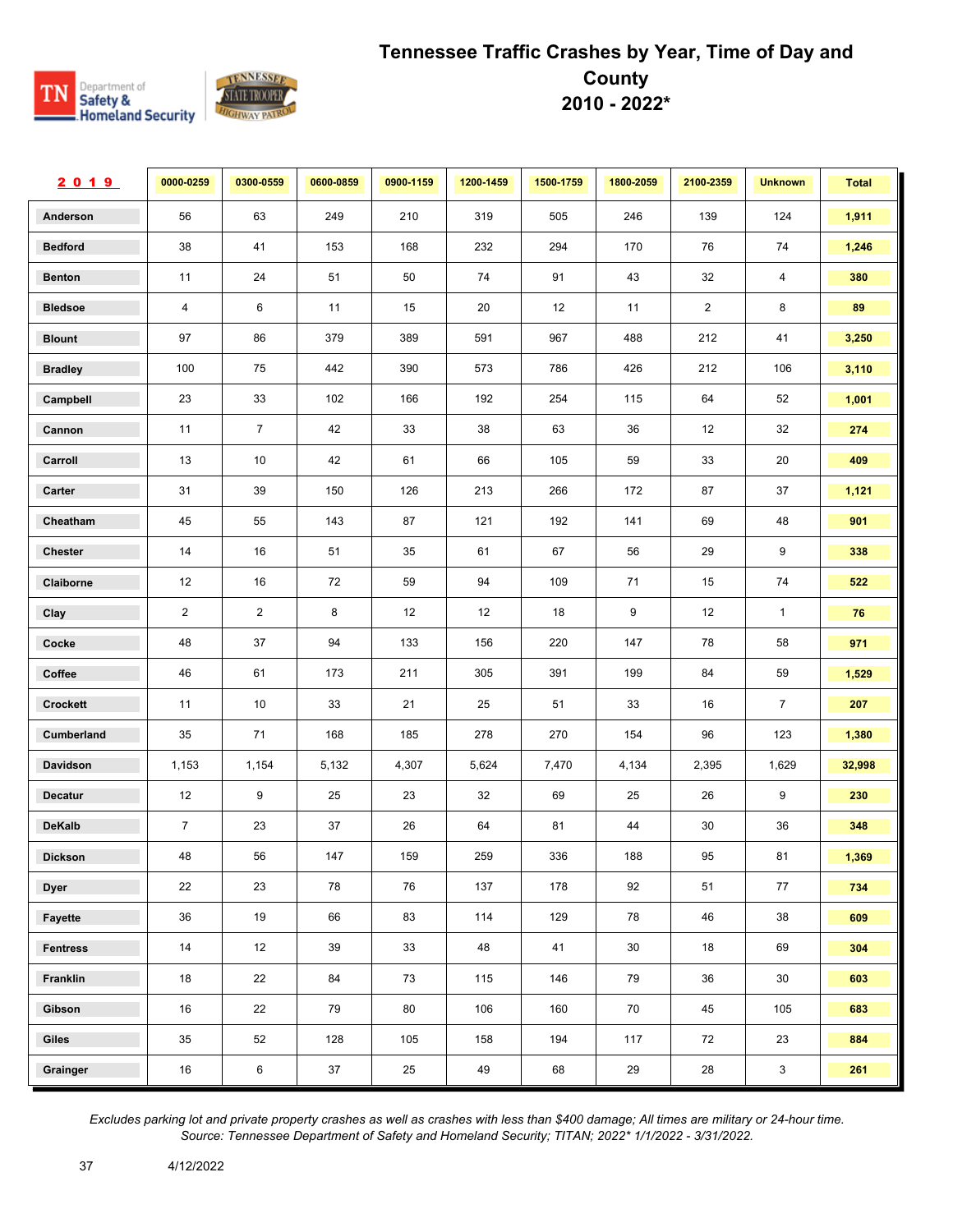

|                  | 0000-0259      | 0300-0559      | 0600-0859 | 0900-1159 | 1200-1459 | 1500-1759 | 1800-2059 | 2100-2359 | <b>Unknown</b> | <b>Total</b> |
|------------------|----------------|----------------|-----------|-----------|-----------|-----------|-----------|-----------|----------------|--------------|
| Greene           | 57             | 53             | 188       | 251       | 344       | 465       | 205       | 142       | 53             | 1,758        |
| Grundy           | 10             | 11             | 29        | 57        | 54        | 57        | 27        | 18        | 27             | 290          |
| Hamblen          | 43             | 34             | 195       | 197       | 334       | 465       | 235       | 112       | 54             | 1,669        |
| Hamilton         | 396            | 376            | 1,860     | 1,742     | 2,610     | 3,717     | 1,921     | 962       | 520            | 14,104       |
| Hancock          | $\mathbf{1}$   | $\overline{2}$ | 13        | 15        | 29        | 19        | 12        | 14        | 5              | 110          |
| Hardeman         | 27             | 28             | 46        | 38        | 73        | 108       | 73        | 47        | 24             | 464          |
| Hardin           | 22             | 33             | 79        | 79        | 113       | 169       | 96        | 72        | 20             | 683          |
| <b>Hawkins</b>   | 27             | 26             | 112       | 73        | 99        | 172       | 111       | 70        | 46             | 736          |
| Haywood          | 36             | 30             | 61        | 73        | 86        | 112       | 79        | 51        | 13             | 541          |
| Henderson        | 40             | 38             | 85        | 109       | 157       | 191       | 100       | 53        | 14             | 787          |
| Henry            | 21             | 24             | 73        | 66        | 76        | 107       | 70        | 33        | 9              | 479          |
| Hickman          | 37             | $36\,$         | 62        | 63        | 75        | 104       | 64        | 48        | 19             | 508          |
| Houston          | 6              | 10             | 19        | 14        | 28        | 33        | 12        | 16        | 4              | $142$        |
| <b>Humphreys</b> | 13             | 18             | 40        | 46        | 83        | 77        | 38        | 24        | 15             | 354          |
| Jackson          | $\overline{2}$ | $\overline{4}$ | 12        | 8         | 13        | 22        | 11        | 11        | 6              | 89           |
| Jefferson        | 56             | 48             | 157       | 149       | 195       | 279       | 144       | 96        | 3              | 1,127        |
| Johnson          | 8              | 15             | 43        | 52        | 42        | 58        | 43        | 29        | 42             | 332          |
| Knox             | 371            | 296            | 2,009     | 1,936     | 2,775     | 4,021     | 2,075     | 943       | 101            | 14,527       |
| Lake             | 4              | 4              | 5         | 8         | 10        | 11        | 12        | 4         | $\overline{2}$ | 60           |
| Lauderdale       | 10             | 20             | 57        | 44        | 67        | 84        | 68        | 53        | 48             | 451          |
| Lawrence         | 28             | 46             | 96        | 97        | 156       | 191       | 111       | 67        | 9              | 801          |
| Lewis            | 13             | $\overline{7}$ | $30\,$    | 24        | 35        | 47        | 18        | 11        | $\overline{7}$ | 192          |
| Lincoln          | 32             | 47             | 105       | 93        | 145       | 178       | 108       | 57        | 15             | 780          |
| Loudon           | 49             | 45             | 180       | 171       | 245       | 308       | 180       | 100       | 69             | 1,347        |
| Macon            | $\bf8$         | 14             | 26        | 40        | 54        | 80        | 56        | 15        | 8              | 301          |
| <b>Madison</b>   | 80             | 104            | 446       | 505       | 797       | 944       | 487       | 226       | 262            | 3,851        |
| <b>Marion</b>    | 26             | 38             | 79        | 95        | 137       | 152       | 87        | 58        | 14             | 686          |
| <b>Marshall</b>  | 30             | 32             | 109       | 80        | 127       | 171       | 128       | 56        | 14             | 747          |
| <b>Maury</b>     | 80             | 99             | 312       | 305       | 494       | 605       | 358       | 205       | 73             | 2,531        |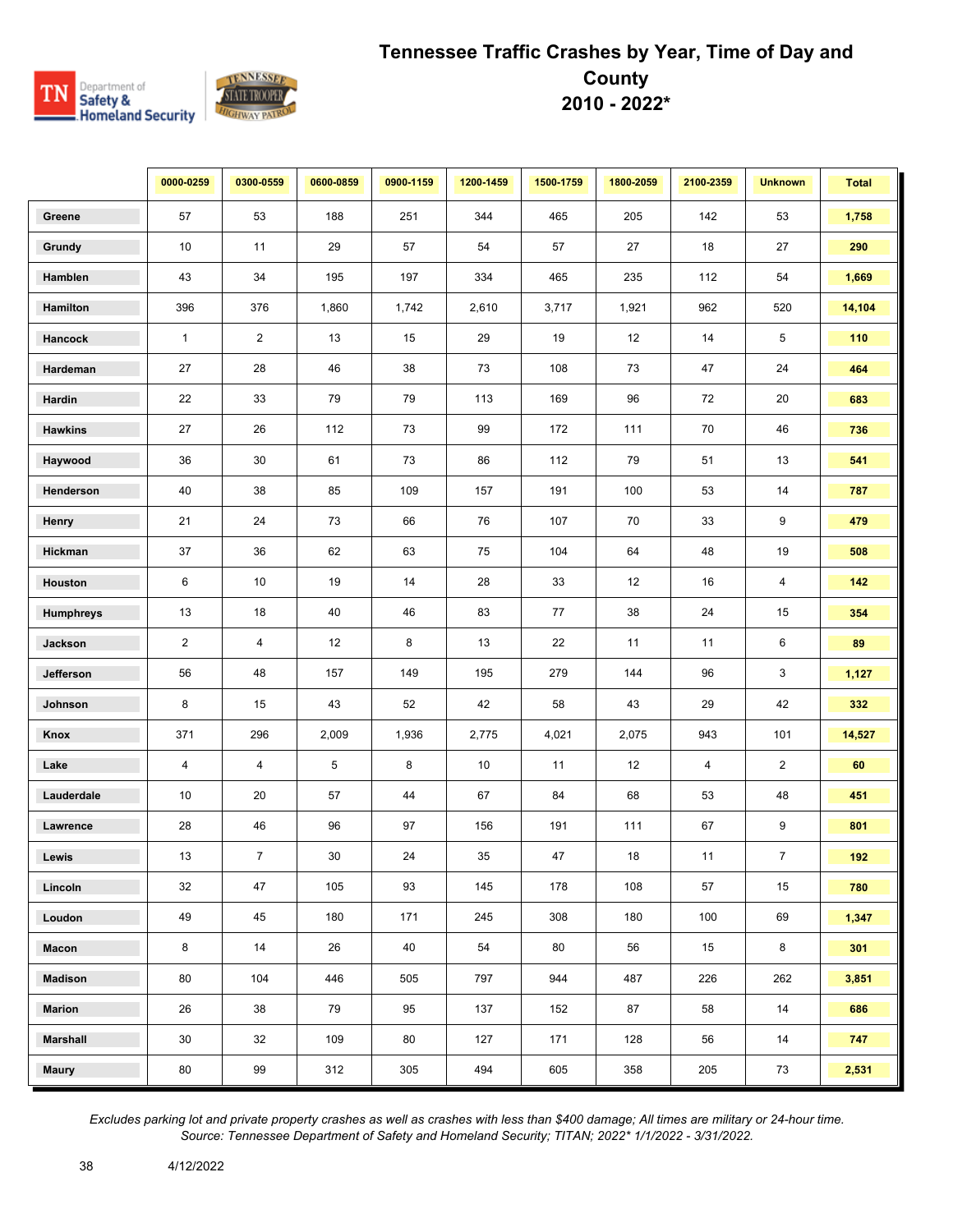

|                 | 0000-0259      | 0300-0559      | 0600-0859               | 0900-1159      | 1200-1459 | 1500-1759 | 1800-2059 | 2100-2359      | <b>Unknown</b> | <b>Total</b> |
|-----------------|----------------|----------------|-------------------------|----------------|-----------|-----------|-----------|----------------|----------------|--------------|
| <b>McMinn</b>   | 61             | 61             | 185                     | 188            | 238       | 322       | 200       | 115            | 76             | 1,446        |
| <b>McNairy</b>  | 37             | 28             | 60                      | 65             | 97        | 112       | 64        | 44             | 11             | 518          |
| <b>Meigs</b>    | $\overline{7}$ | $\overline{7}$ | 18                      | 17             | 22        | 31        | 19        | 13             | 8              | 142          |
| <b>Monroe</b>   | 19             | 47             | 105                     | 98             | 156       | 227       | 111       | 61             | 35             | 859          |
| Montgomery      | 238            | 257            | 747                     | 770            | 1,177     | 1,708     | 932       | 453            | 54             | 6,336        |
| Moore           | 3              | 5              | 10                      | $\overline{7}$ | 12        | 21        | 5         | $\overline{7}$ | 20             | 90           |
| Morgan          | 6              | 4              | 24                      | 22             | 28        | 39        | 26        | 15             | 15             | 179          |
| Obion           | 24             | 25             | 101                     | 80             | 130       | 173       | 75        | 44             | 36             | 688          |
| Overton         | 20             | 27             | 52                      | 46             | 64        | 77        | 52        | 23             | 62             | 423          |
| Perry           | $\overline{7}$ | 6              | 8                       | 11             | 14        | 17        | 12        | 14             | 8              | 97           |
| <b>Pickett</b>  | $\mathbf 0$    | $\overline{2}$ | $\overline{\mathbf{4}}$ | 5              | 9         | 15        | 6         | 3              | $\overline{7}$ | 51           |
| Polk            | $\overline{7}$ | 8              | 27                      | 41             | 54        | 49        | 25        | 27             | 51             | 289          |
| Putnam          | 76             | 80             | 308                     | 321            | 472       | 608       | 291       | 136            | 59             | 2,351        |
| Rhea            | 18             | 38             | 82                      | 64             | 101       | 137       | 107       | 40             | 73             | 660          |
| Roane           | 43             | 49             | 151                     | 171            | 235       | 300       | 170       | 107            | 65             | 1,291        |
| Robertson       | 85             | 113            | 266                     | 226            | 326       | 391       | 307       | 155            | 61             | 1,930        |
| Rutherford      | 282            | 320            | 1,425                   | 1,280          | 1,885     | 2,701     | 1,507     | 725            | 373            | 10,498       |
| <b>Scott</b>    | 4              | $\,$ 5 $\,$    | 15                      | 12             | 18        | 41        | 17        | 9              | 29             | 150          |
| Sequatchie      | 10             | 14             | 39                      | 29             | 50        | 49        | 36        | 16             | 15             | 258          |
| <b>Sevier</b>   | 82             | 59             | 270                     | 552            | 742       | 911       | 481       | 271            | 136            | 3,504        |
| <b>Shelby</b>   | 1,694          | 1,296          | 5,339                   | 4,610          | 6,942     | 10,027    | 5,633     | 3,122          | 773            | 39,436       |
| Smith           | 31             | 35             | 70                      | 68             | 85        | 107       | 77        | 50             | 20             | 543          |
| <b>Stewart</b>  | 9              | 18             | 31                      | 31             | 38        | 64        | 40        | 21             | 9              | 261          |
| <b>Sullivan</b> | 139            | 133            | 478                     | 476            | 751       | 1,040     | 662       | 279            | 75             | 4,033        |
| <b>Sumner</b>   | 102            | 96             | 582                     | 414            | 585       | 860       | 492       | 208            | 219            | 3,558        |
| <b>Tipton</b>   | 31             | 24             | 133                     | 109            | 184       | 244       | 172       | 81             | 24             | 1,002        |
| Trousdale       | 12             | 21             | 33                      | 21             | 32        | 47        | 40        | 23             | 24             | 253          |
| Unicoi          | 17             | 20             | 29                      | 33             | 41        | 79        | 55        | 33             | 6              | 313          |
| Union           | 10             | 6              | $28\,$                  | $30\,$         | 29        | 48        | 25        | 18             | $\pmb{0}$      | 194          |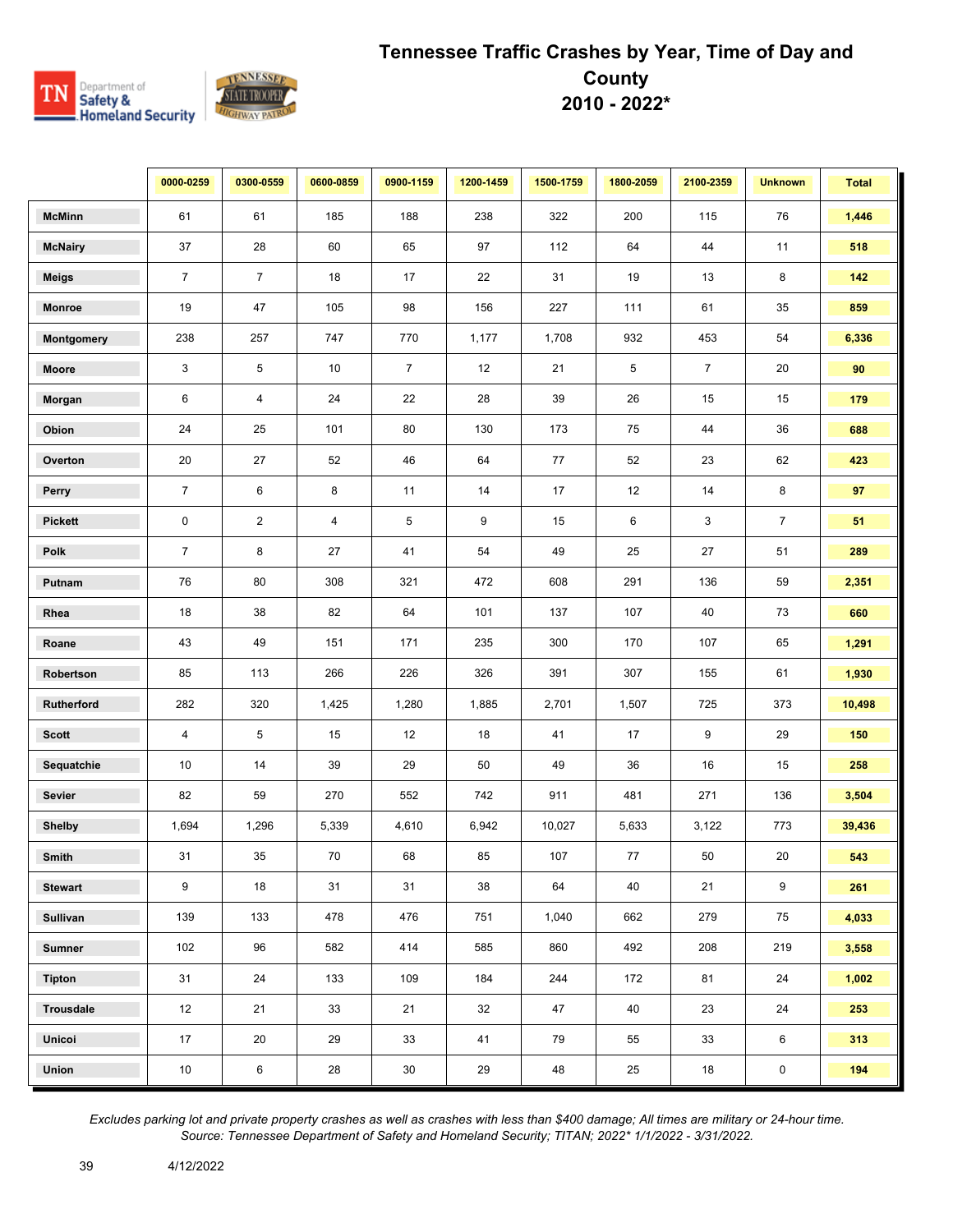

|                   | 0000-0259   | 0300-0559 | 0600-0859   | 0900-1159   | 1200-1459 | 1500-1759 | 1800-2059   | 2100-2359   | <b>Unknown</b> | <b>Total</b> |
|-------------------|-------------|-----------|-------------|-------------|-----------|-----------|-------------|-------------|----------------|--------------|
| <b>Unknown</b>    | $\mathbf 0$ | 0         | $\mathbf 0$ | $\mathbf 0$ | 0         | 0         | $\mathbf 0$ | $\mathbf 0$ | $\mathbf{1}$   | $\mathbf{1}$ |
| VanBuren          | 3           | 5         | 14          | 9           | 13        | 19        | 22          | 11          | 21             | 117          |
| Warren            | 19          | 34        | 109         | 97          | 156       | 173       | 112         | 55          | 23             | 778          |
| Washington        | 152         | 112       | 504         | 486         | 814       | 1,073     | 595         | 278         | 62             | 4,076        |
| Wayne             | 12          | 19        | 46          | 45          | 41        | 51        | 35          | 34          | 12             | 295          |
| Weakley           | 19          | 15        | 42          | 67          | 88        | 103       | 63          | 40          | 46             | 483          |
| White             | 18          | 27        | 57          | 51          | 73        | 102       | 72          | 42          | 37             | 479          |
| Williamson        | 126         | 140       | 935         | 658         | 958       | 1,485     | 760         | 302         | 121            | 5,485        |
| Wilson            | 127         | 163       | 488         | 437         | 644       | 939       | 485         | 227         | 123            | 3,633        |
| <b>Total 2019</b> | 7,057       | 6,907     | 27,558      | 25,418      | 36,833    | 50,870    | 28,174      | 14,805      | 7,263          | 204,885      |

*Excludes parking lot and private property crashes as well as crashes with less than \$400 damage; All times are military or 24-hour time. Source: Tennessee Department of Safety and Homeland Security; TITAN; 2022\* 1/1/2022 - 3/31/2022.*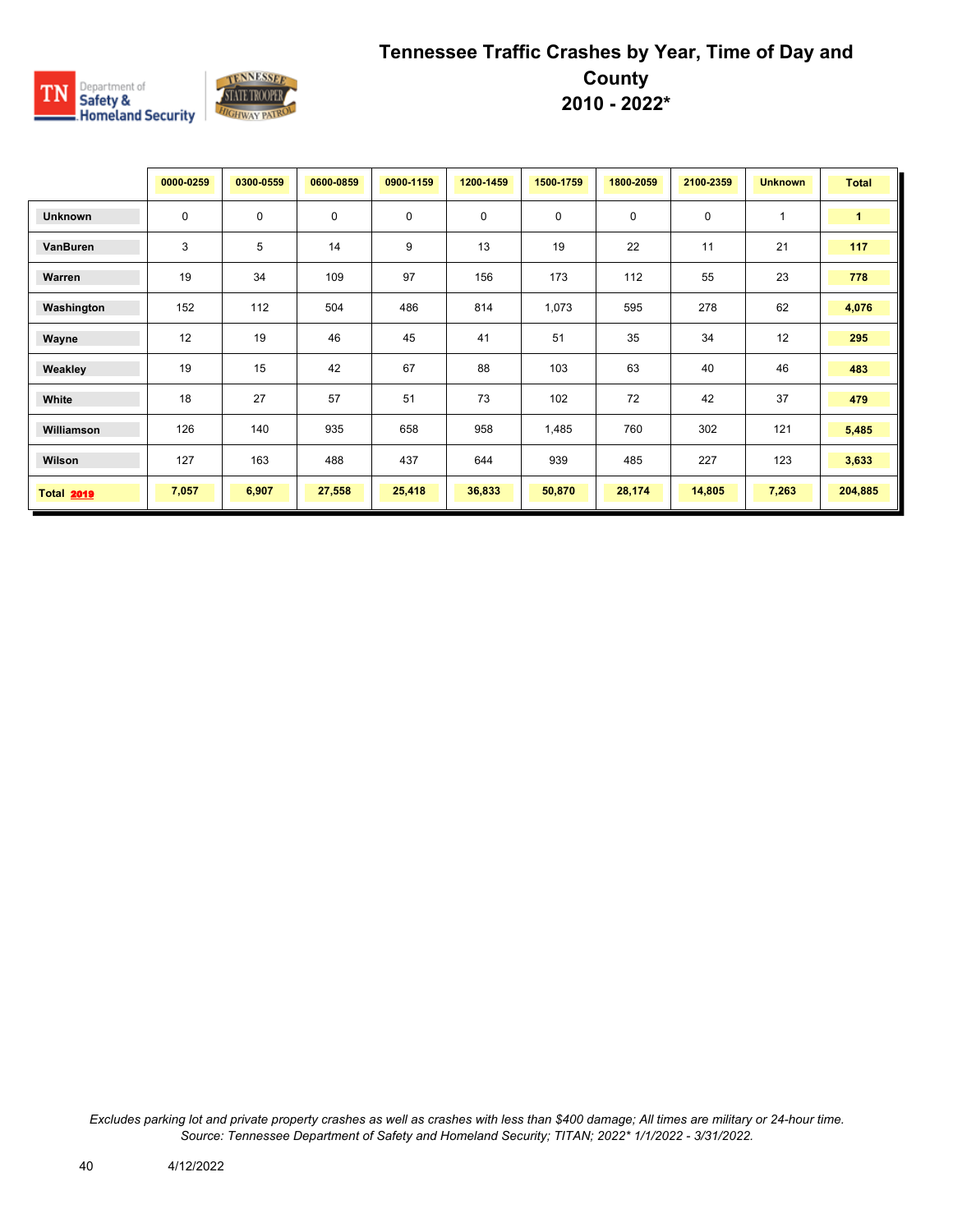

| 2020            | 0000-0259      | 0300-0559      | 0600-0859      | 0900-1159 | 1200-1459 | 1500-1759 | 1800-2059 | 2100-2359      | <b>Unknown</b> | <b>Total</b> |
|-----------------|----------------|----------------|----------------|-----------|-----------|-----------|-----------|----------------|----------------|--------------|
| Anderson        | 36             | 45             | 195            | 200       | 307       | 438       | 233       | 131            | 158            | 1,743        |
| <b>Bedford</b>  | 36             | 38             | 144            | 119       | 195       | 285       | 177       | 69             | 58             | 1,121        |
| <b>Benton</b>   | 21             | 20             | 41             | 43        | 59        | 80        | 45        | 33             | 3              | 345          |
| <b>Bledsoe</b>  | $\mathbf{1}$   | $\overline{2}$ | 11             | 15        | 15        | 21        | 9         | $\overline{7}$ | 6              | 87           |
| <b>Blount</b>   | 84             | 71             | 329            | 343       | 613       | 735       | 423       | 183            | 39             | 2,820        |
| <b>Bradley</b>  | 89             | 94             | 339            | 355       | 548       | 718       | 402       | 215            | 151            | 2,911        |
| Campbell        | 32             | 38             | 92             | 133       | 191       | 228       | 141       | 59             | $36\,$         | 950          |
| Cannon          | 5              | 11             | 36             | 24        | 37        | 56        | 35        | 16             | 18             | 238          |
| Carroll         | 15             | 22             | 54             | 62        | 67        | 98        | 61        | 39             | 16             | 434          |
| Carter          | 45             | 45             | 111            | 148       | 241       | 250       | 159       | 85             | 57             | 1,141        |
| Cheatham        | 37             | 43             | 87             | 103       | 150       | 178       | 112       | 57             | 51             | 818          |
| Chester         | 9              | 15             | 36             | 43        | 53        | 72        | 42        | 39             | 11             | 320          |
| Claiborne       | 10             | 12             | 73             | 49        | 96        | 115       | 48        | 27             | 52             | 482          |
| Clay            | 5              | $\overline{2}$ | $\overline{7}$ | 5         | 17        | 18        | 5         | 6              | $\overline{7}$ | 72           |
| Cocke           | 37             | 29             | 99             | 140       | 181       | 236       | 130       | 82             | 100            | 1,034        |
| Coffee          | 45             | 55             | 182            | 208       | 307       | 404       | 191       | 101            | 46             | 1,539        |
| Crockett        | 9              | 6              | 29             | 20        | 44        | 59        | 19        | 17             | $\overline{2}$ | 205          |
| Cumberland      | 58             | 56             | 110            | 175       | 260       | 240       | 138       | 89             | 139            | 1,265        |
| Davidson        | 945            | 843            | 2,653          | 2,957     | 4,462     | 5,427     | 3,245     | 1,997          | 1,308          | 23,837       |
| <b>Decatur</b>  | 19             | 17             | 18             | 28        | 20        | 39        | 29        | 17             | 13             | 200          |
| <b>DeKalb</b>   | 10             | 25             | 24             | 41        | 35        | 56        | 50        | 36             | 28             | 305          |
| <b>Dickson</b>  | 43             | 68             | 132            | 174       | 238       | 304       | 175       | 91             | 42             | 1,267        |
| <b>Dyer</b>     | 31             | 27             | 74             | 84        | 112       | 160       | 87        | 56             | 50             | 681          |
| Fayette         | 38             | 30             | 79             | 77        | 127       | 133       | 87        | 42             | 33             | 646          |
| <b>Fentress</b> | 12             | 11             | 26             | 42        | 53        | 69        | 33        | 15             | 39             | 300          |
| Franklin        | 18             | 21             | 51             | 76        | 125       | 104       | 69        | 37             | 36             | 537          |
| Gibson          | 22             | 23             | 66             | 74        | 100       | 142       | 74        | 49             | 106            | 656          |
| Giles           | 24             | 47             | 100            | 98        | 157       | 156       | 107       | 64             | 40             | 793          |
| Grainger        | $\overline{7}$ | 23             | 22             | 42        | 55        | 86        | 55        | 30             | 6              | 326          |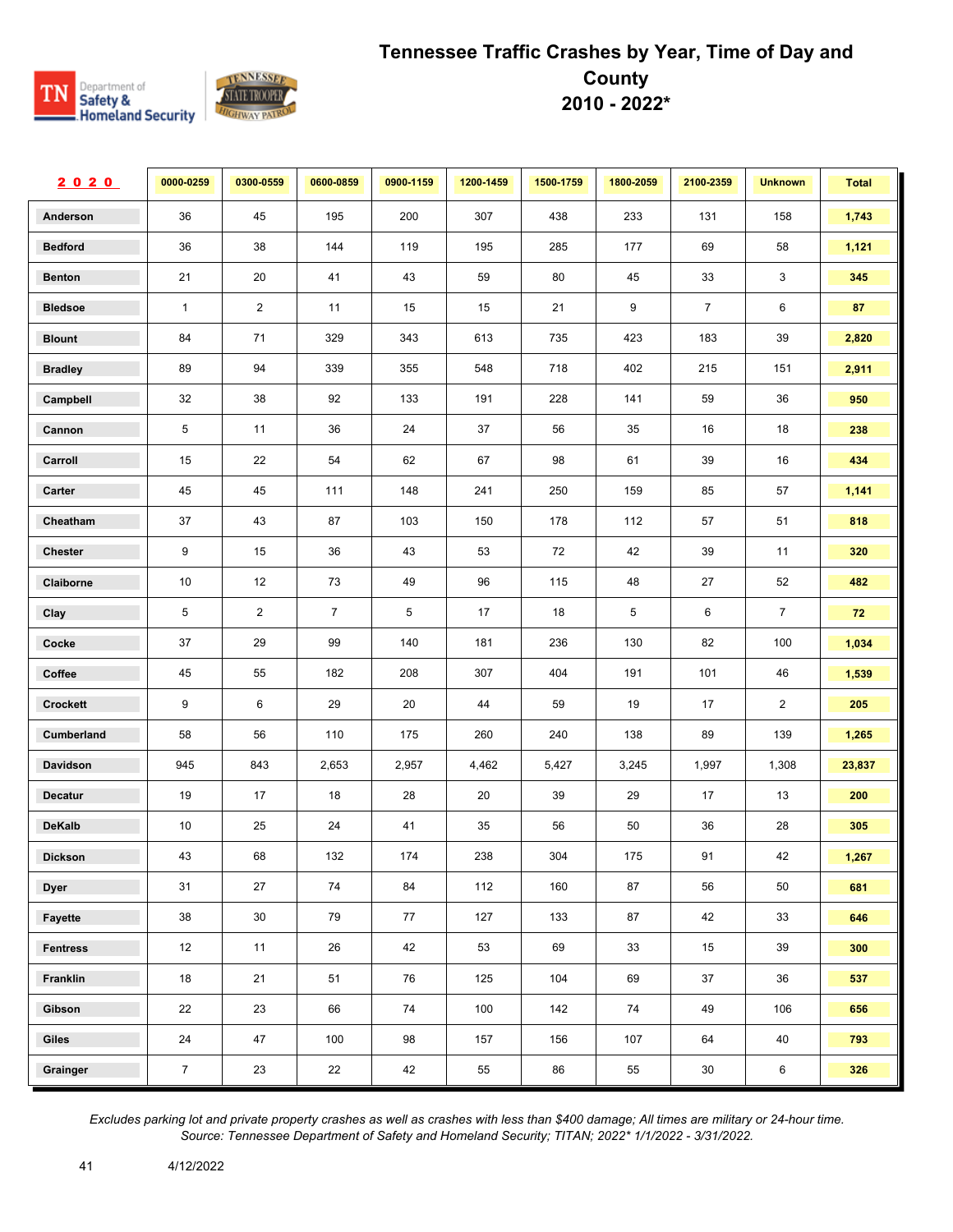

|                 | 0000-0259    | 0300-0559    | 0600-0859 | 0900-1159      | 1200-1459 | 1500-1759 | 1800-2059    | 2100-2359      | <b>Unknown</b> | <b>Total</b> |
|-----------------|--------------|--------------|-----------|----------------|-----------|-----------|--------------|----------------|----------------|--------------|
| Greene          | 54           | 62           | 170       | 211            | 290       | 368       | 211          | 132            | 24             | 1,522        |
| Grundy          | 23           | 17           | 21        | 22             | 32        | 49        | 35           | 18             | 20             | 237          |
| Hamblen         | 50           | 43           | 159       | 175            | 322       | 405       | 193          | 85             | 73             | 1,505        |
| Hamilton        | 424          | 388          | 1,384     | 1,573          | 2,321     | 3,036     | 1,687        | 862            | 472            | 12,147       |
| Hancock         | 3            | $\mathbf{1}$ | 5         | 8              | 19        | 18        | 15           | 11             | 5              | 85           |
| Hardeman        | 15           | 31           | 39        | 28             | 81        | 77        | 68           | 47             | 37             | 423          |
| Hardin          | 32           | 32           | 62        | 94             | 112       | 149       | 99           | 43             | 17             | 640          |
| <b>Hawkins</b>  | 24           | 45           | 82        | 99             | 134       | 173       | 138          | 76             | 60             | 831          |
| Haywood         | 24           | 42           | 73        | 68             | 91        | 90        | 71           | 56             | 14             | 529          |
| Henderson       | 24           | 43           | 85        | 111            | 162       | 188       | 111          | 72             | 32             | 828          |
| Henry           | 17           | 8            | 45        | 50             | 83        | $111$     | 50           | 29             | 13             | 406          |
| Hickman         | 44           | 31           | 45        | 67             | 77        | 119       | 82           | 43             | 14             | 522          |
| Houston         | 5            | 9            | 14        | 13             | 16        | 22        | 11           | 17             | 9              | 116          |
| Humphreys       | 10           | 21           | 33        | 39             | 56        | 72        | 43           | 37             | 60             | 371          |
| Jackson         | 3            | $\mathbf{1}$ | 11        | 13             | 13        | 12        | 12           | $\overline{7}$ | $\mathsf 0$    | 72           |
| Jefferson       | 58           | 38           | 141       | 131            | 217       | 262       | 170          | 92             | 11             | 1,120        |
| Johnson         | 11           | 15           | 43        | 43             | 51        | 66        | 42           | 25             | 20             | 316          |
| Knox            | 382          | 293          | 1,291     | 1,536          | 2,382     | 3,033     | 1,641        | 852            | 91             | 11,501       |
| Lake            | $\mathbf{1}$ | 5            | 5         | $\overline{7}$ | 10        | 9         | $\mathbf{1}$ | $\overline{7}$ | 0              | 45           |
| Lauderdale      | 24           | 25           | 56        | 41             | 48        | 96        | 75           | 46             | 47             | 458          |
| Lawrence        | 20           | 23           | 81        | 104            | 139       | 150       | 94           | 65             | 22             | 698          |
| Lewis           | 9            | 5            | 27        | 21             | 34        | 38        | 26           | 13             | 6              | 179          |
| Lincoln         | 24           | 32           | 76        | 112            | 136       | 164       | 107          | 69             | 24             | 744          |
| Loudon          | 41           | 48           | 134       | 176            | 237       | 273       | 151          | 85             | 62             | 1,207        |
| Macon           | 6            | 14           | 33        | 43             | 49        | 53        | 44           | 18             | $\mathbf{3}$   | 263          |
| <b>Madison</b>  | 115          | 101          | 360       | 447            | 714       | 820       | 443          | 229            | 148            | 3,377        |
| <b>Marion</b>   | 35           | 47           | 68        | 85             | 119       | 126       | 78           | 43             | 32             | 633          |
| <b>Marshall</b> | 32           | 35           | 79        | 81             | 95        | 148       | 91           | 68             | 29             | 658          |
| <b>Maury</b>    | 84           | 85           | 227       | 287            | 463       | 583       | 301          | 164            | 119            | 2,313        |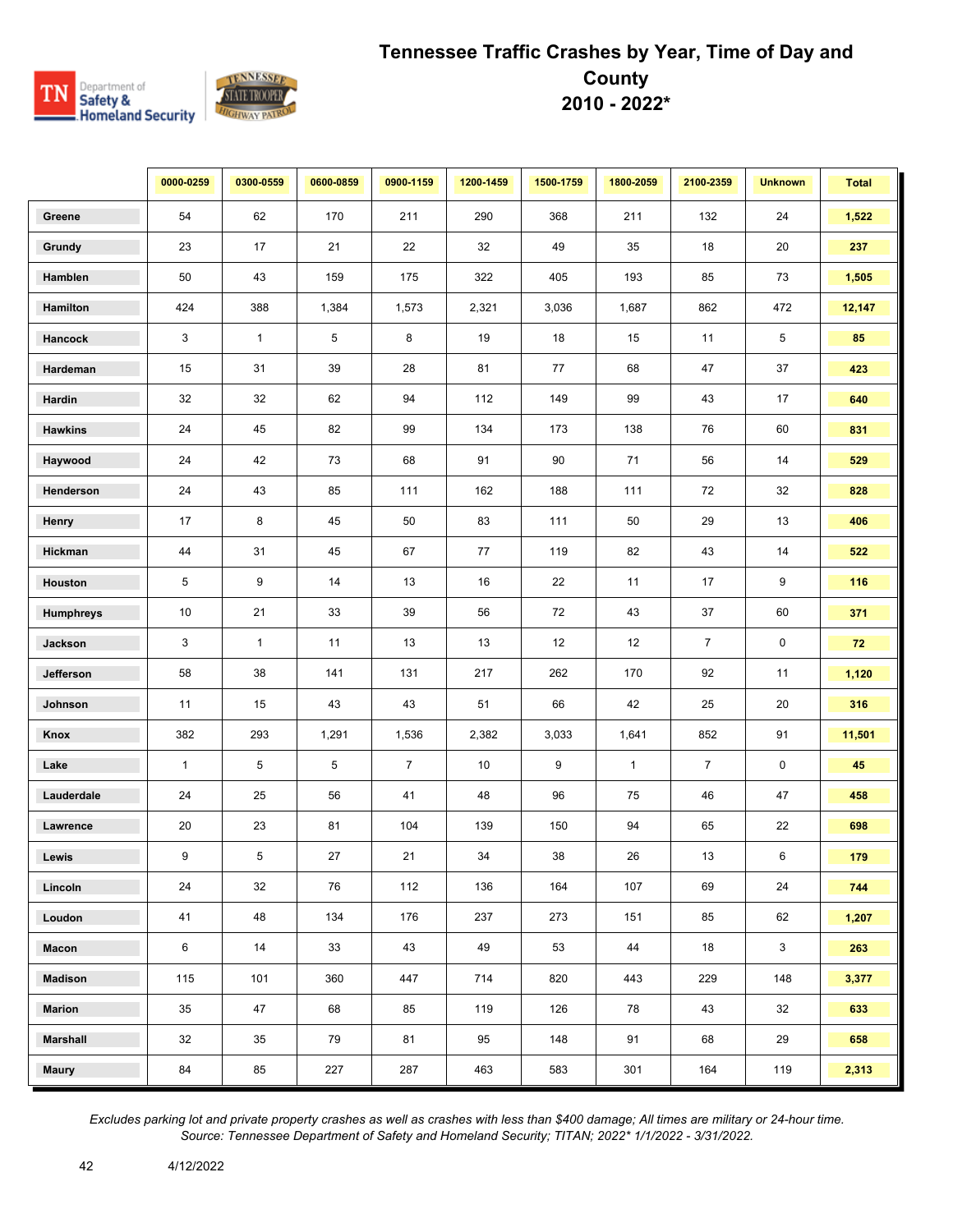

|                  | 0000-0259      | 0300-0559       | 0600-0859 | 0900-1159 | 1200-1459 | 1500-1759 | 1800-2059      | 2100-2359      | <b>Unknown</b>          | <b>Total</b> |
|------------------|----------------|-----------------|-----------|-----------|-----------|-----------|----------------|----------------|-------------------------|--------------|
| <b>McMinn</b>    | 40             | 56              | 130       | 161       | 240       | 281       | 190            | 123            | 72                      | 1,293        |
| <b>McNairy</b>   | 17             | 30              | 50        | 55        | 76        | 119       | 65             | 49             | 13                      | 474          |
| <b>Meigs</b>     | 10             | 11              | 19        | 14        | 21        | 39        | 25             | 15             | 12                      | 166          |
| <b>Monroe</b>    | 26             | 33              | 80        | 117       | 131       | 165       | 116            | 85             | 25                      | 778          |
| Montgomery       | 186            | 214             | 571       | 667       | 1,154     | 1,441     | 854            | 397            | 58                      | 5,542        |
| Moore            | $\overline{2}$ | $\mathbf{1}$    | 19        | 14        | 13        | 27        | $\overline{7}$ | $\overline{7}$ | 15                      | 105          |
| Morgan           | $\overline{4}$ | 5               | 11        | 28        | $30\,$    | 39        | $30\,$         | 17             | $\overline{\mathbf{4}}$ | 168          |
| Obion            | 17             | 22              | 79        | 68        | 103       | 142       | 70             | 48             | 51                      | 600          |
| Overton          | 9              | 11              | 38        | 44        | 50        | 74        | 41             | 22             | $40\,$                  | 329          |
| Perry            | $\mathbf{3}$   | 3               | 9         | 8         | 16        | 13        | 15             | $\overline{7}$ | $\overline{\mathbf{4}}$ | 78           |
| <b>Pickett</b>   | $\overline{2}$ | $\overline{2}$  | 9         | 6         | 9         | $10\,$    | 6              | $\sqrt{2}$     | 4                       | 50           |
| Polk             | 16             | 11              | 24        | $36\,$    | 50        | 53        | 44             | 28             | 67                      | 329          |
| Putnam           | 67             | 77              | 252       | 267       | 400       | 574       | 279            | 132            | 89                      | 2,137        |
| Rhea             | 14             | 24              | 73        | 81        | 98        | 139       | 99             | 32             | 58                      | 618          |
| Roane            | 52             | 44              | 129       | 145       | 233       | 266       | 169            | 105            | 59                      | 1,202        |
| Robertson        | 88             | 137             | 244       | 195       | 252       | 370       | 261            | 147            | 29                      | 1,723        |
| Rutherford       | 251            | 268             | 1,078     | 1,107     | 1,738     | 2,276     | 1,321          | 590            | 274                     | 8,903        |
| <b>Scott</b>     | 4              | 3               | 5         | 15        | 20        | 20        | 15             | 8              | 5                       | 95           |
| Sequatchie       | 9              | 16              | 32        | 24        | 54        | 64        | 29             | 16             | $\overline{7}$          | 251          |
| <b>Sevier</b>    | 68             | 33              | 235       | 474       | 658       | 750       | 411            | 212            | 165                     | 3,006        |
| <b>Shelby</b>    | 1,783          | 1,187           | 3,385     | 4,138     | 6,346     | 8,613     | 5,560          | 3,233          | 786                     | 35,031       |
| Smith            | 27             | 29              | 60        | 62        | 86        | 102       | 69             | 40             | 20                      | 495          |
| <b>Stewart</b>   | 5              | 16              | 20        | 20        | 28        | 45        | 21             | 28             | 13                      | 196          |
| Sullivan         | 135            | 132             | 379       | 416       | 689       | 934       | 585            | 298            | 122                     | 3,690        |
| <b>Sumner</b>    | 90             | 96              | 324       | 374       | 548       | 735       | 400            | 189            | 176                     | 2,932        |
| <b>Tipton</b>    | 26             | 28              | 103       | 124       | 167       | 243       | 146            | 104            | 15                      | 956          |
| <b>Trousdale</b> | 10             | 19              | 27        | 26        | 38        | 43        | 44             | 22             | 12                      | 241          |
| Unicoi           | 20             | 10 <sup>1</sup> | 33        | 27        | 49        | 74        | 46             | 27             | $\overline{4}$          | 290          |
| Union            | $\mathbf{1}$   | $\mathbf{3}$    | $27\,$    | 23        | 33        | 49        | 27             | 23             | $\mathbf{1}$            | 187          |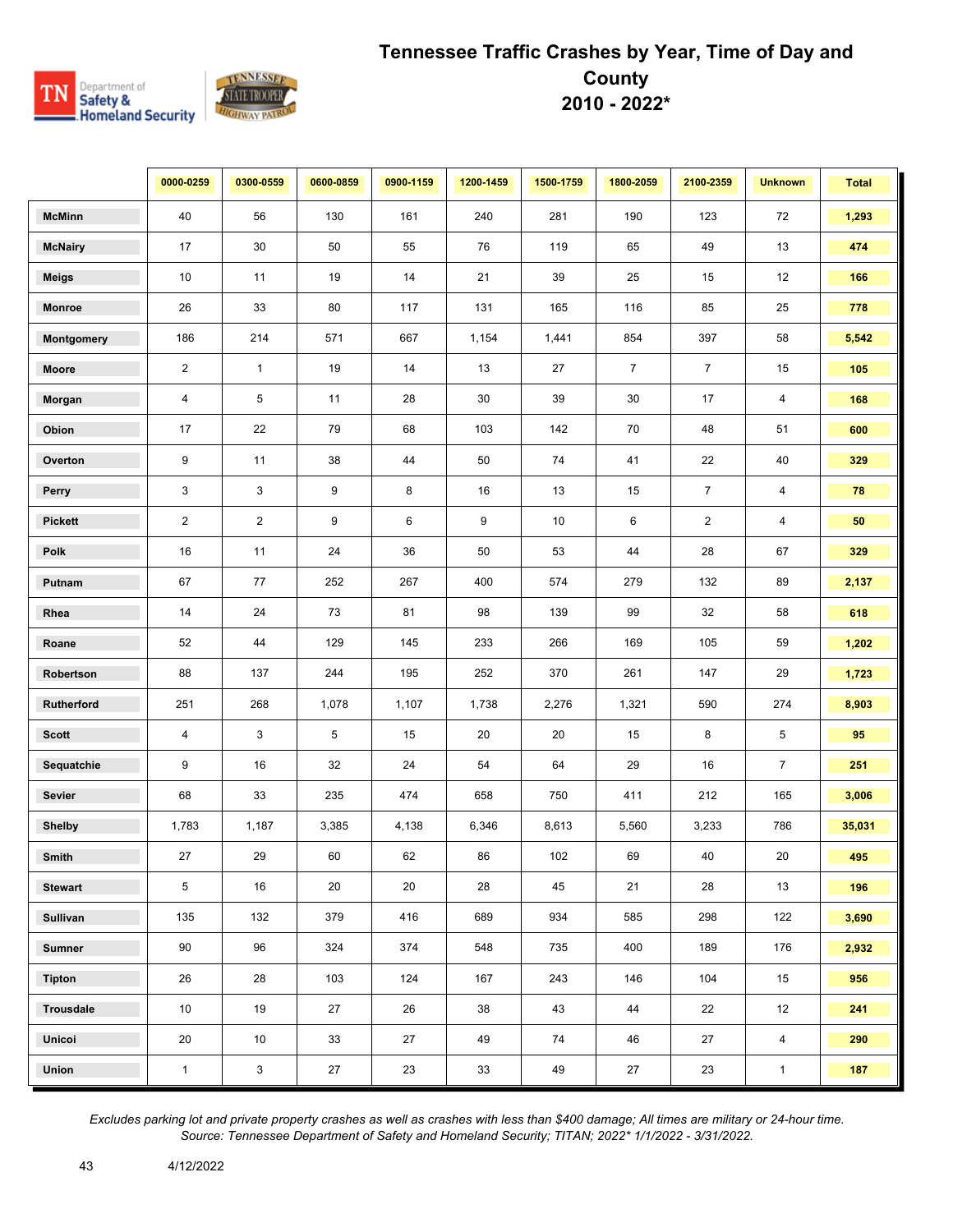

|                   | 0000-0259      | 0300-0559 | 0600-0859 | 0900-1159 | 1200-1459      | 1500-1759 | 1800-2059 | 2100-2359 | <b>Unknown</b> | <b>Total</b> |
|-------------------|----------------|-----------|-----------|-----------|----------------|-----------|-----------|-----------|----------------|--------------|
| VanBuren          | $\overline{2}$ | 4         | 19        | 11        | $\overline{7}$ | 15        | 10        | 5         | 24             | 97           |
| Warren            | 29             | 36        | 89        | 107       | 146            | 162       | 117       | 53        | 18             | 757          |
| Washington        | 123            | 127       | 403       | 430       | 669            | 881       | 523       | 276       | 76             | 3,508        |
| Wayne             | 18             | 14        | 33        | 31        | 35             | 41        | 40        | 26        | 12             | 250          |
| Weakley           | 20             | 19        | 45        | 59        | 74             | 109       | 50        | 33        | 31             | 440          |
| White             | 18             | 21        | 59        | 52        | 82             | 73        | 55        | 32        | 35             | 427          |
| Williamson        | 114            | 112       | 489       | 510       | 703            | 1,025     | 521       | 274       | 105            | 3,853        |
| Wilson            | 104            | 128       | 361       | 401       | 597            | 819       | 469       | 222       | 149            | 3,250        |
| <b>Total 2020</b> | 6,747          | 6,261     | 19,012    | 21,900    | 33,011         | 42,442    | 25,201    | 13,927    | 6,765          | 175,266      |

*Excludes parking lot and private property crashes as well as crashes with less than \$400 damage; All times are military or 24-hour time. Source: Tennessee Department of Safety and Homeland Security; TITAN; 2022\* 1/1/2022 - 3/31/2022.*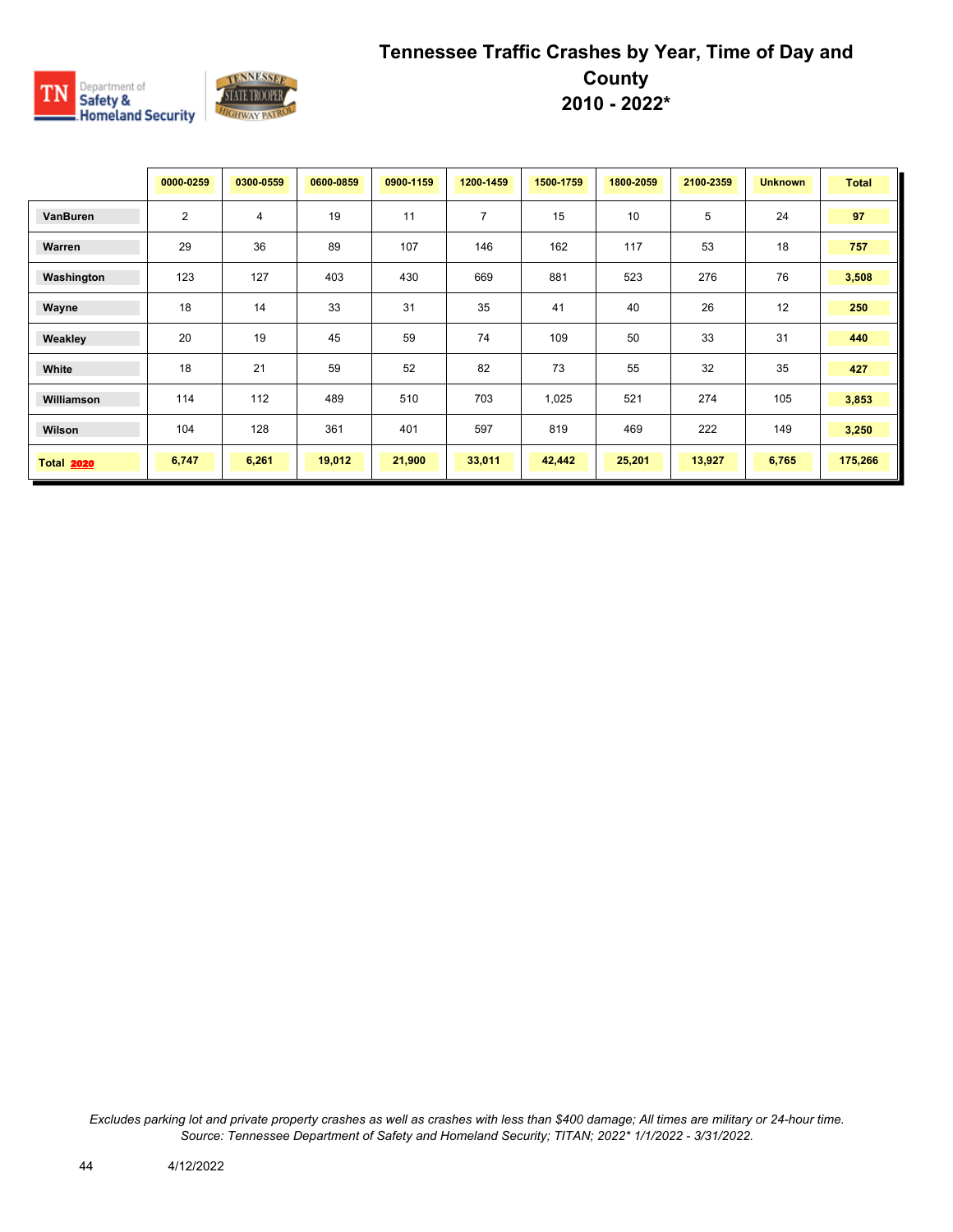

| 2021            | 0000-0259      | 0300-0559      | 0600-0859 | 0900-1159 | 1200-1459 | 1500-1759 | 1800-2059      | 2100-2359 | <b>Unknown</b> | <b>Total</b> |
|-----------------|----------------|----------------|-----------|-----------|-----------|-----------|----------------|-----------|----------------|--------------|
| Anderson        | 56             | 70             | 223       | 174       | 323       | 506       | 233            | 143       | 196            | 1,924        |
| <b>Bedford</b>  | 34             | 53             | 174       | 156       | 238       | 278       | 178            | 74        | 44             | 1,229        |
| <b>Benton</b>   | 15             | 19             | 40        | 58        | 86        | 65        | 48             | 15        | 12             | 358          |
| <b>Bledsoe</b>  | $\overline{4}$ | 3              | 6         | 13        | 17        | 20        | 11             | 9         | 6              | 89           |
| <b>Blount</b>   | 81             | 83             | 392       | 388       | 643       | 896       | 471            | 218       | 47             | 3,219        |
| <b>Bradley</b>  | 109            | 113            | 378       | 360       | 627       | 828       | 466            | 220       | 146            | 3,247        |
| Campbell        | 31             | 32             | 94        | 139       | 217       | 228       | 162            | 93        | 45             | 1,041        |
| Cannon          | 12             | $\overline{7}$ | 37        | 35        | 36        | 62        | 34             | 22        | 17             | 262          |
| Carroll         | 15             | 14             | 52        | 42        | 77        | 95        | 43             | 40        | 44             | 422          |
| Carter          | 46             | 43             | 125       | 153       | 237       | 274       | 162            | 90        | 35             | 1,165        |
| Cheatham        | 42             | 56             | 124       | 99        | 155       | 174       | 118            | 63        | 38             | 869          |
| <b>Chester</b>  | 11             | 19             | 35        | 42        | 56        | 79        | 62             | 27        | 12             | 343          |
| Claiborne       | 19             | 10             | 60        | 59        | 77        | 114       | 44             | 25        | 47             | 455          |
| Clay            | $\mathbf{1}$   | $\overline{2}$ | 12        | 10        | 12        | 10        | $\overline{7}$ | 6         | 3              | 63           |
| Cocke           | 31             | 31             | 105       | 125       | 156       | 183       | 132            | 59        | 146            | 968          |
| Coffee          | 45             | 65             | 197       | 207       | 316       | 382       | 198            | 78        | 115            | 1,603        |
| Crockett        | 8              | 15             | 30        | 29        | 44        | 45        | 32             | 18        | $\overline{7}$ | 228          |
| Cumberland      | 33             | 64             | 145       | 195       | 227       | 258       | 147            | 107       | 164            | 1,340        |
| Davidson        | 1,268          | 973            | 2,850     | 3,103     | 4,043     | 5,307     | 3,321          | 2,085     | 1,923          | 24,873       |
| <b>Decatur</b>  | 12             | $\overline{7}$ | 23        | 31        | 51        | 53        | 35             | 19        | 6              | 237          |
| <b>DeKalb</b>   | 18             | 26             | 46        | 30        | 44        | 57        | 48             | 30        | 53             | 352          |
| <b>Dickson</b>  | 57             | 59             | 188       | 188       | 283       | 378       | 181            | 96        | 27             | 1,457        |
| <b>Dyer</b>     | 25             | 25             | 86        | 101       | 145       | 145       | 103            | 51        | 117            | 798          |
| Fayette         | 41             | 37             | 82        | 91        | 91        | 161       | 112            | 58        | 29             | 702          |
| <b>Fentress</b> | 10             | 15             | 39        | 65        | 62        | 62        | 38             | 20        | 42             | 353          |
| Franklin        | 33             | 31             | 66        | 88        | 110       | 153       | 83             | 38        | 54             | 656          |
| Gibson          | 22             | 19             | 92        | 79        | 126       | 171       | 89             | 57        | 140            | 795          |
| Giles           | 29             | 39             | 103       | 115       | 154       | 192       | 115            | 71        | 25             | 843          |
| Grainger        | 12             | 18             | $38\,$    | $39\,$    | 64        | 84        | 49             | 37        | $\overline{5}$ | 346          |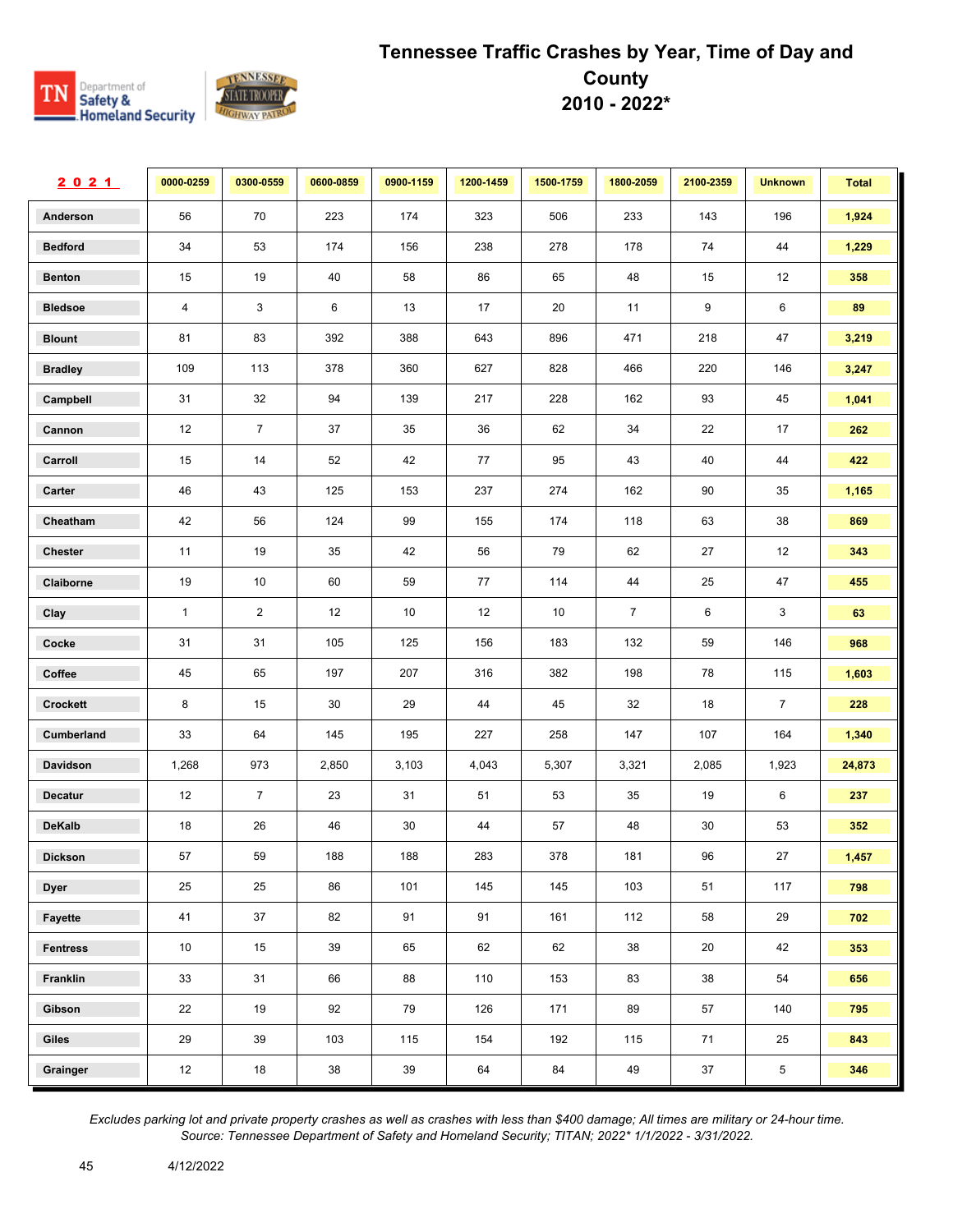

|                  | 0000-0259      | 0300-0559      | 0600-0859 | 0900-1159 | 1200-1459 | 1500-1759 | 1800-2059      | 2100-2359      | <b>Unknown</b> | <b>Total</b> |
|------------------|----------------|----------------|-----------|-----------|-----------|-----------|----------------|----------------|----------------|--------------|
| Greene           | 95             | 71             | 183       | 227       | 321       | 413       | 199            | 133            | 18             | 1,660        |
| Grundy           | 12             | 11             | 37        | 34        | 68        | 55        | 28             | 27             | 39             | 311          |
| Hamblen          | 45             | 43             | 148       | 193       | 351       | 410       | 234            | 138            | 62             | 1,624        |
| Hamilton         | 502            | 443            | 1,447     | 1,720     | 2,701     | 3,471     | 1,837          | 1,023          | 514            | 13,658       |
| Hancock          | 5              | 6              | 9         | 16        | 11        | 18        | 13             | 8              | 4              | 90           |
| Hardeman         | 15             | 22             | 56        | 52        | 78        | 81        | 58             | 37             | 30             | 429          |
| Hardin           | 22             | 40             | 81        | 86        | 111       | 167       | 75             | 48             | 8              | 638          |
| <b>Hawkins</b>   | 32             | 32             | 114       | 92        | 141       | 176       | 141            | 76             | 56             | 860          |
| Haywood          | 34             | 34             | 69        | 86        | 104       | 110       | 76             | 50             | 48             | 611          |
| Henderson        | 30             | 38             | 76        | 83        | 162       | 185       | 127            | 48             | 17             | 766          |
| Henry            | 17             | 18             | 62        | 82        | 117       | 109       | 51             | 26             | 20             | 502          |
| Hickman          | 30             | 29             | 84        | 58        | 76        | 105       | 67             | 43             | 15             | 507          |
| Houston          | $\overline{7}$ | 8              | 17        | 18        | 20        | 26        | 19             | 8              | 6              | 129          |
| <b>Humphreys</b> | 16             | 24             | 39        | 51        | 62        | 83        | 51             | 30             | 11             | 367          |
| Jackson          | $\overline{2}$ | $\overline{4}$ | 12        | 25        | 18        | 19        | 19             | 4              | 3              | 106          |
| Jefferson        | 54             | 44             | 153       | 150       | 228       | 289       | 185            | 109            | 6              | 1,218        |
| Johnson          | 9              | 24             | 40        | 47        | 58        | 82        | 61             | 38             | 34             | 393          |
| Knox             | 416            | 309            | 1,561     | 1,645     | 2,670     | 3,433     | 1,849          | 1,020          | 101            | 13,004       |
| Lake             | $\overline{2}$ | $\mathbf{1}$   | 3         | 9         | 13        | 14        | $\overline{7}$ | $\overline{7}$ | $\overline{2}$ | 58           |
| Lauderdale       | 17             | 30             | 57        | 48        | 71        | 80        | 68             | 41             | 53             | 465          |
| Lawrence         | 35             | 42             | 107       | 118       | 153       | 163       | 111            | 76             | 10             | 815          |
| Lewis            | 4              | $\overline{7}$ | 33        | 15        | 40        | 43        | 27             | 13             | 8              | 190          |
| Lincoln          | 35             | 40             | 120       | 112       | 115       | 188       | 113            | 70             | 10             | 803          |
| Loudon           | 36             | 57             | 166       | 190       | 267       | 348       | 198            | 92             | 96             | 1,450        |
| Macon            | 6              | 13             | 44        | 52        | 60        | 93        | 48             | 19             | 10             | 345          |
| <b>Madison</b>   | 119            | 129            | 409       | 537       | 856       | 1,014     | 506            | 227            | 164            | 3,961        |
| <b>Marion</b>    | 40             | 58             | 70        | 78        | 120       | 115       | 70             | 55             | 60             | 666          |
| <b>Marshall</b>  | 27             | 48             | 97        | 85        | 143       | 172       | 102            | 55             | 12             | 741          |
| <b>Maury</b>     | 80             | 92             | 347       | 330       | 468       | 594       | 325            | 160            | 133            | 2,529        |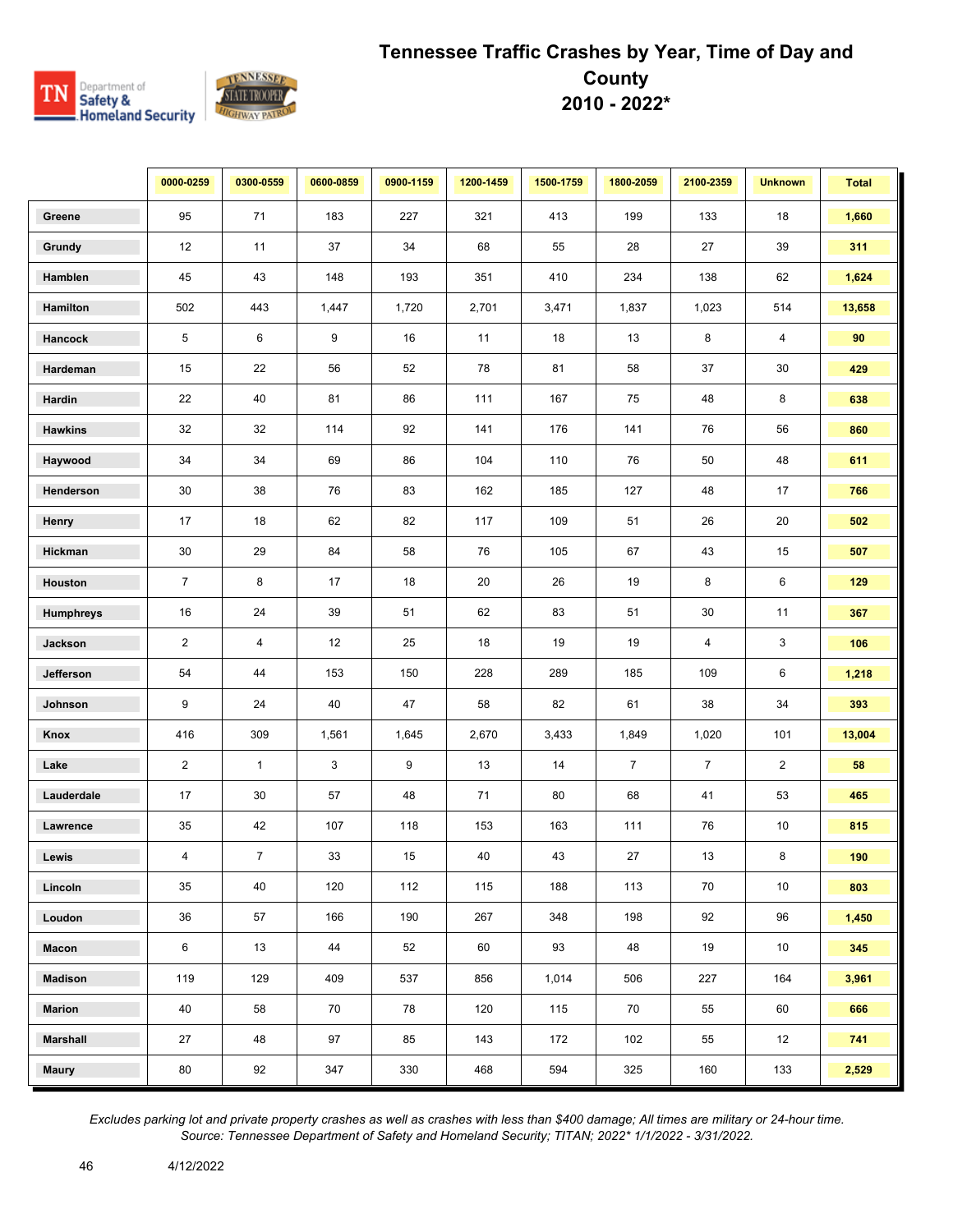

|                | 0000-0259      | 0300-0559    | 0600-0859 | 0900-1159      | 1200-1459 | 1500-1759  | 1800-2059 | 2100-2359   | <b>Unknown</b>      | <b>Total</b> |
|----------------|----------------|--------------|-----------|----------------|-----------|------------|-----------|-------------|---------------------|--------------|
| <b>McMinn</b>  | 61             | 70           | 175       | 172            | 256       | 305        | 199       | 125         | 73                  | 1,436        |
| <b>McNairy</b> | 22             | 27           | 74        | 58             | 73        | 104        | 60        | 40          | 11                  | 469          |
| <b>Meigs</b>   | $\overline{4}$ | 5            | 18        | 15             | 32        | 30         | 20        | 25          | 13                  | 162          |
| Monroe         | 30             | 43           | 93        | 123            | 168       | 203        | 95        | 64          | 22                  | 841          |
| Montgomery     | 218            | 276          | 637       | 794            | 1,178     | 1,624      | 999       | 436         | 61                  | 6,223        |
| Moore          | 3              | $\mathbf{1}$ | 12        | 11             | 14        | 15         | 15        | 8           | 20                  | 99           |
| Morgan         | 8              | 5            | 24        | 15             | 39        | 29         | 27        | 17          | $\mathsf 0$         | 164          |
| Obion          | 18             | 24           | 69        | 86             | 111       | 139        | 94        | 57          | 41                  | 639          |
| Overton        | 13             | 21           | 48        | 42             | 65        | 97         | 36        | 23          | 25                  | 370          |
| Perry          | $\overline{7}$ | 5            | 12        | $\overline{7}$ | 13        | $\sqrt{5}$ | 11        | 8           | $\mathsf{O}\xspace$ | 68           |
| <b>Pickett</b> | $\,6\,$        | 3            | 8         | $\overline{7}$ | 6         | 5          | 9         | $\,$ 5 $\,$ | $\pmb{0}$           | 49           |
| Polk           | 9              | 21           | 25        | 31             | 42        | 54         | 33        | 25          | 85                  | 325          |
| Putnam         | 77             | 83           | 271       | 352            | 531       | 625        | 296       | 135         | 80                  | 2,450        |
| Rhea           | 14             | 26           | 87        | 72             | 107       | 141        | 98        | 44          | 77                  | 666          |
| Roane          | 62             | 69           | 145       | 163            | 222       | 264        | 170       | 119         | 63                  | 1,277        |
| Robertson      | 99             | 147          | 296       | 211            | 374       | 434        | 302       | 153         | 34                  | 2,050        |
| Rutherford     | 290            | 344          | 1,397     | 1,173          | 1,826     | 2,514      | 1,454     | 656         | 302                 | 9,956        |
| <b>Scott</b>   | 3              | 6            | 13        | 13             | 15        | 25         | 15        | 9           | 21                  | 120          |
| Sequatchie     | 11             | 17           | 34        | 29             | 51        | 63         | 38        | 22          | 21                  | 286          |
| Sevier         | 87             | 61           | 301       | 654            | 852       | 882        | 543       | 321         | 172                 | 3,873        |
| <b>Shelby</b>  | 2,171          | 1,453        | 3,931     | 4,367          | 6,667     | 9,467      | 5,873     | 3,593       | 727                 | 38,249       |
| Smith          | 36             | 45           | 85        | 69             | 104       | 123        | 63        | 48          | 23                  | 596          |
| <b>Stewart</b> | 8              | 11           | 33        | 20             | 23        | 31         | 38        | 17          | 10                  | 191          |
| Sullivan       | 141            | 127          | 407       | 470            | 762       | 975        | 595       | 295         | 112                 | 3,884        |
| <b>Sumner</b>  | 107            | 120          | 479       | 391            | 626       | 792        | 417       | 223         | 151                 | 3,306        |
| <b>Tipton</b>  | 38             | 31           | 136       | 104            | 184       | 214        | 141       | 70          | 30                  | 948          |
| Trousdale      | 9              | 17           | 40        | 31             | 36        | 57         | 43        | 18          | 24                  | 275          |
| Unicoi         | 14             | 21           | 41        | 34             | 48        | 61         | 50        | 28          | 6                   | 303          |
| <b>Union</b>   | $\mathbf{3}$   | $\mathbf{3}$ | 18        | 28             | 33        | 50         | 29        | 9           | $\mathbf{1}$        | 174          |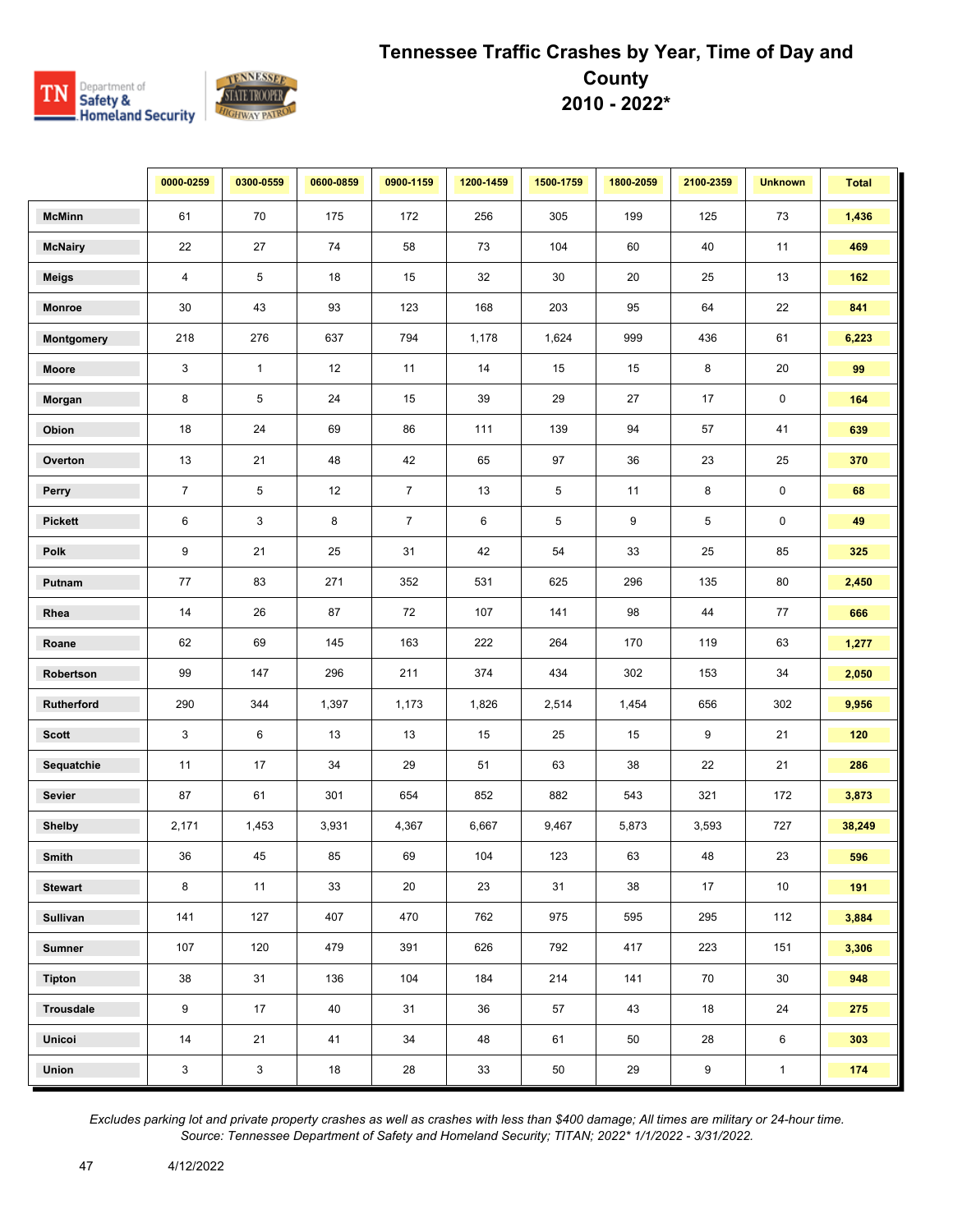

|                   | 0000-0259 | 0300-0559 | 0600-0859 | 0900-1159 | 1200-1459 | 1500-1759 | 1800-2059 | 2100-2359 | <b>Unknown</b> | <b>Total</b> |
|-------------------|-----------|-----------|-----------|-----------|-----------|-----------|-----------|-----------|----------------|--------------|
| VanBuren          | 8         | 5         | 19        | 15        | 14        | 20        | 21        | 9         | 21             | 132          |
| Warren            | 26        | 34        | 108       | 97        | 123       | 187       | 92        | 78        | 28             | 773          |
| Washington        | 152       | 131       | 421       | 509       | 752       | 1,035     | 583       | 277       | 78             | 3,938        |
| Wayne             | 15        | 19        | 24        | 31        | 36        | 50        | 32        | 16        | 9              | 232          |
| Weakley           | 25        | 20        | 40        | 50        | 80        | 117       | 65        | 29        | 20             | 446          |
| White             | 21        | 25        | 54        | 52        | 84        | 95        | 73        | 34        | 61             | 499          |
| Williamson        | 133       | 139       | 614       | 585       | 843       | 1,134     | 606       | 304       | 112            | 4,470        |
| Wilson            | 123       | 164       | 502       | 490       | 721       | 951       | 464       | 234       | 238            | 3,887        |
| <b>Total 2021</b> | 7,936     | 7,284     | 22,174    | 23,824    | 35,431    | 46,233    | 27,086    | 15,124    | 7,867          | 192,959      |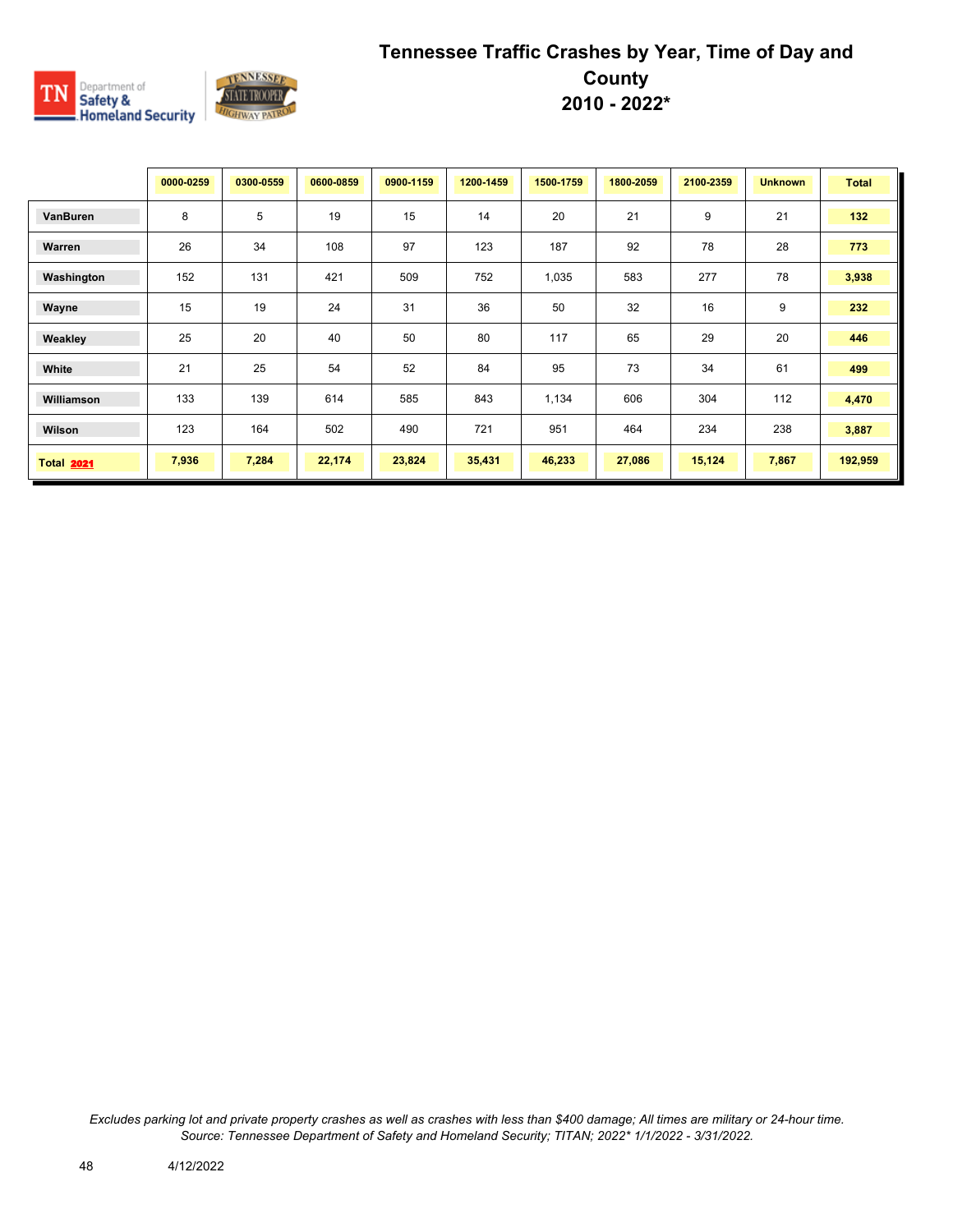

| 2022            | 0000-0259      | 0300-0559               | 0600-0859      | 0900-1159      | 1200-1459      | 1500-1759      | 1800-2059      | 2100-2359        | <b>Unknown</b>  | <b>Total</b> |
|-----------------|----------------|-------------------------|----------------|----------------|----------------|----------------|----------------|------------------|-----------------|--------------|
| Anderson        | $\overline{7}$ | 9                       | 44             | 36             | 92             | 98             | 59             | 19               | 42              | 406          |
| <b>Bedford</b>  | 6              | 9                       | 30             | 36             | 48             | 69             | 41             | 16               | 5               | 260          |
| <b>Benton</b>   | $\overline{7}$ | 8                       | 12             | 8              | 13             | 12             | 12             | 6                | $\overline{2}$  | 80           |
| <b>Bledsoe</b>  | $\mathbf 0$    | 0                       | $\mathbf{1}$   | 3              | 5              | 5              | $\overline{a}$ | $\mathbf{1}$     | $\overline{c}$  | 19           |
| <b>Blount</b>   | 18             | 25                      | 108            | 86             | 146            | 186            | 90             | 47               | 9               | 715          |
| <b>Bradley</b>  | 22             | 24                      | 83             | 92             | 120            | 146            | 109            | 40               | 18              | 654          |
| Campbell        | 13             | 4                       | 23             | 32             | 50             | 52             | 31             | 11               | 13              | 229          |
| Cannon          | $\mathbf{1}$   | $\mathbf{1}$            | 10             | 11             | 12             | 13             | $\overline{7}$ | $\overline{2}$   | 17              | 74           |
| Carroll         | 3              | 6                       | 17             | 12             | 12             | 17             | 8              | 8                | 8               | 91           |
| Carter          | 6              | 5                       | 32             | 46             | 51             | 57             | 40             | 22               | 25              | 284          |
| Cheatham        | 13             | 14                      | 41             | 29             | 28             | 46             | 27             | 18               | 18              | 234          |
| <b>Chester</b>  | $\overline{4}$ | 5                       | 15             | 13             | 13             | 18             | $10$           | 6                | $\pmb{0}$       | 84           |
| Claiborne       | $\overline{2}$ | $\mathbf{1}$            | 10             | 14             | 20             | 30             | 13             | $\overline{5}$   | 4               | 99           |
| Clay            | $\mathbf{1}$   | 0                       | 4              | $\mathbf{1}$   | $\overline{4}$ | 8              | $\overline{2}$ | 0                | 0               | 20           |
| Cocke           | 11             | 10                      | 23             | 28             | 30             | 41             | 37             | 15               | 18              | 213          |
| Coffee          | 10             | 6                       | 39             | 41             | 61             | 83             | 47             | 19               | 23              | 329          |
| Crockett        | $\overline{2}$ | $\overline{\mathbf{4}}$ | $\overline{7}$ | 5              | 9              | $\overline{7}$ | 3              | $\overline{5}$   | $\mathbf{1}$    | 43           |
| Cumberland      | 11             | 9                       | 41             | 33             | 51             | 64             | 38             | 16               | 39              | 302          |
| Davidson        | 287            | 254                     | 832            | 720            | 915            | 1,129          | 802            | 460              | 467             | 5,866        |
| <b>Decatur</b>  | 3              | $\overline{4}$          | 8              | 9              | 12             | 16             | 11             | $\overline{2}$   | $\mathbf{1}$    | 66           |
| <b>DeKalb</b>   | $\overline{7}$ | $\mathbf{1}$            | $\mathbf{3}$   | 11             | 13             | 9              | 8              | 6                | $\overline{7}$  | 65           |
| <b>Dickson</b>  | 8              | 20                      | 52             | 53             | 54             | 77             | 36             | $17$             | $10$            | 327          |
| <b>Dyer</b>     | $\overline{4}$ | $\sqrt{5}$              | 24             | 28             | 40             | 41             | 26             | 11               | 21              | 200          |
| Fayette         | $\overline{4}$ | $\overline{5}$          | 12             | 20             | 19             | $30\,$         | 25             | 12               | $\overline{4}$  | 131          |
| <b>Fentress</b> | $\overline{2}$ | $\overline{2}$          | 9              | 8              | 14             | 15             | 6              | $\mathbf{1}$     | $\mathbf 0$     | 57           |
| Franklin        | $\overline{2}$ | $\bf 8$                 | 14             | 22             | 34             | 29             | 22             | $\boldsymbol{9}$ | 6               | 146          |
| Gibson          | $\,6\,$        | $\overline{7}$          | 29             | 24             | 28             | 41             | 24             | 14               | 24              | 197          |
| Giles           | 12             | $\overline{7}$          | 27             | 24             | 29             | 48             | 20             | 20               | $5\phantom{.0}$ | 192          |
| Grainger        | $\mathbf{3}$   | $\overline{4}$          | 12             | $\overline{7}$ | 11             | 15             | 11             | $\overline{4}$   | $\overline{4}$  | 71           |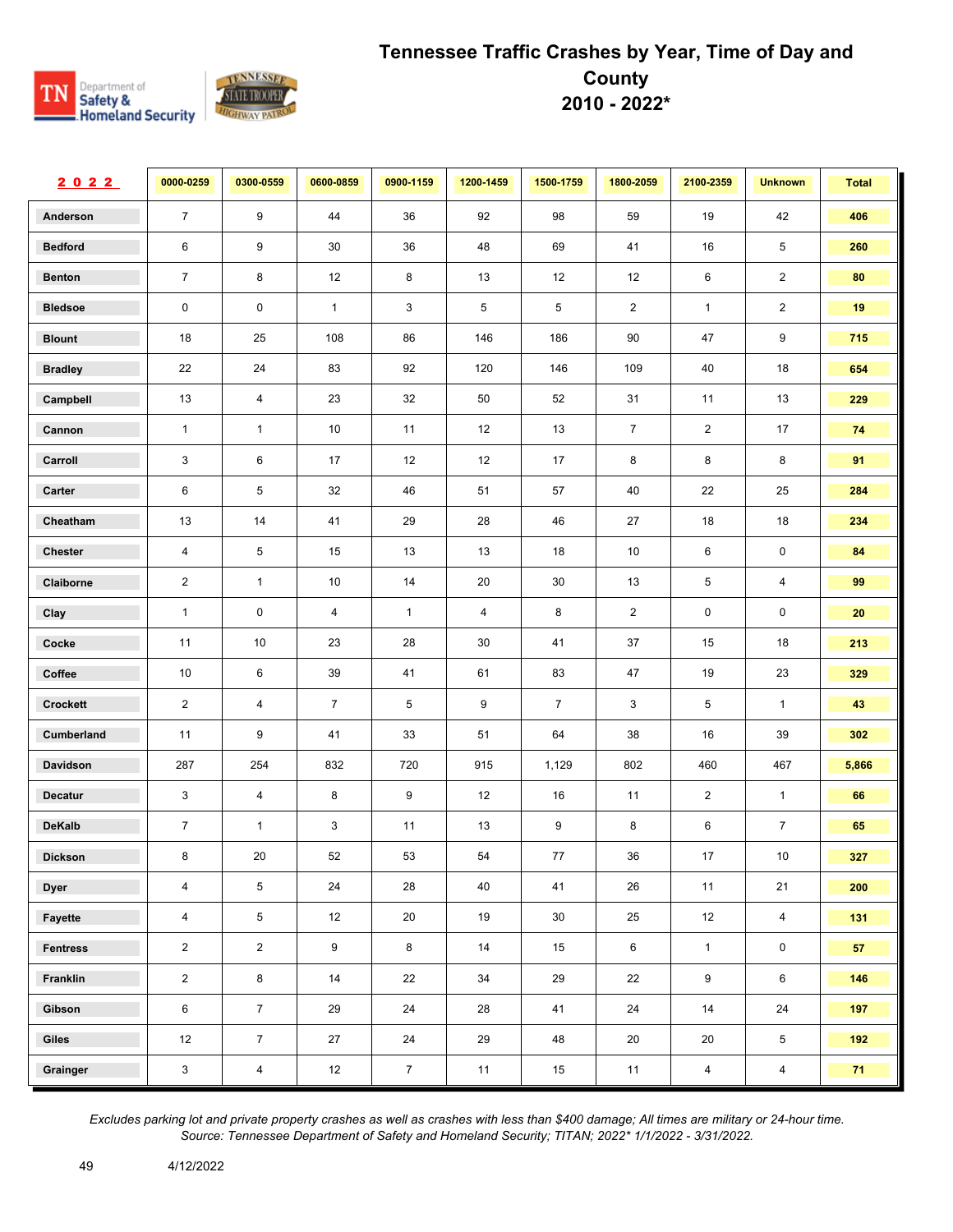

|                 | 0000-0259               | 0300-0559        | 0600-0859        | 0900-1159      | 1200-1459      | 1500-1759      | 1800-2059      | 2100-2359      | <b>Unknown</b> | <b>Total</b> |
|-----------------|-------------------------|------------------|------------------|----------------|----------------|----------------|----------------|----------------|----------------|--------------|
| Greene          | 14                      | 12               | 47               | 45             | 70             | 83             | 36             | 16             | 5              | 328          |
| Grundy          | $\mathbf{1}$            | $\mathbf{1}$     | $\overline{7}$   | 8              | 8              | 13             | 6              | $\overline{2}$ | 6              | 52           |
| Hamblen         | 10                      | 5                | 43               | 42             | 74             | 93             | 56             | 26             | 14             | 363          |
| Hamilton        | 95                      | 103              | 435              | 340            | 532            | 702            | 423            | 195            | 146            | 2,971        |
| Hancock         | $\mathbf{1}$            | 0                | $\mathbf{1}$     | $\mathbf{1}$   | 8              | $\overline{7}$ | 11             | $\mathbf 0$    | $\mathbf 0$    | 29           |
| Hardeman        | 3                       | 3                | 11               | 8              | 10             | 17             | 12             | $\overline{7}$ | 5              | 76           |
| Hardin          | $\overline{2}$          | $\overline{2}$   | 20               | 17             | 21             | 36             | $30\,$         | 10             | 5              | 143          |
| <b>Hawkins</b>  | $\overline{7}$          | 10               | 29               | 23             | 29             | 41             | 35             | 14             | 14             | 202          |
| Haywood         | 5                       | 8                | 17               | 13             | 19             | 33             | 26             | 8              | 8              | 137          |
| Henderson       | $\overline{\mathbf{4}}$ | 14               | 29               | 27             | 36             | 33             | 25             | 13             | 6              | 187          |
| Henry           | 3                       | 4                | 13               | 17             | 22             | 27             | 16             | $\overline{7}$ | 8              | 117          |
| Hickman         | 6                       | 6                | 15               | 14             | 23             | $30\,$         | 16             | 11             | $\overline{2}$ | 123          |
| Houston         | $\mathbf{1}$            | 0                | 5                | $\mathbf{1}$   | $\overline{2}$ | 3              | $\overline{2}$ | $\overline{c}$ | $\pmb{0}$      | 16           |
| Humphreys       | $\,6\,$                 | 6                | $\boldsymbol{9}$ | 15             | 10             | 14             | 20             | $\overline{7}$ | $\mathbf{1}$   | 88           |
| Jackson         | $\mathbf 0$             | 0                | $\mathbf 0$      | $\overline{4}$ | 6              | 8              | 5              | 0              | $\mathbf{1}$   | 24           |
| Jefferson       | 10                      | 8                | 42               | 36             | 51             | 55             | 32             | 23             | 4              | 261          |
| Johnson         | $\overline{2}$          | $\mathbf{1}$     | $\overline{7}$   | 5              | 8              | $\overline{7}$ | 10             | $\overline{2}$ | 5              | 47           |
| Knox            | 122                     | 86               | 436              | 436            | 602            | 869            | 471            | 195            | 27             | 3,244        |
| Lake            | $\mathbf 0$             | $\mathbf{1}$     | $\overline{4}$   | 0              | 3              | $\overline{2}$ | 5              | $\mathbf{1}$   | $\mathbf{1}$   | 17           |
| Lauderdale      | 5                       | 6                | 18               | 12             | 11             | 22             | 6              | 5              | $\mathbf{1}$   | 86           |
| Lawrence        | 11                      | 4                | 42               | 27             | 31             | 45             | 18             | 12             | 6              | 196          |
| Lewis           | $\overline{2}$          | 3                | 5                | 4              | 9              | $\overline{7}$ | $\overline{4}$ | 3              | $\overline{c}$ | 39           |
| Lincoln         | 6                       | 5                | 21               | 21             | 34             | 44             | 30             | 12             | 5              | 178          |
| Loudon          | 8                       | 5                | 39               | 35             | 57             | 68             | 37             | $10$           | 12             | 271          |
| Macon           | $\overline{5}$          | $5\phantom{.0}$  | 11               | 10             | 13             | 13             | $9\,$          | $\,$ 5 $\,$    | $\overline{2}$ | 73           |
| <b>Madison</b>  | 20                      | 39               | 131              | 112            | 175            | 215            | 130            | 54             | 47             | 923          |
| <b>Marion</b>   | 8                       | $\boldsymbol{9}$ | 15               | 12             | 23             | 24             | 14             | 5              | 16             | 126          |
| <b>Marshall</b> | 6                       | 5                | 21               | 17             | 26             | 34             | 28             | 17             | $\overline{4}$ | 158          |
| <b>Maury</b>    | 22                      | 24               | 102              | 76             | 119            | 168            | 76             | 34             | 32             | 653          |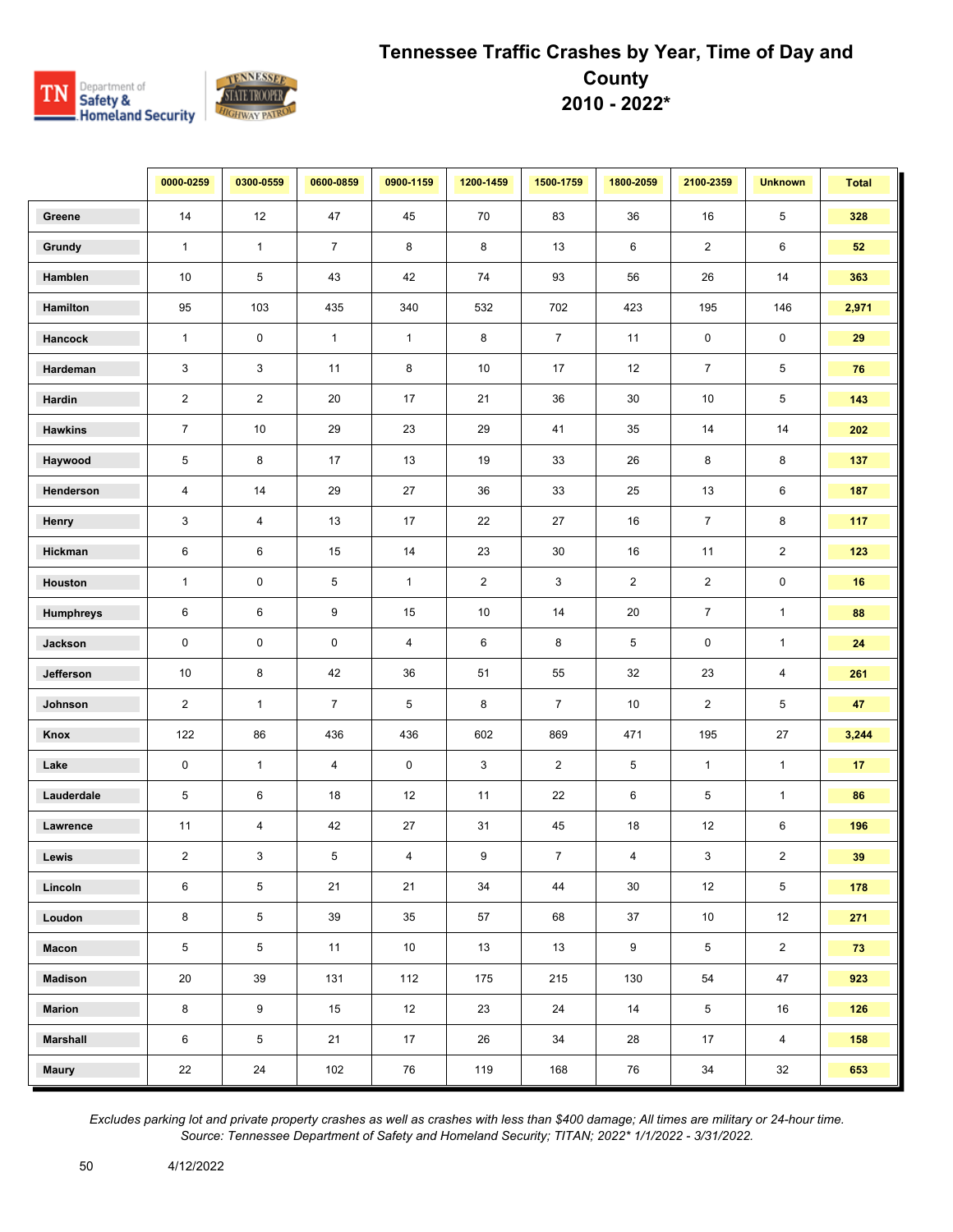

|                  | 0000-0259      | 0300-0559               | 0600-0859      | 0900-1159               | 1200-1459               | 1500-1759      | 1800-2059      | 2100-2359      | <b>Unknown</b>          | <b>Total</b>    |
|------------------|----------------|-------------------------|----------------|-------------------------|-------------------------|----------------|----------------|----------------|-------------------------|-----------------|
| <b>McMinn</b>    | 14             | 16                      | 41             | 34                      | 54                      | 59             | 43             | 25             | $\overline{7}$          | 293             |
| <b>McNairy</b>   | $\,6\,$        | 8                       | 17             | 17                      | 20                      | 25             | 19             | 9              | 5                       | 126             |
| <b>Meigs</b>     | $\pmb{0}$      | $\mathbf{1}$            | 8              | $\overline{\mathbf{4}}$ | $\overline{\mathbf{4}}$ | 8              | 6              | $\sqrt{2}$     | $\mathbf{1}$            | 34              |
| Monroe           | $\overline{4}$ | 8                       | 32             | 24                      | 32                      | 54             | 25             | 10             | $\,6$                   | 195             |
| Montgomery       | 44             | 62                      | 178            | 225                     | 263                     | 344            | 205            | 101            | 11                      | 1,433           |
| Moore            | $\overline{2}$ | $\overline{2}$          | $\mathbf{1}$   | $\mathbf{1}$            | $\mathbf{3}$            | 5              | $\mathbf{1}$   | $\mathbf{1}$   | $\overline{\mathbf{4}}$ | 20              |
| Morgan           | $\overline{2}$ | $\mathbf{1}$            | $\overline{2}$ | $\overline{4}$          | 4                       | 3              | 5              | $\mathbf{1}$   | $\pmb{0}$               | 22              |
| Obion            | 8              | 6                       | 23             | 24                      | 18                      | 29             | 19             | 6              | $\overline{7}$          | 140             |
| Overton          | $\mathbf{1}$   | $\overline{c}$          | 11             | 14                      | 14                      | 13             | 15             | 9              | 16                      | 95              |
| Perry            | $\pmb{0}$      | 0                       | $\overline{2}$ | $\mathbf{1}$            | $\overline{\mathbf{4}}$ | 3              | $\mathbf{1}$   | $\mathbf{1}$   | $\mathbf 0$             | 12 <sub>2</sub> |
| <b>Pickett</b>   | $\mathbf{1}$   | 0                       | $\mathbf{1}$   | $\mathbf{1}$            | $\mathbf{1}$            | $\overline{2}$ | $\overline{2}$ | $\mathbf{1}$   | $\mathbf 0$             | 9               |
| Polk             | $\overline{2}$ | 5                       | 5              | 5                       | 10                      | 11             | 11             | 3              | $\overline{7}$          | 59              |
| Putnam           | 17             | 18                      | 71             | 77                      | 113                     | 123            | 63             | 18             | 14                      | 514             |
| Rhea             | $\overline{4}$ | 9                       | $20\,$         | $\overline{7}$          | 18                      | 40             | 21             | 5              | 12                      | 136             |
| Roane            | 9              | 13                      | 28             | 35                      | 39                      | 78             | 45             | 17             | 14                      | 278             |
| Robertson        | 24             | 30                      | 85             | 101                     | 105                     | 101            | 87             | 61             | 8                       | 602             |
| Rutherford       | 66             | 70                      | 424            | 277                     | 421                     | 513            | 294            | 141            | 55                      | 2,261           |
| <b>Scott</b>     | $\mathbf{1}$   | $\mathbf{1}$            | $\overline{2}$ | $\mathbf{1}$            | $\mathbf{1}$            | $\overline{4}$ | $\overline{2}$ | $\sqrt{2}$     | $\mathbf{3}$            | 17              |
| Sequatchie       | $\sqrt{2}$     | $\overline{\mathbf{c}}$ | 8              | $\,6\,$                 | $10\,$                  | 13             | 10             | 3              | 5                       | 59              |
| <b>Sevier</b>    | 16             | 9                       | 90             | 123                     | 133                     | 165            | 97             | 42             | 35                      | 710             |
| <b>Shelby</b>    | 466            | 364                     | 1,010          | 997                     | 1,366                   | 1,998          | 1,348          | 699            | 141                     | 8,389           |
| Smith            | 3              | $\overline{7}$          | 14             | 24                      | 24                      | 25             | 20             | 13             | 10                      | 140             |
| <b>Stewart</b>   | $\overline{2}$ | $\mathbf{1}$            | 6              | $\overline{2}$          | 11                      | 5              | 5              | $\overline{7}$ | $\mathbf{1}$            | 40              |
| Sullivan         | 26             | 28                      | 113            | 111                     | 148                     | 206            | 102            | 55             | 20                      | 809             |
| <b>Sumner</b>    | 25             | 39                      | 122            | 106                     | 113                     | 205            | 110            | 51             | 43                      | 814             |
| <b>Tipton</b>    | $\,6\,$        | 3                       | 37             | 26                      | 34                      | 58             | 39             | 15             | $\overline{2}$          | 220             |
| <b>Trousdale</b> | $\mathbf{1}$   | $\overline{4}$          | 10             | $\overline{7}$          | 10                      | 8              | 10             | $\sqrt{5}$     | 6                       | 61              |
| <b>Unicoi</b>    | 5              | 4                       | 16             | $\overline{7}$          | 15                      | 10             | $\overline{7}$ | $\overline{2}$ | $\mathbf{1}$            | 67              |
| Union            | $\pmb{0}$      | 0                       | $\overline{7}$ | $\overline{7}$          | 11                      | 15             | $\overline{4}$ | $\overline{2}$ | $\mathbf{3}$            | 49              |